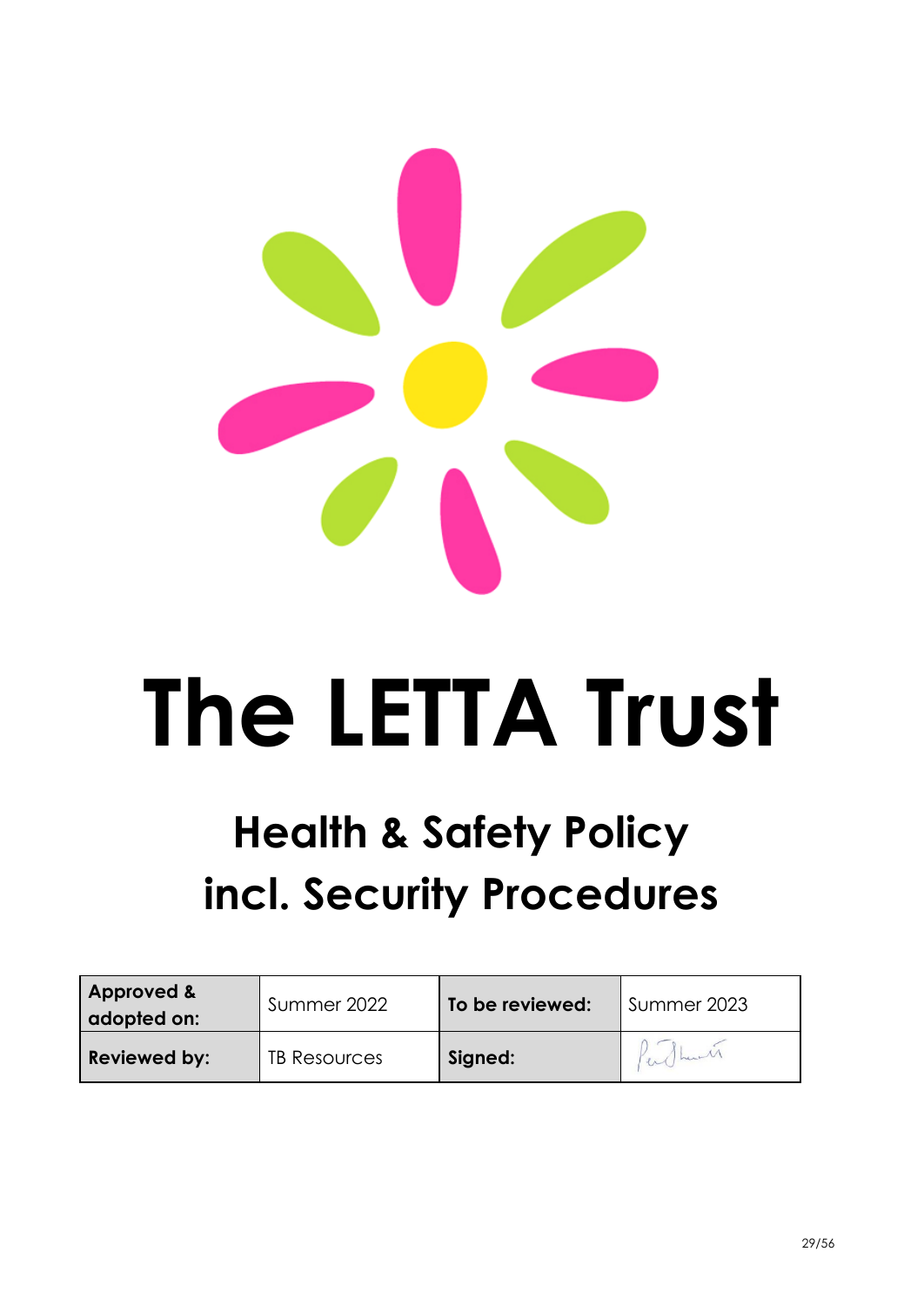#### **Contents**

| 1. Statement of intent                                                                          | $\mathsf 3$     |
|-------------------------------------------------------------------------------------------------|-----------------|
| 2. Legislation                                                                                  | 3               |
| 3. Roles and responsibilities                                                                   | 4               |
| 4. Fire                                                                                         | $\overline{7}$  |
| 5. Incident/Accident reporting                                                                  | 9               |
| 6. First Aid                                                                                    | $\overline{11}$ |
| 7. Occupational Stress                                                                          | 12              |
| 8. New and expectant mothers                                                                    | 12              |
| 9. Display screen equipment                                                                     | 12              |
| 10. Manual handling                                                                             | 13              |
| 11. Working at height                                                                           | 13              |
| 12. Control of Substances Hazardous to health - COSHH                                           | 14              |
| 13. Industrial kitchen                                                                          | 14              |
| 14. Offsite visits                                                                              | 15              |
| 15. Transport & driving                                                                         | 15              |
| 16. Premises security, personal safety & lone working                                           | 16              |
| 17. Asbestos                                                                                    | 17              |
| 18. Gas                                                                                         | 17              |
| 19. Electrical equipment                                                                        | 18              |
| 20. Legionella                                                                                  | 18              |
| 21. Outdoor play equipment                                                                      | 19              |
| 22. Outdoor areas                                                                               | 19              |
| 23. Indoor play equipment                                                                       | 19              |
| 24. Management of contractors                                                                   | 20              |
| 25. Personal protective equipment                                                               | 21              |
| 26. Work experience                                                                             | 22              |
| 27. Animals                                                                                     | 22              |
| 28. Lettings                                                                                    | 23              |
| 29. Infection prevention and control                                                            | 23              |
| 30. Training                                                                                    | 27              |
| 31. Monitoring                                                                                  | 27              |
| 32. Links with other policies                                                                   | 28              |
| Appendix 1. Fire safety checklist                                                               | 29              |
| Appendix 2. Accident report                                                                     | 30              |
| Appendix 3. Asbestos record                                                                     | 31              |
| Appendix 4. Recommended absence period for preventing the spread of infection                   | 32              |
| Appendix 5. Bygrove Security Procedures                                                         | 40              |
| Appendix 6. Stebon Security Procedures                                                          | 43              |
| Appendix 7. Swimming Pool Normal Operating Procedures (NOP) & Emergency Action Procedures (EAP) | 45              |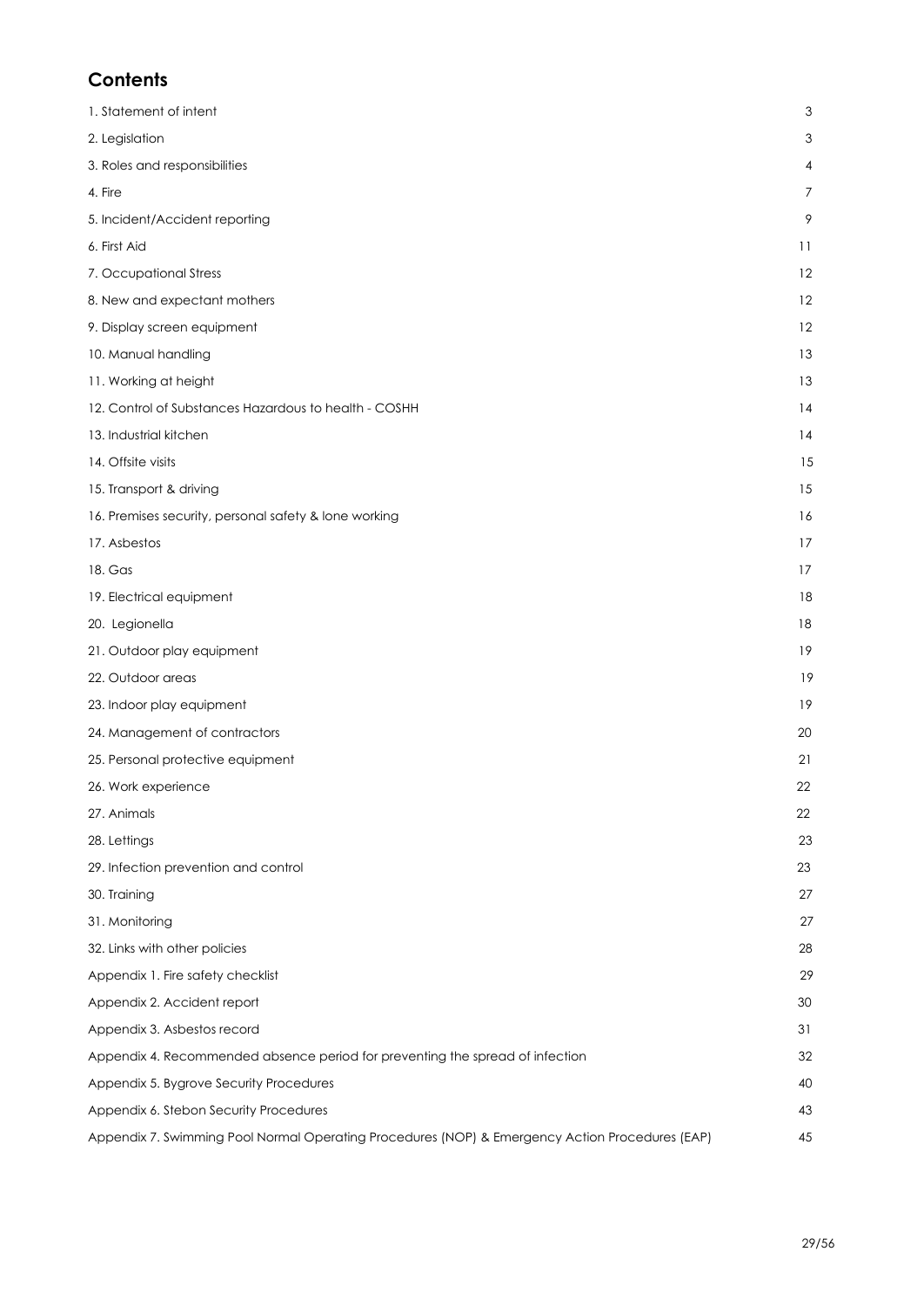#### **The LETTA Trust**

The LETTA Trust is a multi-academy trust comprising two schools; Bygrove Primary & Stebon Primary.

#### **1. Statement of intent**

The Trust board of the Letta Trust schools will strive to achieve the highest standards of health, safety and welfare consistent with their responsibilities under the Health and Safety at Work etc Act 1974 and other statutory and common law duties.

This statement sets out how these duties will be conducted and includes a description of the establishment's organisation and its arrangements for dealing with different areas of risk. This policy will be brought to the attention of all members of staff, available on shared drives and the schools websites. This policy statement and the accompanying organisation and arrangements will be reviewed on an annual basis.

Our schools aim to:

- Provide and maintain a safe and healthy environment
- Establish and maintain safe working procedures amongst staff, pupils, contractors and all visitors to the school site
- Have robust procedures in place in case of emergencies
- Ensure that the premises and equipment are maintained safely, and are regularly inspected

#### <span id="page-2-0"></span>**2. Legislation**

This policy is based on advice from the Department for Education on health and safety in [schools](https://www.gov.uk/government/publications/health-and-safety-advice-for-schools) and the following legislation:

- The [Health](http://www.legislation.gov.uk/ukpga/1974/37) and Safety at Work etc. Act 1974, This requires employers to provide a safe place of work that is without risk to health and to ensure the health and safety of others who may be affected by their undertakings.
- The [Management](http://www.legislation.gov.uk/uksi/1992/2051/regulation/3/made) of Health and Safety at Work Regulations 1999, This places a duty on employers to assess and manage risks to their employees and others arising from work activities.
- The Corporate Manslaughter and Corporate Homicide Act 2007. This came into force on the 6th April 2008. The Act sets out a new offence for convicting an organisation where a gross failure in the way activities were managed or organised results in a person's death. Courts will look at management systems and practices across the organisation, providing a more effective means for prosecuting the worst corporate failures to manage health and safety properly.
- The Health and Safety (Offences) Act 2008. This Act increased the penalties that the courts can impose for breaches of health and safety legislation. This Act serves to remind everyone of the importance of ensuring that systems for effectively managing health and safety are implemented and the consequences of not doing so.
- The Control of Substances Hazardous to Health [Regulations](http://www.legislation.gov.uk/uksi/2002/2677/contents/made) 2002, which require employers to control substances that are hazardous to health
- The Reporting of Injuries, Diseases and Dangerous [Occurrences](http://www.legislation.gov.uk/uksi/2013/1471/schedule/1/paragraph/1/made) Regulations (RIDDOR) 2013, which state that some accidents must be reported to the Health and Safety Executive and set out the timeframe for this and how long records of such accidents must be kept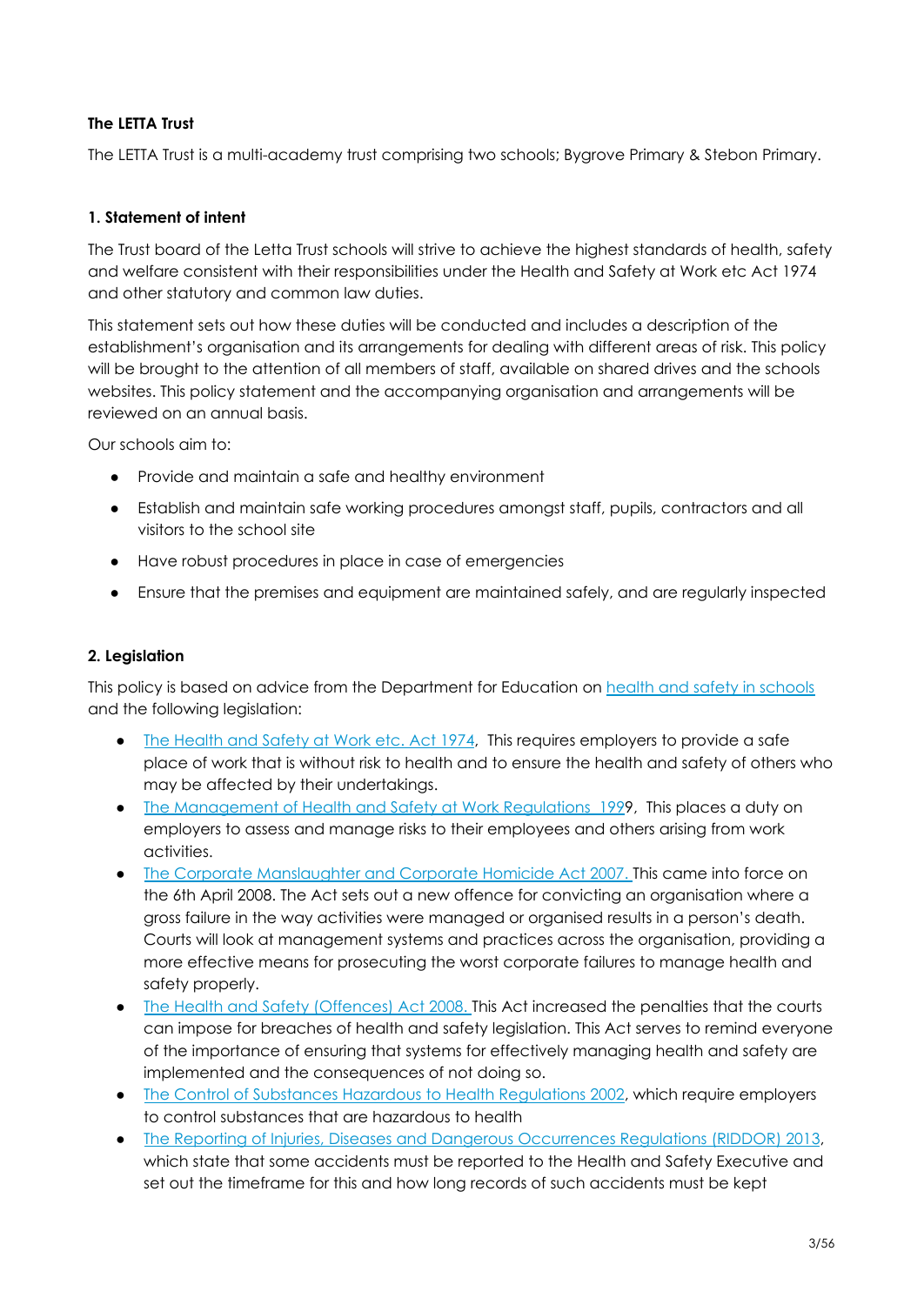- The Health and Safety (Display Screen [Equipment\)](http://www.legislation.gov.uk/uksi/1992/2792/contents/made) Regulations 1992, which require employers to carry out digital screen equipment assessments and states users' entitlement to an eyesight test
- The Gas Safety (Installation and Use) [Regulations](http://www.legislation.gov.uk/uksi/1998/2451/regulation/4/made) 1998, which require work on gas fittings to be carried out by someone on the Gas Safe Register
- The [Regulatory](http://www.legislation.gov.uk/uksi/2005/1541/part/2/made) Reform (Fire Safety) Order 2005, which requires employers to take general fire precautions to ensure the safety of their staff
- The Work at Height [Regulations](http://www.legislation.gov.uk/uksi/2005/735/contents/made) 2005, which requires employers to protect their staff from falls from height

The school follows national [guidance](https://www.gov.uk/government/uploads/system/uploads/attachment_data/file/522337/Guidance_on_infection_control_in_schools.pdf) published by Public Health England when responding to infection control issues.

This policy complies with our funding agreement and articles of association.

#### **3. Roles and responsibilities**

#### **3.1 The Trust Board & Chief Executive Officer**

The Trust Board has ultimate responsibility for health and safety matters in each school, but will delegate day-to-day responsibility to the headteacher or head of school. Headteachers & heads of school are directly responsible to the CEO & to the Local Governing Board (LGB). The CEO (Jo Franklin) reports to the Trust Board.

The Trust Board has a duty to take reasonable steps to ensure that staff and pupils are not exposed to risks to their health and safety. This applies to activities on or off the school premises.

Trust board responsibilities;

- Formulate a health and safety statement detailing the responsibilities for health and safety within the establishment
- Review of the health and safety policy annually and implementation of new arrangements where necessary
- Monitor, review, and evaluate the school's health and safety performance
- Provide appropriate resources within the establishment's budget to meet statutory requirements
- Receive health and safety reports from the CEO promote a positive health and safety culture via the LGB governor nominated for health & safety
- Ensure that when awarding contracts, health and safety is included within specifications and contract conditions.
- Safety training is given priority for both governors and staff

The academy trust, as the employer, also has a duty to:

- Assess the risks to staff and others affected by school activities in order to identify and introduce the health and safety measures necessary to manage those risks
- Inform employees about risks and the measures in place to manage them
- Ensure that adequate health and safety training is provided

Each LGB has one governor who is responsible for overseeing health & safety matters.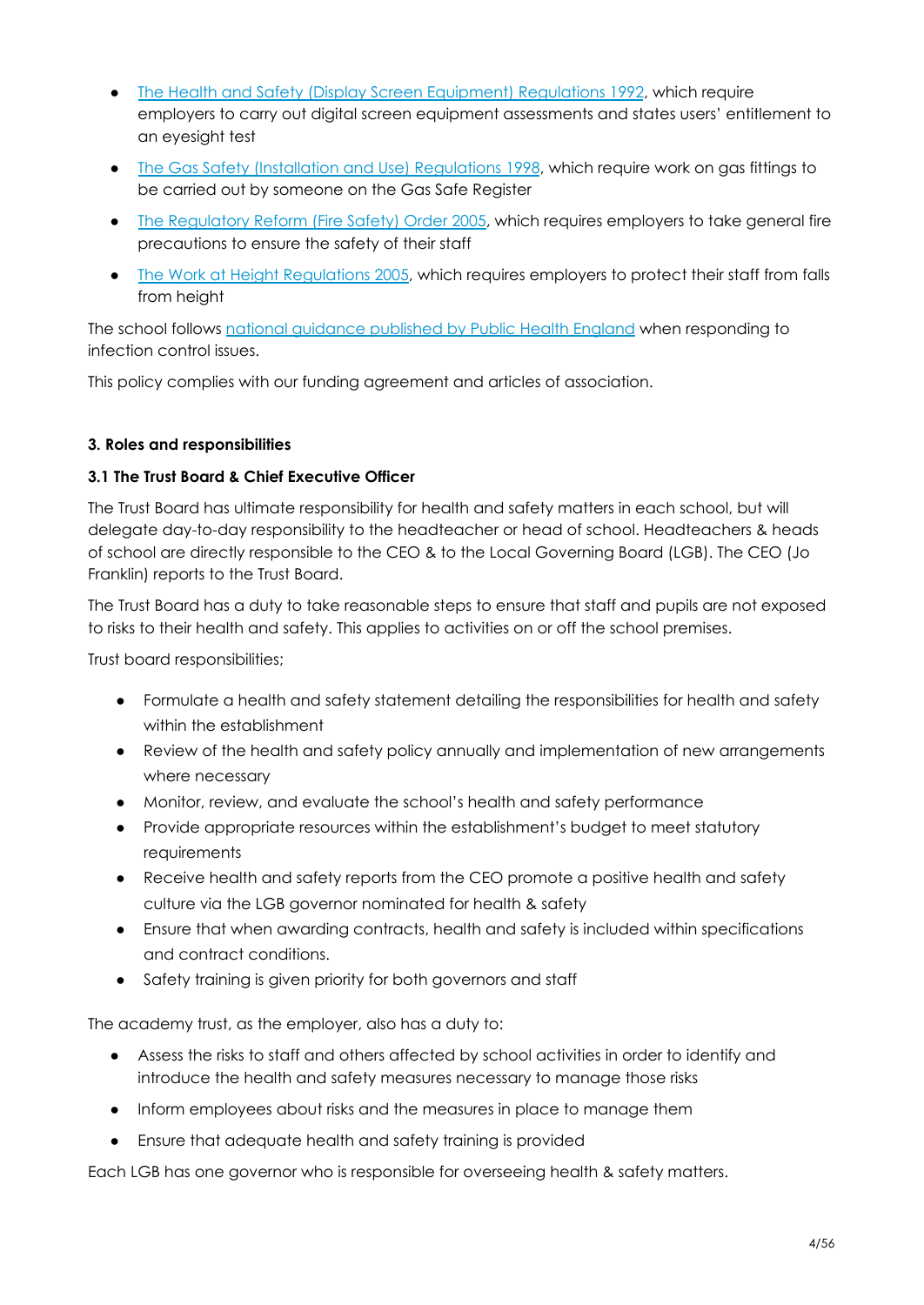#### **3.2 Headteacher**

The headteacher, Bygrove Fiona Durnian and Stebon Jeremy Iver) are responsible for health and safety day-to-day. This involves:

- Implementing the health and safety policy
- Ensuring there is enough staff to safely supervise pupils
- First aid equipment and supplies are correctly maintained and readily available
- Ensuring that the school building and premises are safe and regularly inspected
- Providing adequate training for school staff
- Reporting to the governing board on health and safety matters
- Ensuring appropriate evacuation procedures are in place and regular fire drills are held
- Ensuring that in their absence, health and safety responsibilities are delegated to another member of staff
- Ensuring all risk assessments are completed and reviewed
- Ensuring accidents and incidents (including near misses) are reported on time, in the correct format, and local investigations are completed promptly
- Monitoring cleaning contracts, and ensuring cleaners are appropriately trained and have access to personal protective equipment, where necessary
- Arrange for the repair, replacement, or removal of any item of furniture or equipment which has been identified as unsafe.
- Consultation arrangements are in place for staff and their trade union representatives (where appointed); recognising the right of trade unions in the workplace to require a health and safety committee to be set up

In the headteacher's absence, the most senior member of staff on site assumes the above day-to-day health and safety responsibilities.

#### **3.3 Health and safety lead**

The nominated health and safety lead for both schools is Razna Begum (chief finance officer).

The lead will;

- Assist with annual inspections and safety audits;
- Investigating and advising on hazards and precautions;
- Having a general oversight of health and safety matters;
- Making recommendations to the Head teacher for matters requiring immediate attention, e.g. changes to legislation or outcomes from premises safety inspections;
- Making recommendations to the Head teacher on matters of safety policy in compliance with new and modified legislation;
- Liaising with outside bodies concerned with safety and health e.g. Occupational Health consultants;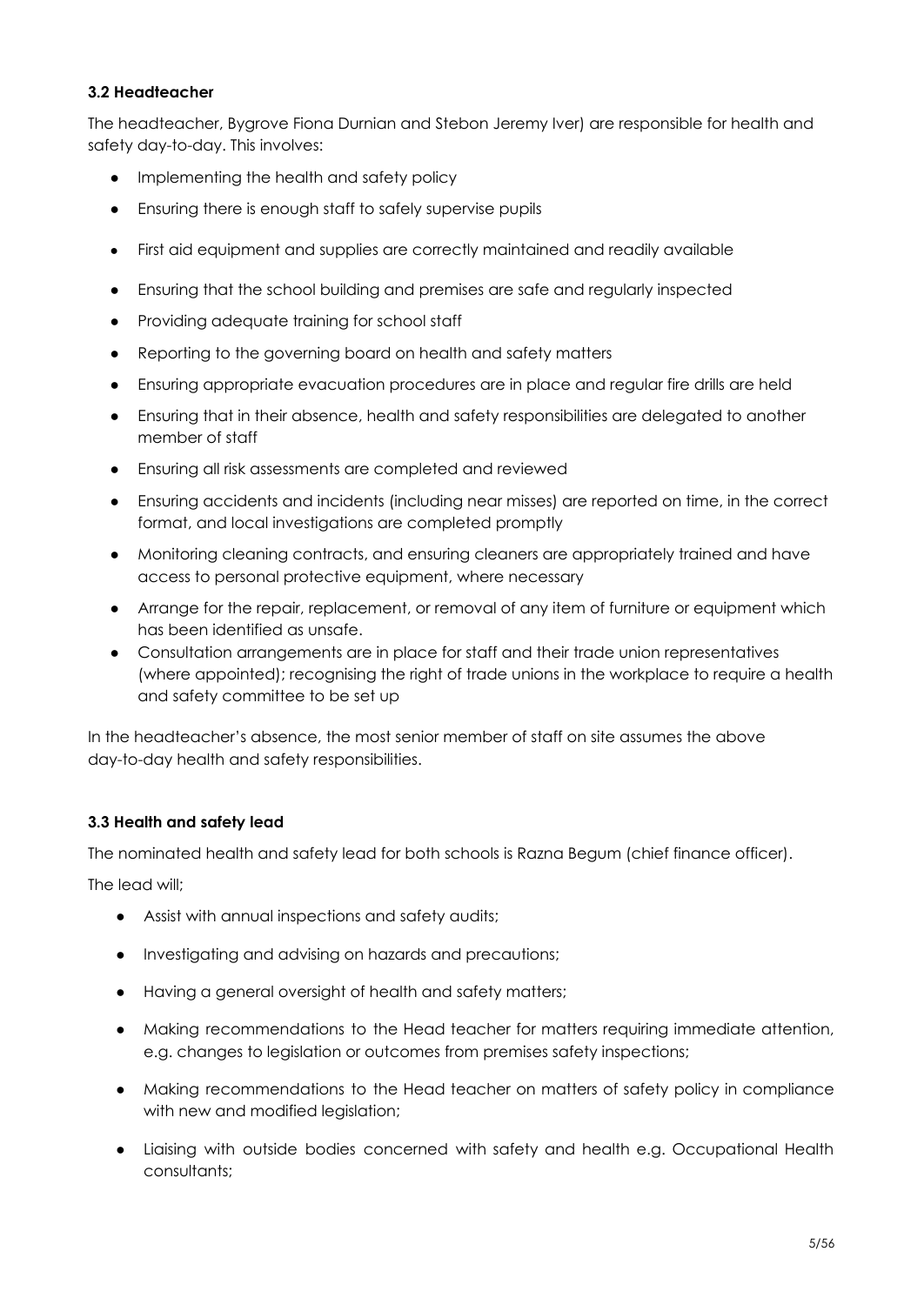- Ensuring that reports on health and safety matters with respect to the School premises are prepared;
- Ensuring all accidents and incidents (including near misses) are reported and records kept
- Monitoring accidents to identify trends and introduce methods of reducing accidents

#### **3.4 Senior premises manager**

- The senior premises manager, Gika Conceicao, is responsible to the chief finance officer, in ensuring compliance with all health and safety regulations in respect of matters affecting cleanliness, security and maintenance of all school buildings and grounds, including:
- Ensuring compliance by periodic inspection of all areas
- Ensuring that appropriate signs and notices have been displayed
- Ensuring that hazards are removed
- Ensuring that fire exits are accessible and that fire-fighting equipment is correctly positioned and serviced
- The premise, plant, and equipment are maintained in a serviceable condition
- The provision and maintenance of all 'fire' equipment and for the preparation and review of Fire Risk Assessments (FRA)
- Ensuring that premises safety inspections are undertaken where necessary weekly, bi-termly, and keeping records of any faults identified (if appropriate)
- Ensuring that all portable electrical equipment is tested on an annual basis
- Ensuring equipment, including personal protection equipment is maintained in a safe condition and that substances hazardous to health are stored in a safe place
- Notifying appropriate agencies where there is a pest or vermin problem and dealing with the problem

#### **3.5 Staff**

School staff have a duty to take care of pupils in the same way that a prudent parent would do so.

Staff will:

- Take reasonable care of their own health and safety and that of others who may be affected by what they do at work
- Cooperate with the school on health and safety matters
- Work in accordance with training and instructions
- Inform the appropriate person of any work situation representing a serious and immediate danger so that remedial action can be taken
- Ensure regular health and safety risk assessments are undertaken for the activities for which they are responsible and that control measures are implemented
- Report all accidents and incidents in line with the reporting procedure.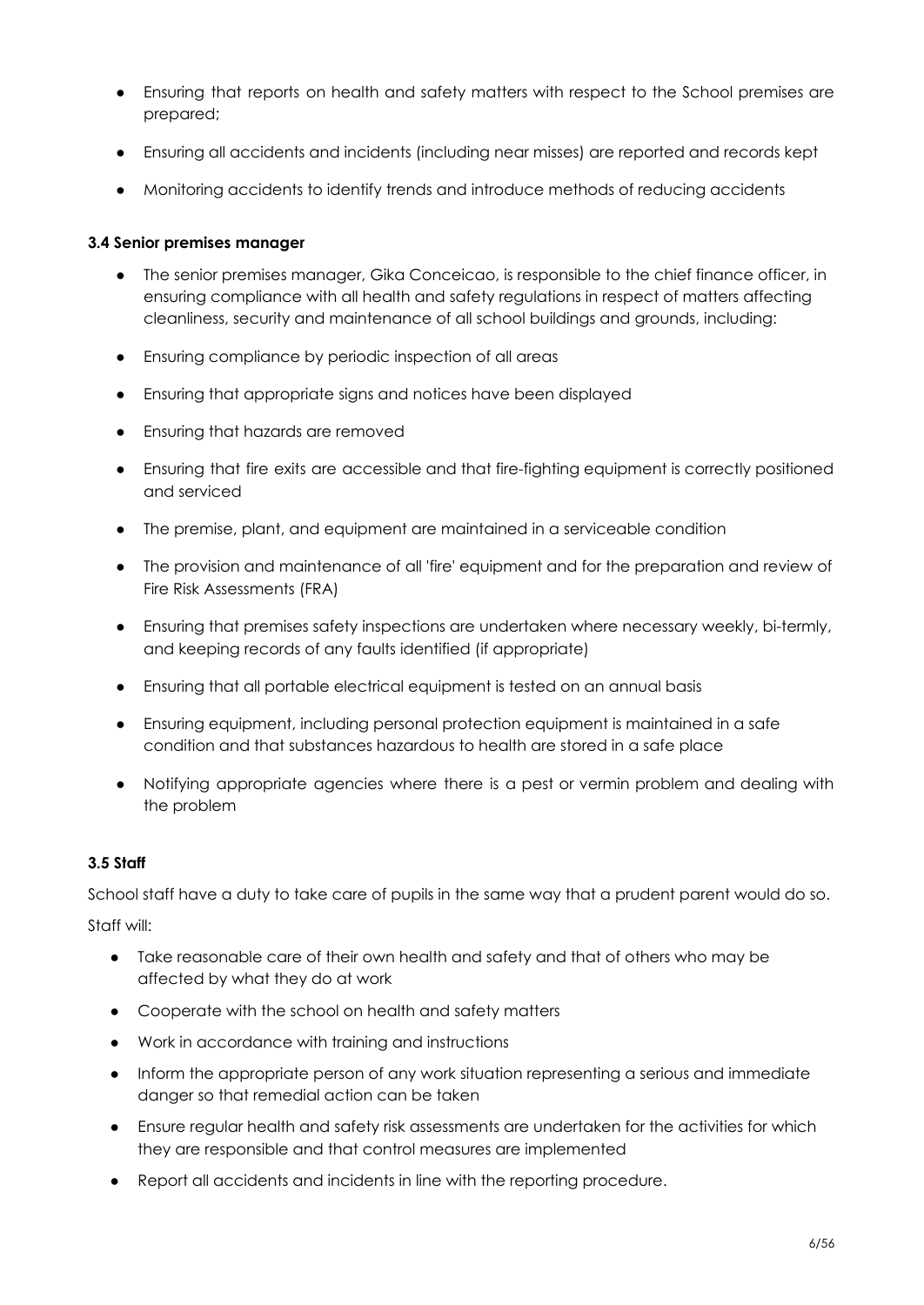- Ensure that they only use equipment or machinery that they are competent / have been trained to use.
- Make use of all necessary control measures and personal protective equipment provided for safety or health reasons.
- Model safe and hygienic practice for pupils
- Understand emergency evacuation procedures and feel confident in implementing them
- Report all defects in condition of premises or equipment and any health and safety concerns immediately to the headteacher
- Report immediately to the headteacher any shortcomings in the arrangements for health and safety

#### **3.5 Pupils and parents**

Pupils and parents are responsible for following the school's health and safety advice, on-site and off-site, and for reporting any health and safety incidents to a member of staff.

#### **4. Fire**

Emergency exits, assembly points and assembly point instructions are clearly identified by safety signs and notices. Fire risk assessment of the premises will be reviewed regularly.

Emergency evacuations are practised at least once a term. It is the responsibility of the school office manager to keep the fire evacuation document up to date.

The fire alarm is a loud continuous bell.

Fire alarm testing will take place once a week by the premises team and a record kept in the fire log book.

New staff will be trained in fire safety and all staff and pupils will be made aware of any new fire risks.

An outline of evacuation procedures is made available to all contractors / visitors and are posted throughout the site. This includes an off-site plan. Emergency lighting systems will be checked regularly by the premises team and annually by an external contractor.

In the event of a fire:

- The alarm will be raised immediately by whoever discovers the fire and emergency services contacted. Evacuation procedures will also begin immediately
- Fire extinguishers may be used by staff only, and only then if staff are trained in how to operate them and are confident they can use them without putting themselves or others at risk
- Staff and pupils will congregate at the assembly points. These are in the playground
- Form tutors/class teachers will take a register of pupils, which will then be checked against the attendance register of that day
- The heads designate will take a register of all staff
- Staff and pupils will remain outside the building until the emergency services say it is safe to re-enter. Schools will have special arrangements in place for the evacuation of people with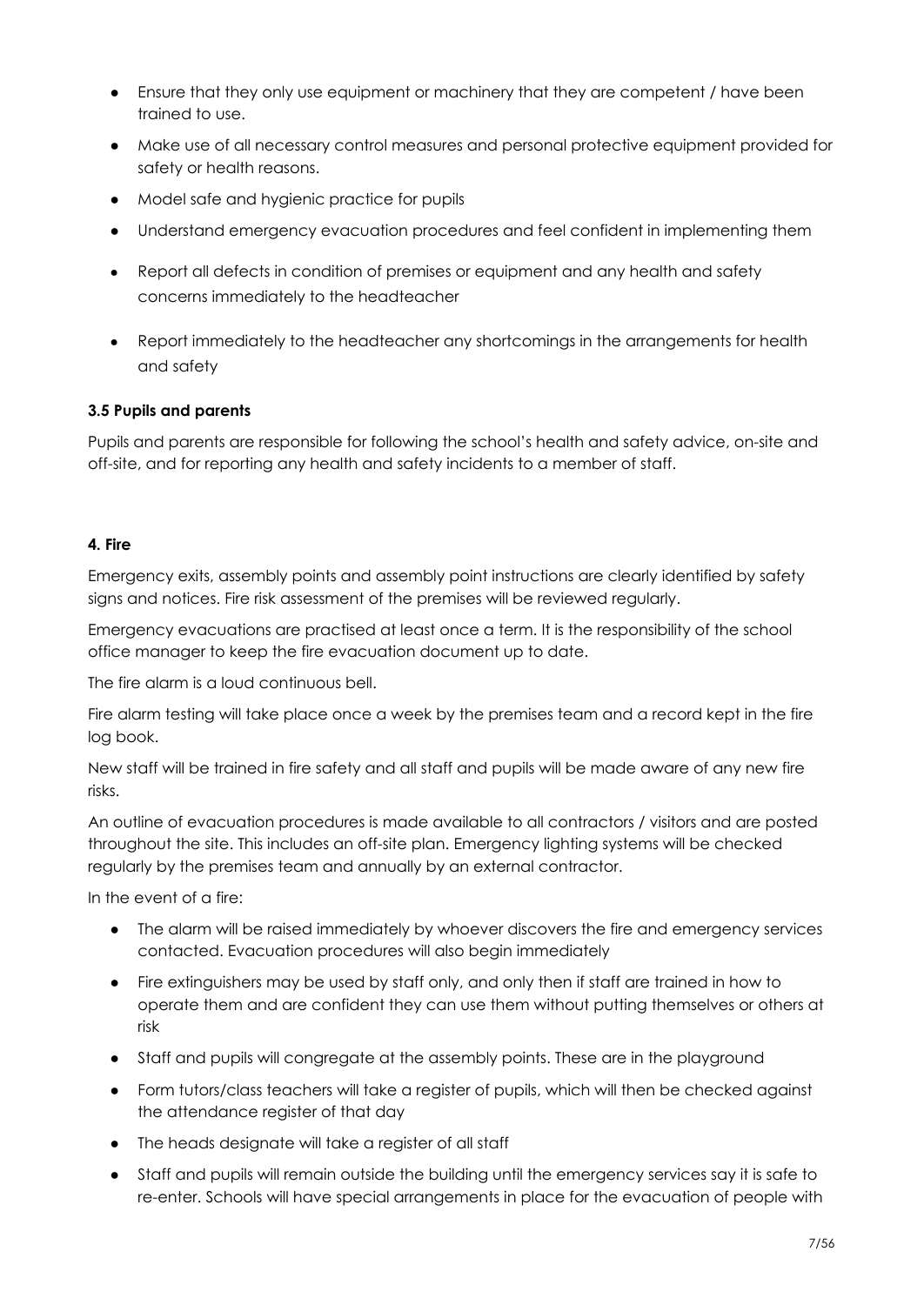mobility needs and fire risk assessments will also pay particular attention to those with disabilities.

Additional measures to support the evacuation of people with mobility needs are agreed with those involved & recorded in personal emergency evacuation plans (PEEPs).

Details of service isolation points (for gas, water, electricity) ;

#### **Bygrove;**

| Electricity | Cupboard next to heads office                                                                                           |  |
|-------------|-------------------------------------------------------------------------------------------------------------------------|--|
| Gas         | Boiler room (in bin area)                                                                                               |  |
| Water       | Two isolation points inside & outside school;<br>Boiler room (in bin area)<br>2. Outside main playground entrance gates |  |

#### **Stebon;**

| Electricity | Old building; Electrical intake cupboard (outside staffroom)<br>New building: Plant room behind pupil toilets, upstairs |
|-------------|-------------------------------------------------------------------------------------------------------------------------|
| Gas         | Outside staffroom, down the stairs into boiler house (container area)                                                   |
| Water       | Outside staffroom (container area)                                                                                      |

An inventory of flammable and other hazardous substances are kept by the premises manager and is available in the school office & premises office for emergency services to access if required.

A full fire risk assessment is carried out once every three years and a review is carried out at least annually, following any minor alterations, or concerns regarding fire safety.

The fire risk assessment and annual reviews are in the fire logbook which is kept at each school site. The fire logbook also contains all relevant fire related documentation and checks including the below;

| Checks                            | Frequency | Completed by         |
|-----------------------------------|-----------|----------------------|
| Fire alarm break glass call point | Weekly    | <b>Premises Team</b> |
| <b>Emergency lighting</b>         | Monthly   | Premises Team        |
| Fire doors/ shutters              | Monthly   | <b>Premises Team</b> |
| Manual fire fighting appliances   | Monthly   | <b>Premises Team</b> |
| Fire Drills                       | Termly    | <b>Premises Team</b> |
| Servicing/Inspection              | Frequency | Completed by         |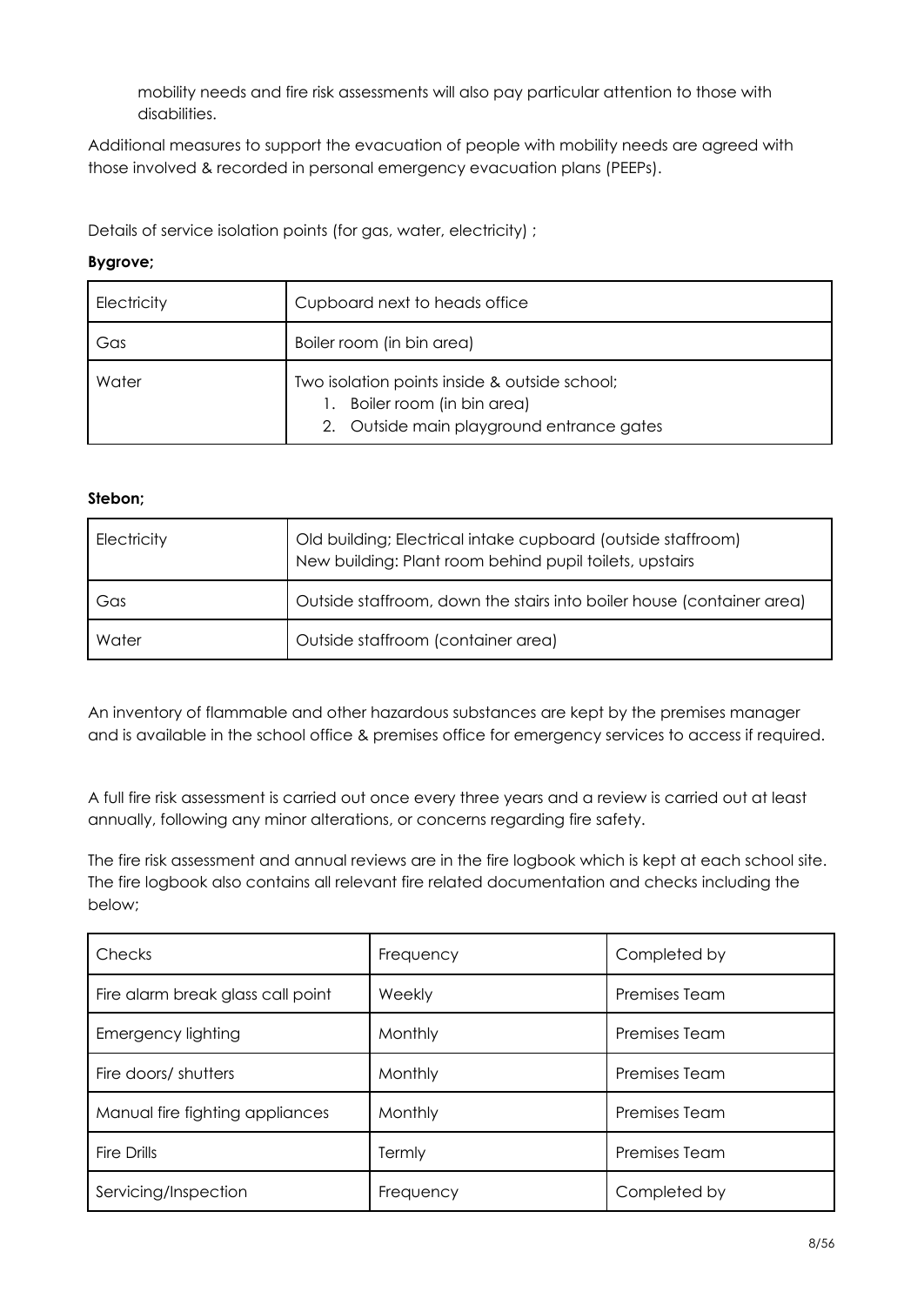| Fire Alarm Service      | 6 monthly (major/minor)   | Contractor |
|-------------------------|---------------------------|------------|
| <b>Emergency Lights</b> | Annually                  | Contractor |
| Fire doors/shutters     | Per manufacturer guidance | Contractor |

Should any defects be identified during weekly and monthly checks, these are to be escalated to the appropriate contractor for remedial works to be carried out.A fire safety checklist can be found in appendix 1.

#### **5. Incident/Accident reporting**

The School will record all accidents and incidents including physical assault, dangerous occurrences and near misses on the LBTH accident and incident (AIR) form. Accident reports will be monitored for trends and a report made to the Governors as necessary. The Head teacher, or their nominee, will investigate accidents and take remedial steps to avoid similar instances recurring. Faulty equipment, systems of work etc. must be reported and attended to as soon as possible.

#### **5.1 Accident record book**

- An accident form will be completed as soon as possible after the accident occurs by the member of staff or first aider who deals with it. An accident form template can be found in appendix 2 and is available from the school office
- As much detail as possible will be supplied when reporting an accident
- The form is handed into the school office as soon as possible so it can be reported via the councils online accident and incident (AIR) online form, see below.
- Information about injuries will also be kept in the pupil's educational record
- Records held in the first aid and accident book will be retained by the school for a minimum of 3 years, in accordance with regulation 25 of the Social Security (Claims and Payments) Regulations 1979, and then securely disposed of.

#### **5.2 Reporting to the Health and Safety Executive**

Schools use the council online accident and incident reporting (AIR) form portal to report accidents, verbal and physical assaults, dangerous occurrences and near misses.

- The reporting officer (office manager) completes the first part of the council online accident and incident (AIR) online form [https://forms.towerhamlets.gov.uk/en/service/accident\\_and\\_incident\\_report.](https://forms.towerhamlets.gov.uk/en/service/accident_and_incident_report)
- The headteacher's details are included in the second part. If they are on leave then please include details of another member of senior staff
- The reporting officer receives automatic email notification including case reference number and the headteacher receives an automatic email notification with a link to the submitted AIR form.
- The headteacher/ reviews and completes accident investigation and submits a form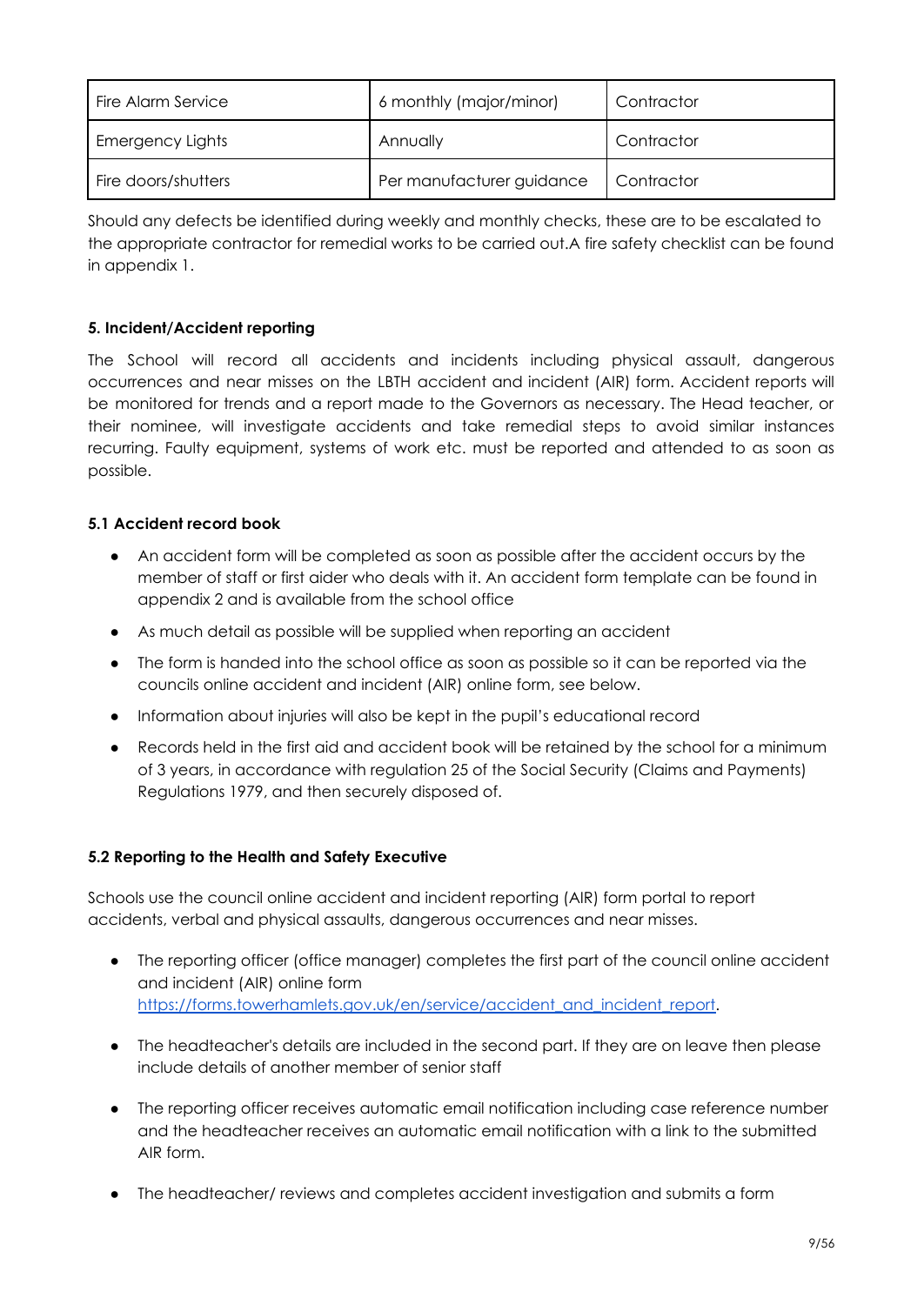- LBTH receives AIR form via an online system. CHSS will review AIR form including the headteachers investigation and:
- Close case if no further action is required
- Request further information for clarity / details before closing case or
- Undertake further investigation

Incidents resulting in the following must be reported to the Corporate Health and Safety Service as soon as possible as they have a statutory duty to report to the HSE within 10 days of the incident occurring (or sooner in the case of a fatality). Delays can result in fines imposed by the HSE

Incidents involving a Fatality will be reported **immediately** to the Corporate Health and Safety Service 07912 480686 (Edward Farrelly) and 020 7364 5008

Reportable injuries, diseases or dangerous occurrences include:

- **Death**
- Specified injuries. These are:
	- Fractures, other than to fingers, thumbs and toes
	- Amputation
	- Any injury likely to lead to permanent loss of sight or reduction in sight
	- Any crush injury to the head or torso causing damage to the brain or internal organs
	- Any burn injury (including scalding) which covers more than 10% of the whole body's total surface area or causes significant damage to the eyes, respiratory system or other vital organs
	- Any scalping requiring hospital treatment
	- Any loss of consciousness caused by head injury or asphyxia
	- Any other injury arising from working in an enclosed space which leads to hypothermia or heat-induced illness, or requires resuscitation or admittance to hospital for more than 24 hours
- Injuries where an employee is away from work or unable to perform their normal work duties for 7 days or more (including weekends and holidays)
- Where an accident leads to someone being taken to hospital direct from the scene of the accident and receiving treatment
- Where something happens that does not result in an injury, but could have done
- Near-miss events that do not result in an injury, but could have done. Examples of near-miss events relevant to schools include, but are not limited to:
	- The collapse or failure of load-bearing parts of lifts and lifting equipment
	- The accidental release of a biological agent likely to cause severe human illness
	- The accidental release or escape of any substance that may cause a serious injury or damage to health
	- An electrical short circuit or overload causing a fire or explosion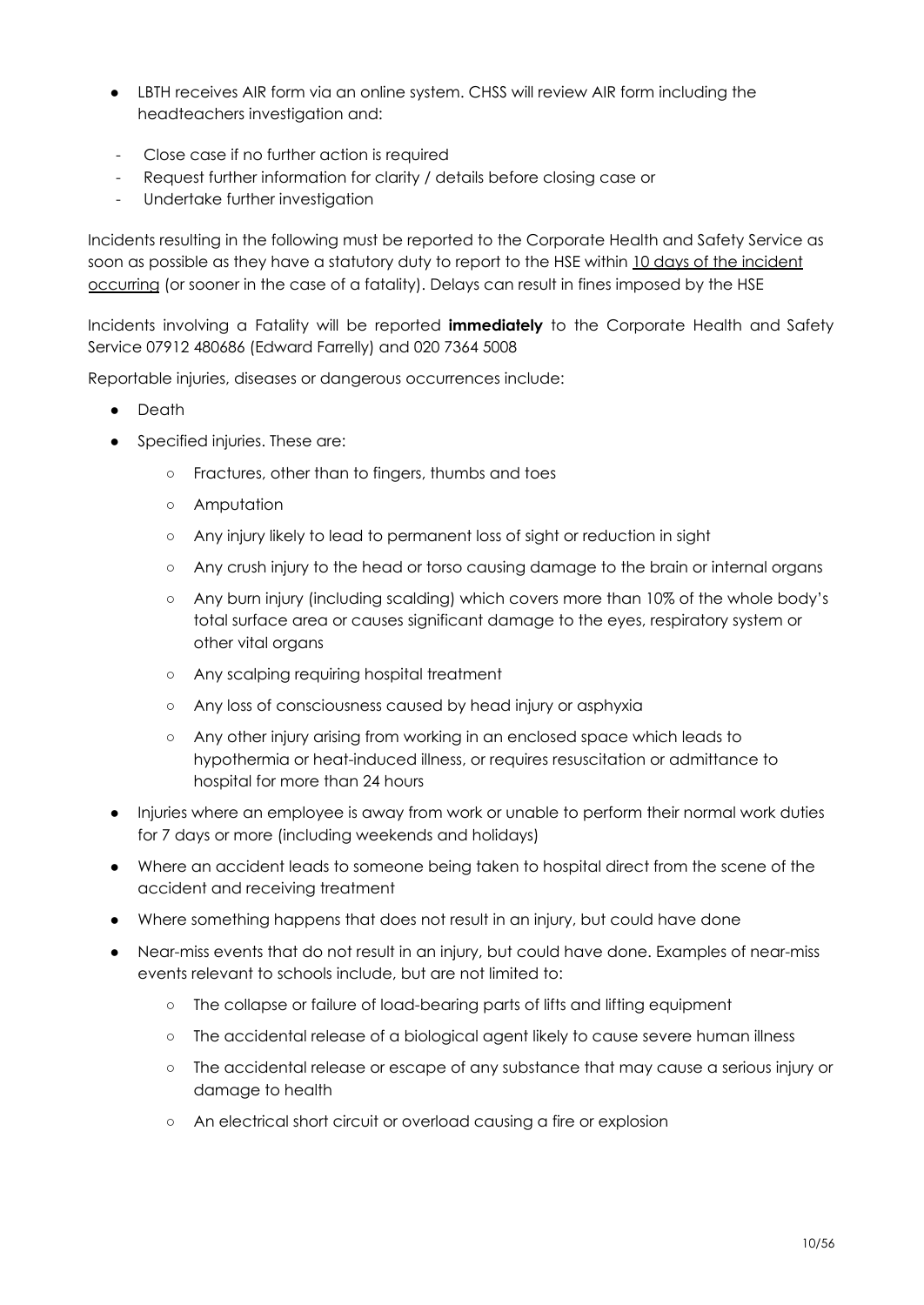Information on how to make a RIDDOR report is available here:

The chief finance officer (CFO) will keep a record of any accident which results in a reportable injury, disease, or dangerous occurrence as defined in the RIDDOR 2013 legislation (regulations 4, 5, 6 and 7). Schools send copies of these to the CFO.

#### **5.3 Notifying parents**

The class teacher and/or phase leader will inform parents of any accident or injury sustained by a pupil, and any first aid treatment given, on the same day, or as soon as reasonably practicable.

#### **5.4 Reporting to Ofsted and child protection agencies**

The CEO will notify Ofsted of any serious accident, illness or injury to, or death of, a pupil while in the school's care. This will happen as soon as is reasonably practicable, and no later than 14 days after the incident.

The CEO will also notify The Local Authority Designated Officer (LADO) of any serious accident or injury to, or the death of, a pupil while in the school's care.

#### **6. First aid**

Schools carry out a documented 'provision for first aid needs' assessment. It is the schools policy to ensure that there are an adequate number of competent first aiders. The first aid needs assessment will consider the first aid provision for pupils as well as that for staff. Key first aiders are qualified to a three-day first aid at work (FAW) level and a suitable number of two-day paediatric first aid qualified staff are employed to meet the Ofsted requirement for early years.

In terms of numbers, there must always be a qualified person on the premises, so schools need to allow for staff absences.

School medical leads are responsible for regularly checking that the contents of first aid boxes are complete and replenished as necessary.

The Head teacher will ensure that first aiders have a current certificate and that new persons are trained should first aiders leave.

The Headteacher will ensure a list of all first aiders which includes their level of training is displayed throughout the school.

Transport to hospital**:** If the first aider or Head teacher considers it necessary, the injured person will be sent directly to hospital (normally by ambulance). Parents and/or guardians will also be informed.

No casualty should be allowed to travel to hospital unaccompanied and an accompanying adult will be designated in situations where the parents cannot be contacted. The school will follow the procedure for completion of incident/accident records in accordance with LBTH guidance.

The nearest accident and emergency dept is;

The Royal London Hospital, Whitechapel Rd, London E1 1BB

Call 999 for emergencies and 111 for non emergency medical help & advice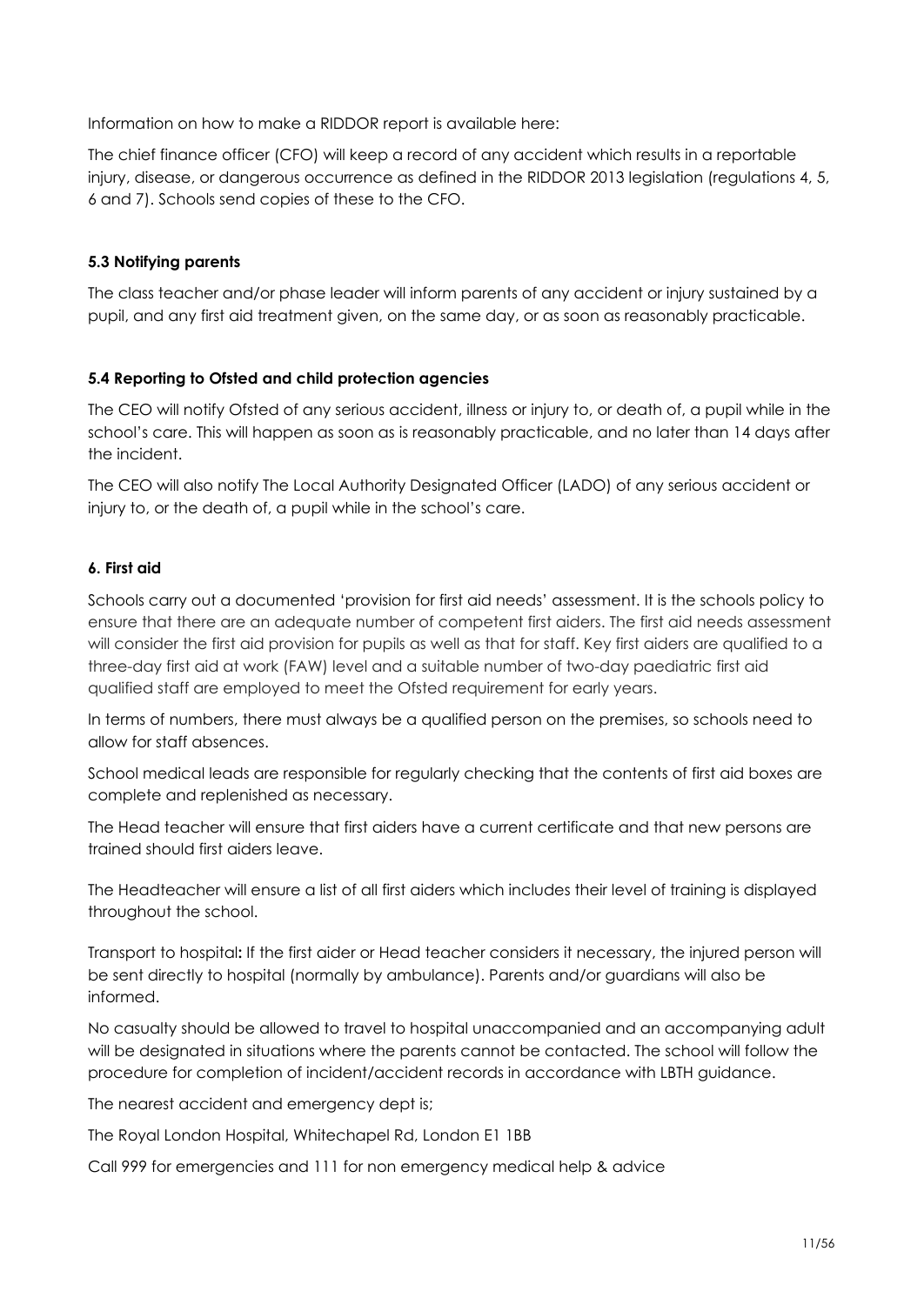#### **7. Occupational stress**

We are committed to promoting high levels of health and wellbeing and recognise the importance of identifying and reducing workplace stressors through risk assessment.

Systems are in place within the school for responding to individual concerns and monitoring staff workloads

Confidential counselling for staff affected by stress caused by either work or external factors is available via the Employee Assistance Programme (EAP) and referral to Occupational Health. The School will ensure there are adequate resources to enable line managers to implement the stress management strategy.

Individual stress risk assessments for staff showing signs of stress and will be done with line managers, Human Resources and Occupational Health.

#### **8. New, and expectant mothers**

Risk assessments will be carried out to assess any risks to new and expectant mothers (for example, from working conditions, or the use of physical, chemical or biological agents). The risk assessment process will determine appropriate local measures, which is a management function.

The Trusts Occupational health advisor on notification that an employee is pregnant or has given birth within the last six months, will undertake a New and Expectant Mothers risk

If risks are identified during the pregnancy, in the first six months after birth or while the employee is still breastfeeding, appropriate, sensible action will be taken to reduce, remove or control them and take advice from the LA's Occupational Health provider.

The Line Manager is responsible for undertaking a regular review of this assessment throughout the pregnancy and when they return to work.

#### **9. Display screen equipment**

- All staff who use computers daily as a significant part of their normal work have a display screen equipment (DSE) assessment carried out. 'Significant' is taken to be continuous/near continuous spells of an hour or more at a time and relevant to staff groups such as administrative team and senior leadership team
- Staff identified as DSE users are entitled to an eyesight test for DSE use every 2 years by a qualified optician (and corrective glasses provided if required specifically for DSE use)
- Schools will need to complete the DSE assessment form for relevant staff and send it to the H&S Lead, chief finance officer. Forms will then be sent to the LA H&S department to be assessed and feedback will be given to schools on next steps.

#### **10. Manual handling**

It is up to individuals to determine whether they are fit to lift or move equipment and furniture. If an individual feels that to lift an item could result in injury or exacerbate an existing condition, they will ask for assistance.

The school will ensure that proper mechanical aids and lifting equipment are available in school, and that staff are trained in how to use them safely.

Staff and pupils are expected to use the following basic manual handling procedure: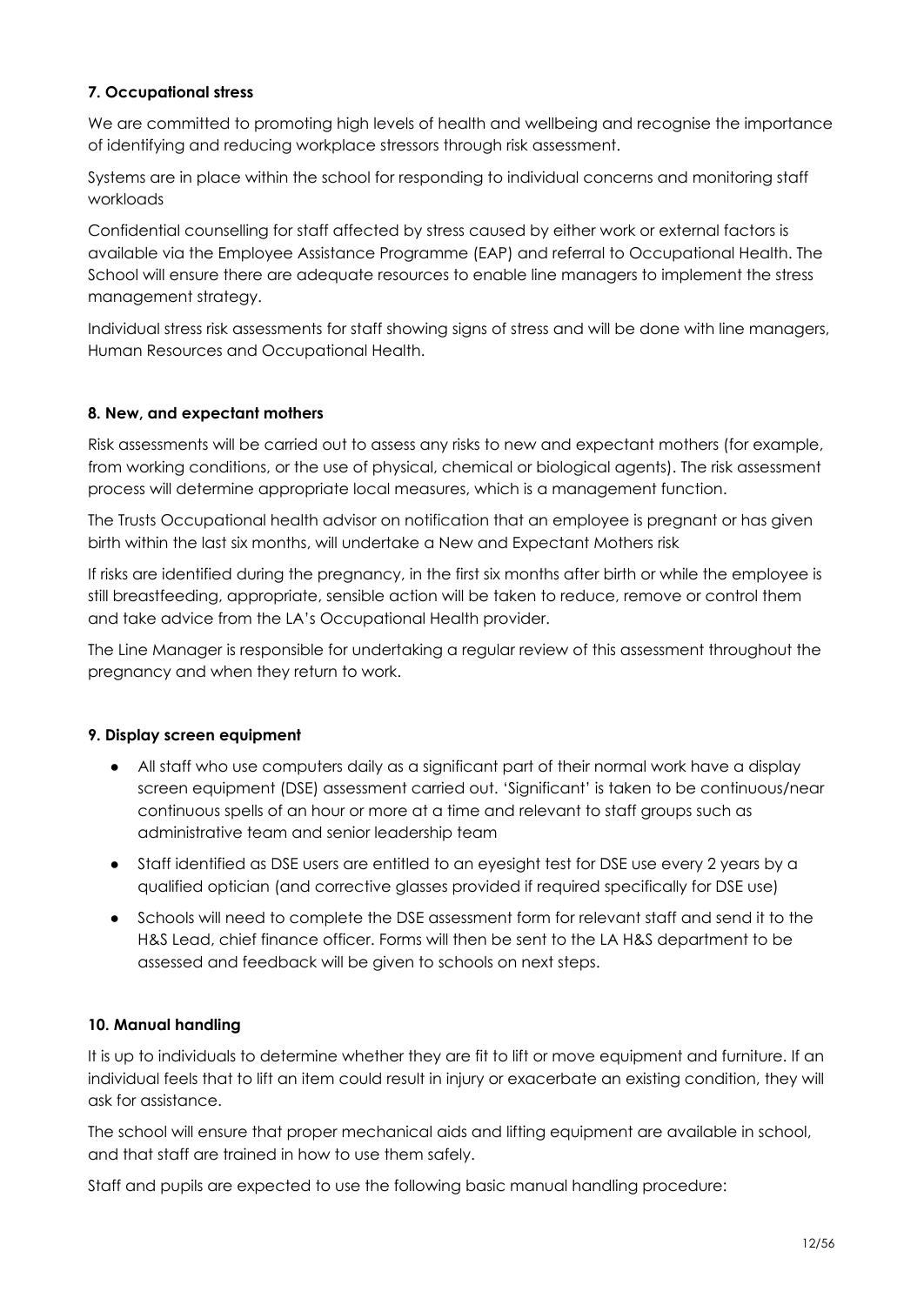- Plan the lift and assess the load. If it is awkward or heavy, use a mechanical aid, such as a trolley, or ask another person to help
- Take the more direct route that is clear from obstruction and is as flat as possible
- Ensure the area where you plan to offload the load is clear
- When lifting, bend your knees and keep your back straight, feet apart and angled out. Ensure the load is held close to the body and firmly. Lift smoothly and slowly and avoid twisting, stretching and reaching where practicable

All staff who move and handle pupils have received appropriate training (both in general moving and handling people techniques and specific training on any lifting equipment, hoists, slings etc. they are required to use).

All moving and handling of pupils has been risk assessed and recorded by a competent member of staff

Equipment for moving and handling people is subject to inspection on a 6 monthly basis by a competent contractor.

#### **11. Working at height**

We will ensure that work is properly planned, supervised and carried out by competent people with the skills, knowledge and experience to do the work. This includes using the right type of equipment for working at height.

In addition:

- The premises team retain ladders for working at height
- Pupils are prohibited from using ladders
- Staff will wear appropriate footwear and clothing when using ladders
- Contractors are expected to provide their own ladders for working at height
- Before using a ladder, staff are expected to conduct a visual inspection to ensure its safety
- Access to high levels, such as roofs, is only permitted by trained persons

All ladders, stepladders and other access equipment is regularly inspected and maintained by the premises team and paper copy or electronic records are maintained.

#### **11.1 Roof work**

The Premises Manager in consultation with the contractor as appropriate is responsible for implementing a process for contractors to undertake maintenance work or other activities at roof height or on the roof or in roof void. The following precautions are taken:

- a Permit to Work (PTW) is put in place
- A suitable and sufficient risk assessment and method statement (RAMS) is produced and approved by the chief finance officer
- Anyone going onto the roof must be competent and will be given sufficient information, instruction and training, and be supervised
- Prohibition on lone working on the roof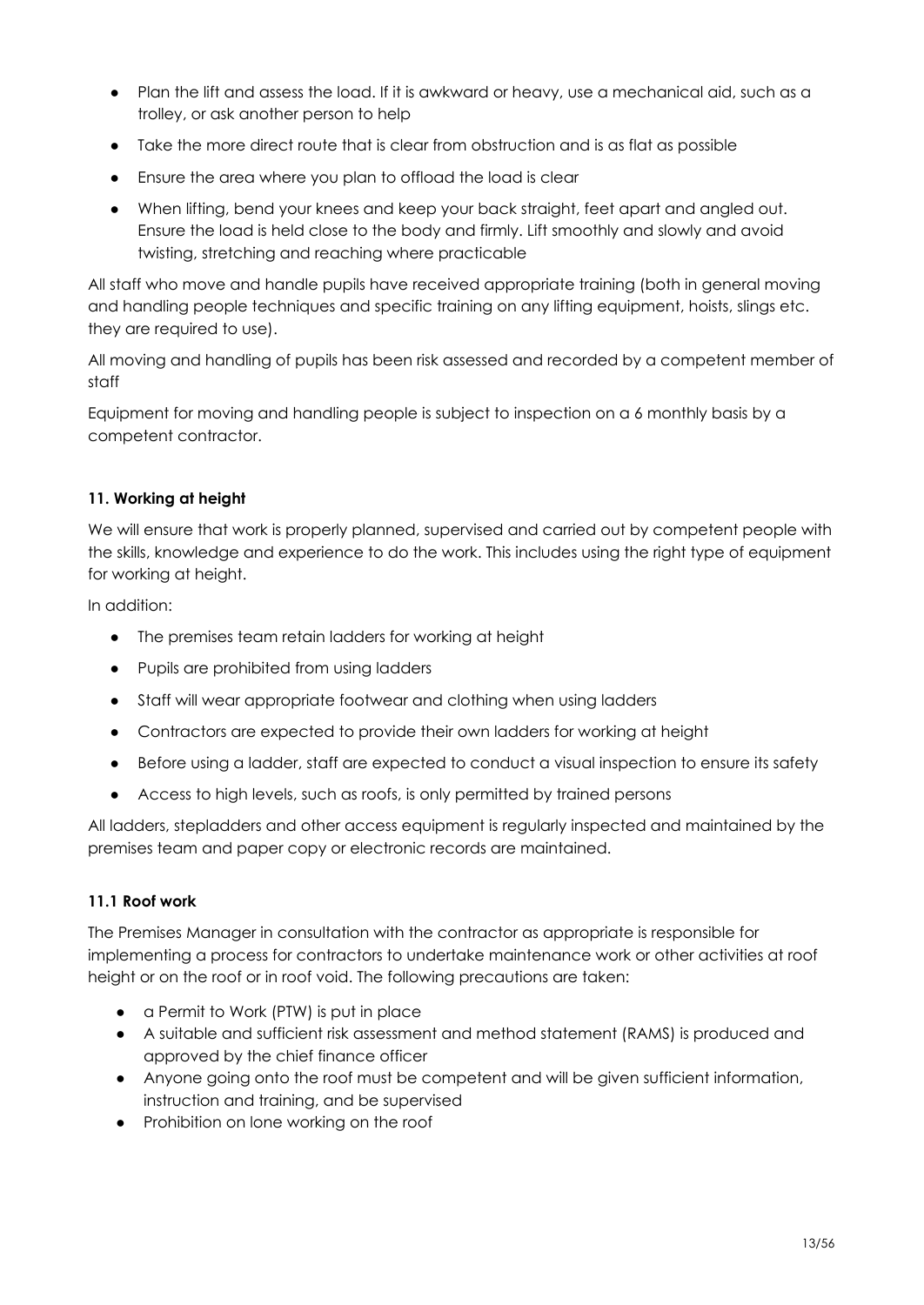#### **12. Control of Substances Hazardous to Health – COSHH**

Every attempt is made to avoid, or choose the least harmful of substances which fall under the **"Control of Substances Hazardous to Health Regulations 2002" (COSHH)**

Within curriculum areas (in particular Art, science and DT) the heads of department are responsible for COSHH and ensuring that an up to date inventory and model risk assessments contained in the relevant national publications (CLEAPSS, Association for Science Education's "Topics in Safety" etc.) are in place.

In all other areas the establishment's nominated person (Gika Conceicao) is responsible for COSHH.

They shall ensure:

- An inventory of all hazardous and flammable substances used on site is compiled and regularly reviewed.
- Material safety data sheets are obtained from the relevant supplier for all such materials (these sheets are not risk assessments for that chemical but information only)
- Risk assessments are conducted for the use of hazardous substances (where generic risk assessments are available e.g. for products purchased from approved suppliers, these are adapted to suit specific use of material on site)
- All chemicals are appropriately and securely stored out of the reach of children
- All chemicals are kept in their original packaging and labelled (no decanting into unmarked containers)
- Suitable personal protective equipment (PPE) has been identified and available for use.

#### **13. Industrial kitchen**

Both schools have LBTH Contract Services as their food provider. Premises manager will ensure he has knowledge of their documentation such as up to date risk assessments, valid staff training records, food hygiene inspection reports, gas safety certificates, pest control information and accident data. These are required for the Health and Safety Audit annually. All external audits from the contract kitchen are to be communicated with the school, to ensure a good level of contract compliance/monitoring.

Kitchen staff will be briefed on first aid, any presence of asbestos in their work areas, fire safety arrangements and be familiarised with the school's allergy and medicine policy. All reports of accidents and near misses in the kitchen are provided to the school office, this may include the contractor completing the school's accident report as well as their own company accident report.

The School management is responsible for sharing information to the kitchen staff of individual child needs such as allergies when preparing and serving food. The school documents how this is communicated to the kitchen staff.

#### **14. Off-site visits**

All offsite visits will be planned following guidance contained in the Trust Education Visits Policy.

When taking pupils off the school premises, we will ensure that:

- Risk assessments will be completed where off-site visits and activities require them
- All off-site visits are appropriately staffed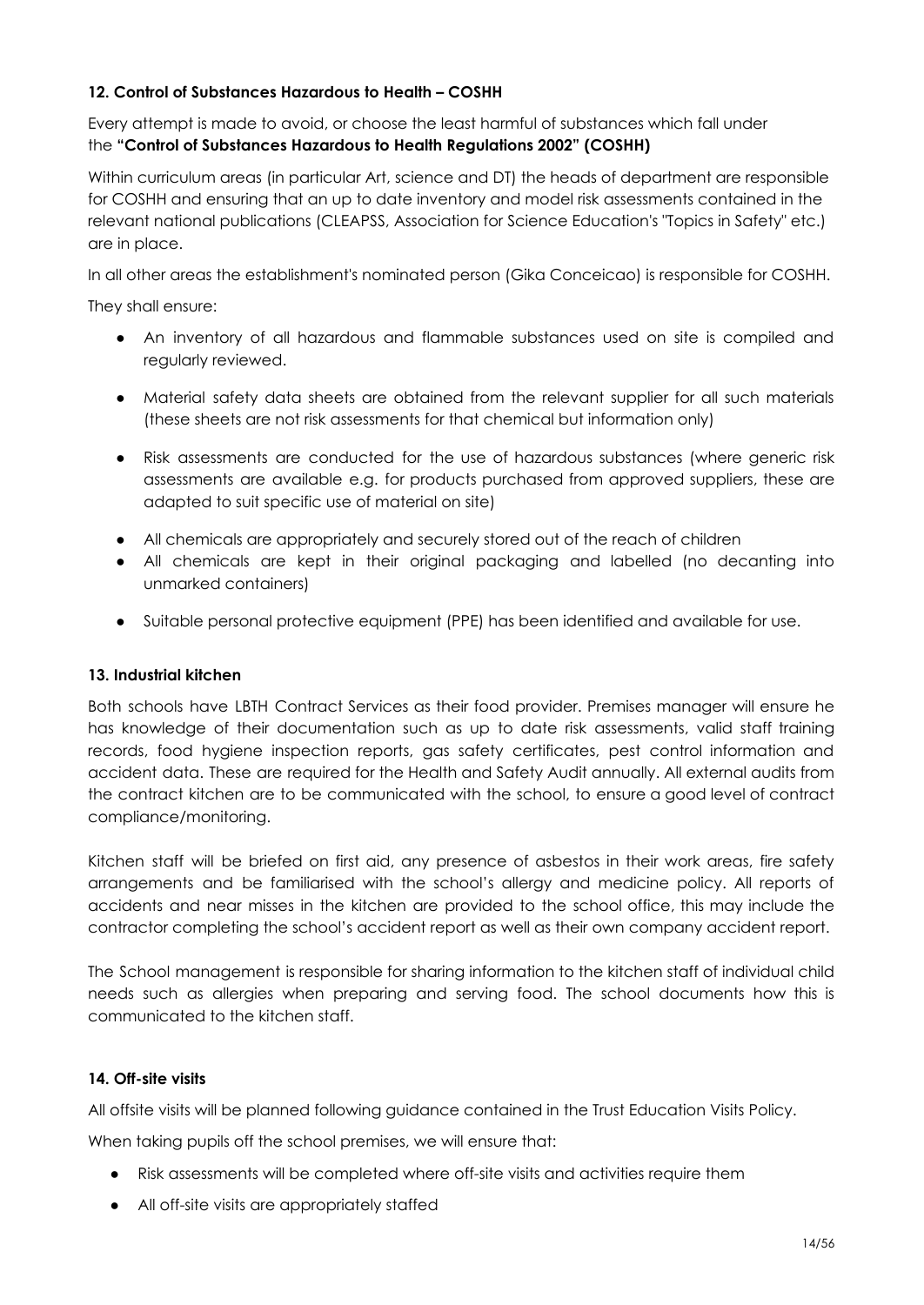● Staff will take a school mobile phone, a portable first aid kit, information about the specific medical needs of pupils along with the parents' contact details

Early Years Foundation Stage

● There will always be at least one first aider with a current paediatric first aid certificate on school trips and visits, as required by the statutory framework for the Early Years Foundation Stage.

#### **15. Transport & Driving**

The premises assistants at each site ensure that all vehicles and pedestrians operate in a safe manner and are effectively managed and controlled. This includes the safety of all vehicle and pedestrian routes both internal and external; and includes the access routes used by the emergency services i.e. Fire Brigade and Ambulance Service.

Vehicular access to the school is restricted to school staff and visitors only and not for general use by parents/guardians when bringing children to school or collecting them. Gika Conceicao is responsible for completion of the traffic management plan and risk assessment.

The vehicle access gate is not normally used for pedestrian access. If in any event it needs to be used, then all due care is taken to ensure the safety of those passing through this entrance, and a suitable and sufficient risk assessment completed for pedestrian and vehicular movement.

The Premises Manager is responsible for:

- Upkeep and maintenance of all internal pedestrian routes and car park
- Lighting for car park and internal pedestrian routes;
- Routine safety checks and inspections;
- Suitable gritting of these routes both internally and externally;
- Provision of suitable signage;
- Parking bays for persons with a disability; and
- Liaising with and managing contractors undertaking activities on site that involve the movement of vehicles, to include, the review of risk assessments and method statements (RAMS).

#### **Speed limit**

● The maximum speed limit in the school is 5mph.

#### **Vehicle escort**

All vehicles entering the establishment will require an escort, the escort must:

- Maintain visual contact with the driver;
- Assist drivers carrying out reversing manoeuvres;
- Do not walk or stand directly in front or behind vehicles; and
- Do not assist drivers, vehicle or plant operators in manual handling operations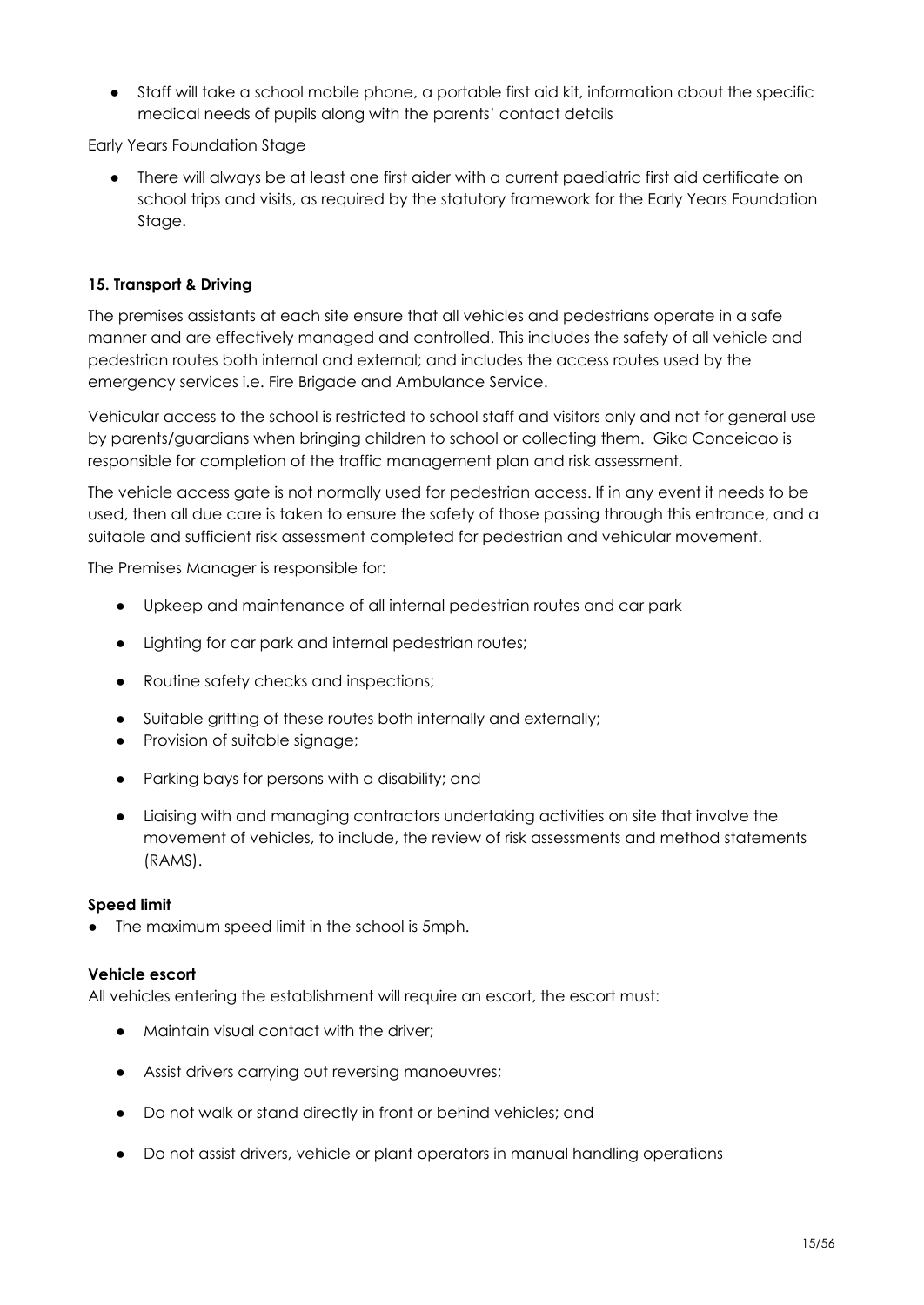#### **16. Premises security, personal safety and Lone working**

Razna Begum (chief finance officer) & Gika Conceicao (premises team leader) are responsible for the security of the school site in and out of school hours. They are responsible for visual inspections of the site, and for the intruder and fire alarm systems.

The schools have an SLA for Keyholding services who will respond to an emergency and also alert Gika Conceicao, the premises team leader, of any issues.

#### **16.1 Violence at work**

We believe that staff should not be in any danger at work, and will not tolerate violent or threatening behaviour towards our staff.

All staff will report any incidents of aggression or violence (or near misses) directed to themselves to their line manager/headteacher immediately. This applies to violence from pupils, visitors or other staff. Incident needs to be reported by completing the AIR form and handing it into the school office.

#### **16.2 Lone working**

Work carried out unaccompanied or without immediate access to assistance will be risk assessed by the headteacher/chief finance officer to determine if the activity is necessary. Work involving potentially significant risks (for example work at height) **should not** be undertaken whilst working alone. If there are any doubts about the task to be performed then the task will be postponed until other staff members are available.

Lone working may include:

- Late working
- Home or site visits
- Weekend working
- Site manager duties
- Site cleaning duties
- Working in a single occupancy office

Where lone working cannot be avoided staff should:

- Complete a lone working risk assessment
- Obtain the Head teacher's/senior member of staff's permission and notify him/her on each occasion when lone working will occur
- Ensure they do not put themselves or others at risk
- Ensure they have means to summon help in an emergency e.g. access to a telephone or mobile telephone etc
- When working off site (e.g. when visiting homes) notify a colleague of their whereabouts and the estimated time of return. [staff undertaking home visits to obtain as much background information as possible about the child/family being visited]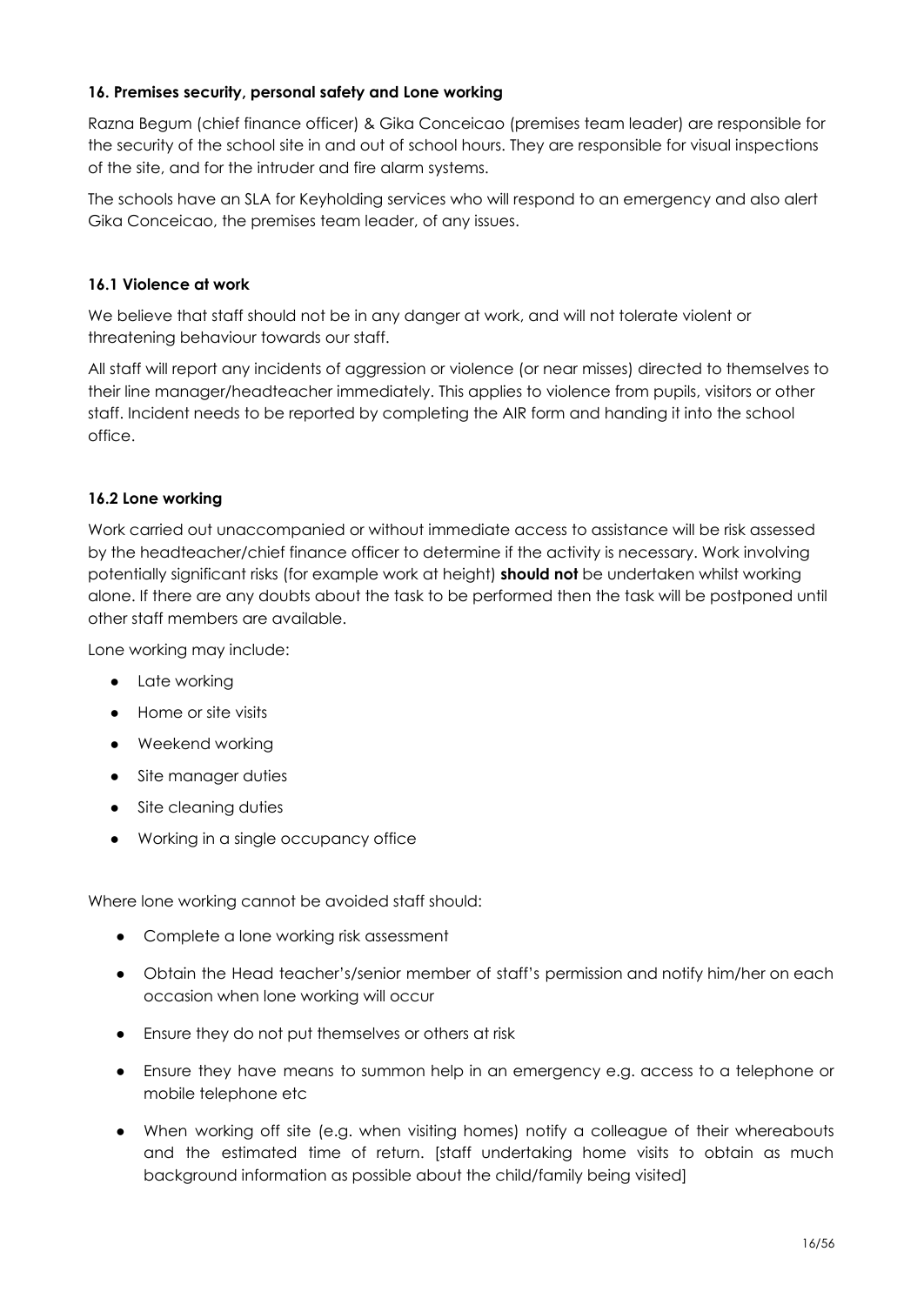- Key holders attending empty premises where there has been an incident or suspected crime should do so with a colleague if possible. They should not enter the premises unless they are sure it is safe to do so
- The schools have keyholding services where out of hours access is available in emergencies

Report any incidents or situations where they may have felt "uncomfortable".

#### **17. Asbestos**

- Staff are briefed on the hazards of asbestos, the location of any asbestos in the school and the action to take if they suspect they have disturbed it
- Arrangements are in place to ensure that contractors are made aware of any asbestos on the premises and that it is not disturbed by their work
- Contractors will be advised that if they discover material which they suspect could be asbestos, they will stop work immediately until the area is declared safe
- A record is kept of the location of asbestos that has been found on the school site
- The Trusts Asbestos Authorising Officer is Gika Conceicao (Premises Manager).
- Refresher training is required 3 yearly.
- The Asbestos Management Plan is completed and managed/monitored by Gika Conceicao (Premises Manager).
- A re-inspection on all identified asbestos/current asbestos management survey (and plan) will be completed every 3 years, organised by Gika Conceicao (Premises Manager).
- Under no circumstances must staff drill or affix anything to walls without first obtaining approval from the Head teacher and premises manager with reference being made to the school's asbestos management plan of knowing locations, actions required and control measures in place.
- Any damage to materials known or suspected to contain asbestos should be reported to Gika Conceicao (Premises Manager) who will contact a specialist for advice
- Any contractor who is suspected to be carrying out unauthorised work on the fabric of the building should be reported to Gika Conceicao (Premises Manager).

#### **18. Gas safety**

- Installation, maintenance and repair of gas appliances and fittings will be carried out by a competent Gas Safe registered engineer
- Boilers are maintained yearly under the Boiler Maintenance (Gas Safety and Use Regulations 1998).
- Annual gas safety checks are required on each appliance and flue. All rooms with gas appliances are checked to ensure that they have adequate ventilation
- Gika Conceicao (Premises Manager) is responsible for arranging and managing/monitoring the statutory compliance gas requirements for Trust schools.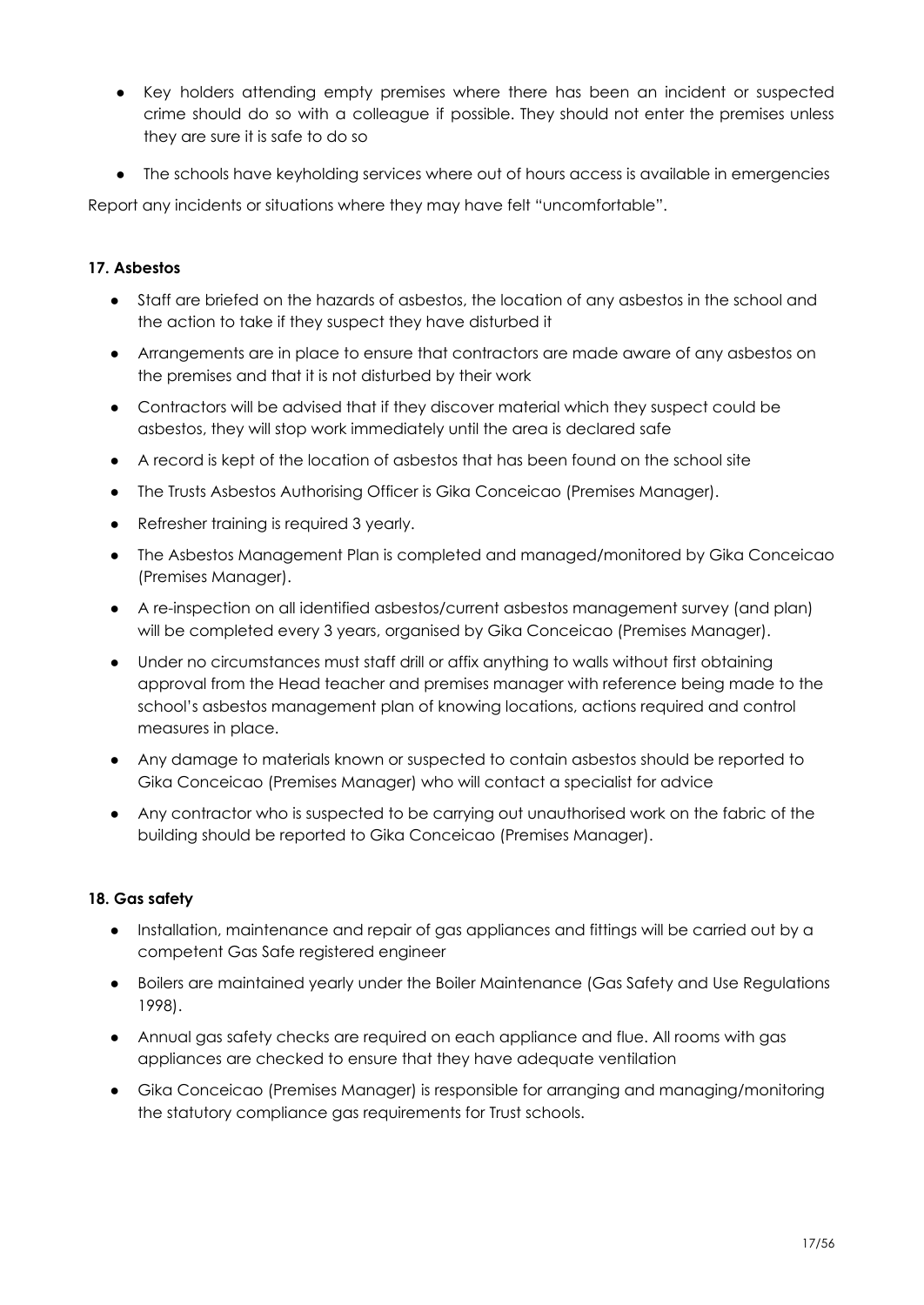#### **19. Electricity**

- All staff are responsible for ensuring that they use and handle electrical equipment sensibly and safely. Staff should monitor the condition of plugs, cables and electrical equipment and conduct a quick visual inspection prior to use
- Any pupil or volunteer who handles electrical appliances does so under the supervision of the member of staff who so directs them
- Personal items of equipment (electrical or mechanical) should not be brought into the school without prior authorisation and subjected to the same tests as school equipment.
- Any potential hazards will be reported to Razna Begum (chief finance) or Gika Conceicao (premises manager) immediately
- Permanently installed electrical equipment is connected through a dedicated isolator switch and adequately earthed
- All isolators switches are clearly marked to identify their machine
- Electrical apparatus and connections will not be touched by wet hands and will only be used in dry conditions
- Contractors who carry out electrical works within the school are checked they are registered with the NICEIC (National Inspection Council for Electrical Installation Contracting).
- Each school's fixed electrical installation is inspected periodically in line with the current IET (The Institute of Engineering and Technology) Wiring Regulations requirements. A full inspection is carried out every five years.
- All portable electrical appliances (PAT Testing) are inspected annually by a suitably trained and competent contractor.
- Gika Conceicao (premises manager) is responsible for the management of all statutory compliance inspections (which includes electrical), records of these inspections and if required remedials can be found in the premises drive.

#### **20. Legionella**

- A Legionella water risk assessment of the schools has been completed by Water Monitoring Ltd. Gika Conceicao, the premises manager is responsible for ensuring that the identified operational controls are conducted and recorded in the school's water log book and recommendations completed within the timescales.
- This risk assessment will be reviewed every 2 years and when significant changes have occurred to the water system and/or building footprint
- The risks from legionella are mitigated by the following: temperature checks, heating of water, disinfection of showers, water samples collected by an external company and checked, inspection of water tanks, descaling of cylinders and weekly/monthly flushing of taps/water outlets.

#### **21. Outdoor play equipment**

Equipment will be checked daily before use for any apparent defects, and premises assistants will conduct a weekly visual inspection of the equipment. PE and Play equipment is annually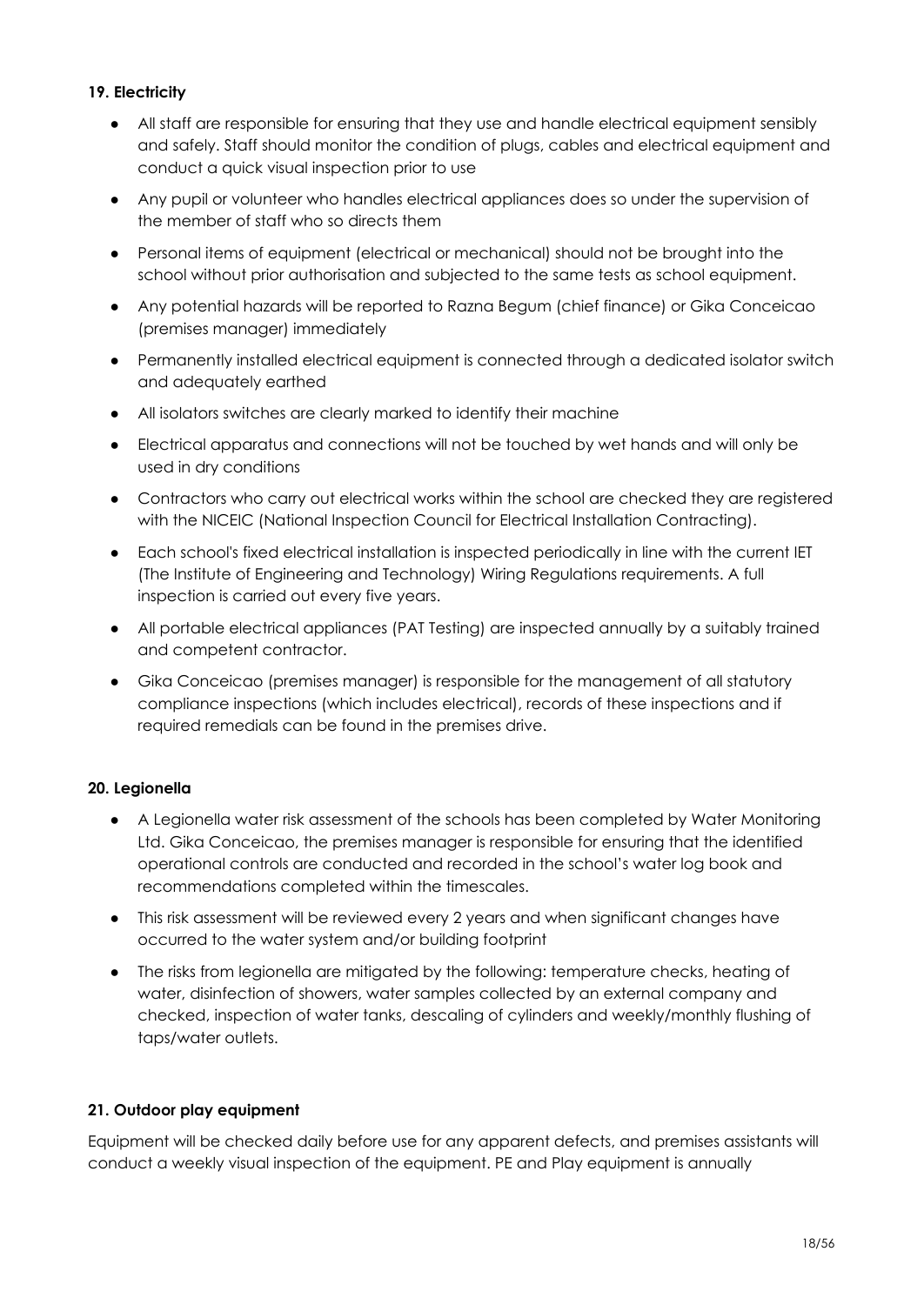inspected, repaired and maintained by a qualified specialist contractor. Annual and Operational **Quarterly** Play Inspections are undertaken by a qualified RPII Inspector.

The premises manager is responsible for organising the above inspections and ensuring all inspections (weekly visual, Quarterly Operational, and Annual) are completed to the above specification, and remedial works are completed within the timescales.

Daily Recorded Site Inspections to ensure that visual checks completed and recorded:

- play equipment is not damaged
- play equipment is free of algae, weeds etc
- there are no potentially dangerous trees (e.g. broken or dead branches)
- there are no accessible drains or damaged drain pipes
- sheds/storage areas are secured so children may not get unauthorised access
- all rubbish has been removed in particular sharps such as hypodermic needles
- dead animals are removed
- vermin control boxes are suitably stocked and have not been tampered with
- fences are intact and secure (including around ponds)
- no potentially hazardous plants have seeded into the area e.g. Nettles, Foxgloves, Laburnum, bindweed or Chinese knotweed etc

#### **22. Outdoor areas**

Seasonal trimming of hedges, grass areas and other foliage which may block or obstruct either the vehicle or pedestrian routes or street/pedestrian routes or lighting, and various other horticultural activities is carried out by competent people.

It is the responsibility of the Premises Manager in consultation with the headteacher to:

- Select a competent arboriculturist to manage the individual trees, shrub and perennial/annual plants;
- To undertake a tree risk assessment to determine the health and safety of the trees

The horticultural activities are undertaken by NEUK the contract is monitored by the Premises Manager.

Requests for dealing with any outbreaks of infestation should be reported to the Premises Manager

#### **23. Indoor Play Equipment**

- Pupils are taught how to carry out and set up PE equipment safely and efficiently. Staff check that equipment is set up safely
- Any concerns about the condition of the gym floor or other apparatus will be reported to any member of the premises team
- PE and Play equipment is annually inspected, repaired and maintained by a qualified specialist contractor. Annual and Operational **Quarterly** Play Inspections are undertaken by a qualified RPII Inspector.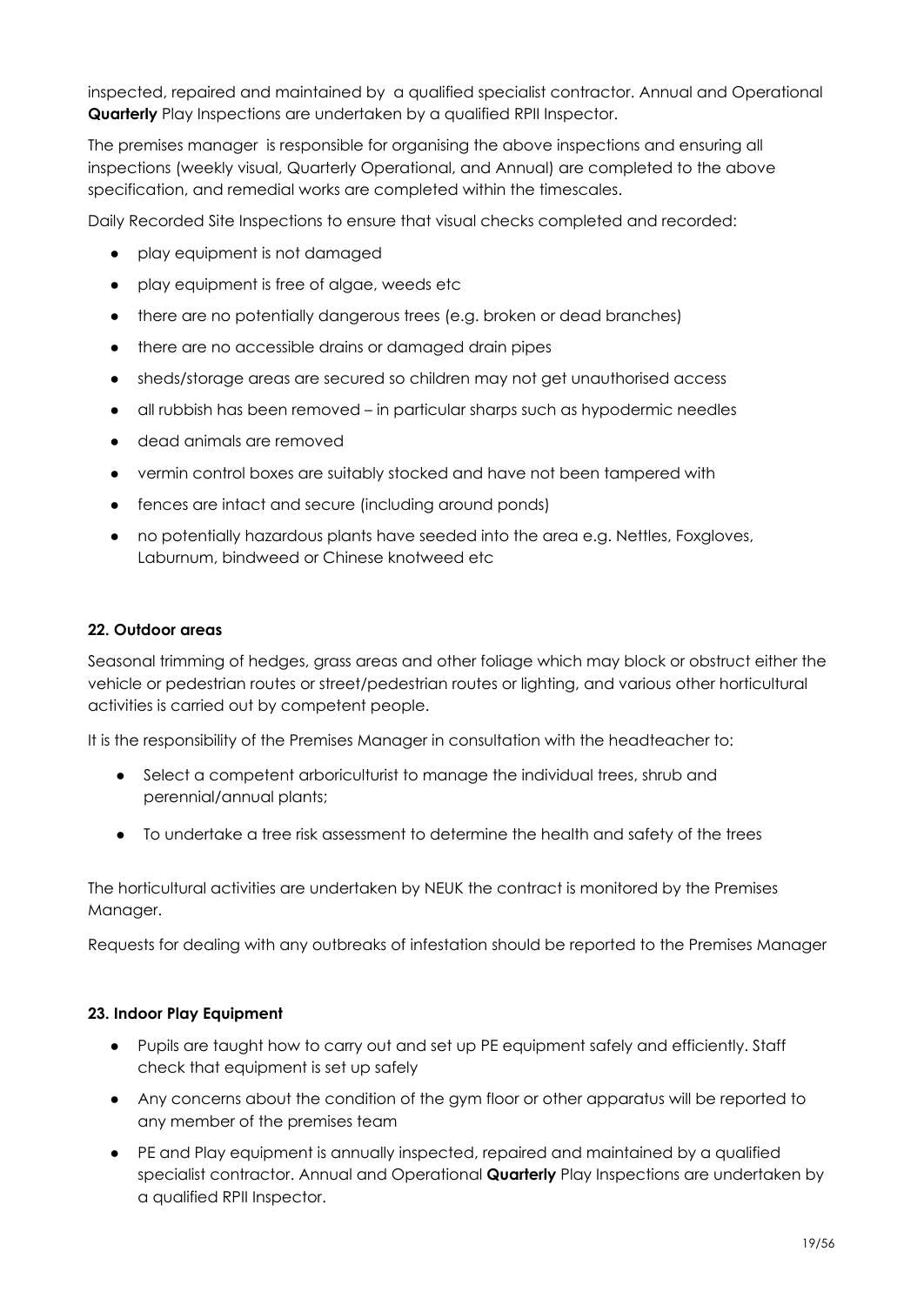The person responsible for organising the above inspections is Gika Conceicao, Premises manager The PE lead is responsible for replacing any non-fixed play equipment i.e. mats

#### **24. Management of Contractors**

Contractors will agree health and safety practices with the headteacher before starting work. Before work begins the contractor will provide evidence that they have completed an adequate risk assessment of all their planned work.

All contractors used by the school shall ensure compliance with relevant health and safety legislation, guidance and good practice. All contractors must report to the school office where they will be asked to sign the visitors' book and wear an identification badge. Contractors will be issued with guidance on fire procedures, local management arrangements and vehicle movement restrictions. Premises manager is responsible for monitoring areas where the contractor's work may directly affect staff and pupils and for keeping records of all contractor work.

#### **24.1 School managed projects**

Where the school undertakes projects the Trustees would be considered the 'client' and therefore have additional statutory obligations.

These are managed by the chief finance officer who will ensure that landlords consent has been obtained and, where applicable, all statutory approvals, such as planning permission and building regulations have been sought. This would include whether CDM $^{\rm l}$  regulations will apply.

Chief finance officer will undertake appropriate competency checks prior to engaging a contractor.

Contractors will be asked to provide risk assessments and method statements specific to the site and works to be undertaken. The school, contractor(s) and any subcontractor(s) involved will agree to the risk assessment and safe systems of work to be used prior to works commencing on site.

The school has a detailed listing of all contractors, with relevant checks completed before works commence, and evidence that includes;

- Health and Safety Policy
- **Insurance**
- References
- Risk assessments
- Training

1

● Construction Phase Plans

#### **24.2 Permit to work system**

A Permit to Work system is a formal safety control document designed to prevent injury to employees, contractors and third parties as well as to property, particularly when work with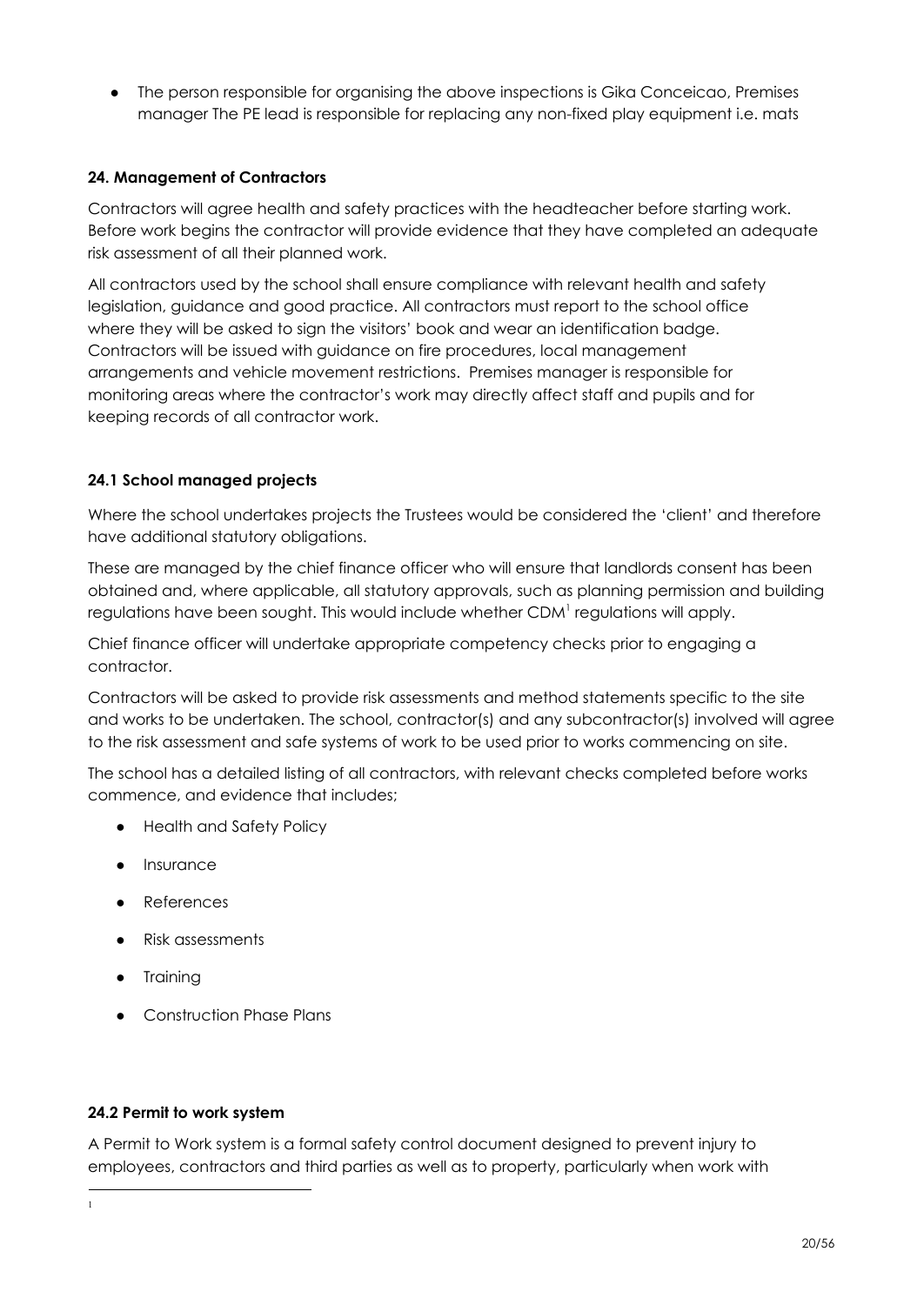foreseeable high hazard content is undertaken. The Permit sets out the work to be done, precautions to be taken and the responsibilities of individuals.

Permit to work systems are not required for routine maintenance activities in a non-hazardous environment.

Permit to work systems are considered where:

- Works where two or more individuals need to coordinate activities to complete the job safely
- Jobs where there is a transfer of work and responsibilities from one contractor to the other
- Non-routine operations or activities

As a general guide a permit to work system may be required for work activities that involve:

- Work near asbestos
- Confined space working
- Hot works such as welding, flame cutting and grinding
- Working at height
- Working on fragile roofs
- Maintenance work on lifts, conveyors, hoists etc
- Work on high voltage electrical equipment or other work on electrical
- Equipment which may give rise to potential dangers
- Work involving the use of hazardous/dangerous substances

#### **25. Personal protective equipment**

It is the school's policy to put in place all necessary safe systems of work, control measures and engineering solutions so that use of PPE is minimised.

Where PPE is needed it must be the most appropriate for the identified risk and it will only be issued where the risk assessment identifies that it will further reduce the level of risk as low as is reasonably practicable as PPE is recognised as a safeguard of last resort since it only protects the individual wearer.

Use of PPE;

- Wear disposable non-powdered vinyl or latex-free CE-marked gloves and disposable plastic aprons where there is a risk of splashing or contamination with blood/body fluids (for example, nappy or pad changing)
- Wear goggles if there is a risk of splashing to the face
- Use the correct personal protective equipment when handling cleaning chemicals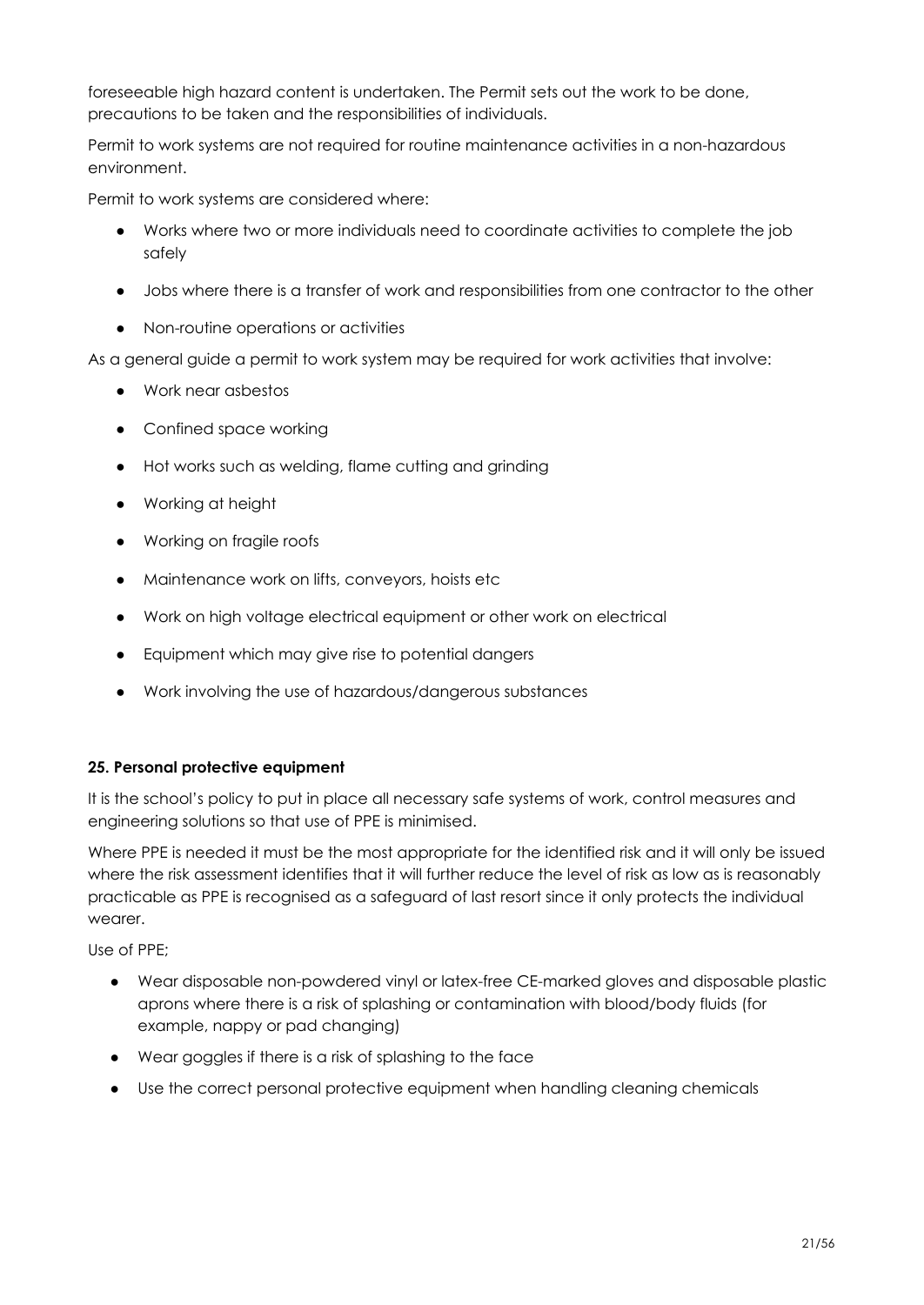#### **26. Work Experience**

The school is responsible for managing and coordinating work related learning within the school following guidance contained in the LA guidelines for work experience and in accordance with the Quality Standard for Work Experience.

The school retains a duty of care for all students undertaking work experience and ensures the placement is appropriate, therefore:

- All students are briefed before taking part in work experience on supervision arrangements and health and safety responsibilities.
- All placements (including private placements) are subject to pre-placement checks. No work experience placement will go ahead if deemed unsuitable.
- Where work placements form part of the vocational qualification offered by a FE college then the college is responsible for ensuring equivalent placement checks are conducted.
- Every student will receive a placement job description highlighting tasks to be undertaken and any necessary health and safety information which is passed onto the parent / carer.
- Arrangements will be in place to visit/monitor students during the placement.
- Emergency contact arrangements are in place (including out of school hours provision) in order that a member of school staff can be contacted should an incident occur.
- All incidents involving students on work placement activities will be reported to the placement organiser / CHSS at the earliest possible opportunity.
- If the school has volunteers or students on placement who are under eighteen years of age, then a risk assessment must be completed for them.

#### **27. Animals**

Zoonosis risk assessments are completed to identify hazards and implement control measures. Animals may bite, cause allergies to children and carry infectious diseases and transmit worms.

Zoonoses are diseases that can be transmitted from animals to humans. There are approximately 40 potential zoonoses in the UK. For further information, please contact the Corporate Health and Safety Services.

When the pupils are to visit farms or have contact with animals the following safety measures are followed;

- Wash hands before and after handling any animals
- Keep animals' living quarters clean and away from food areas
- Dispose of animal waste regularly, and keep litter boxes away from pupils
- Supervise pupils when playing with animals
- Seek veterinary advice on animal welfare and animal health issues, and the suitability of the animal as a pet
- Follow guidelines from Evolve and provider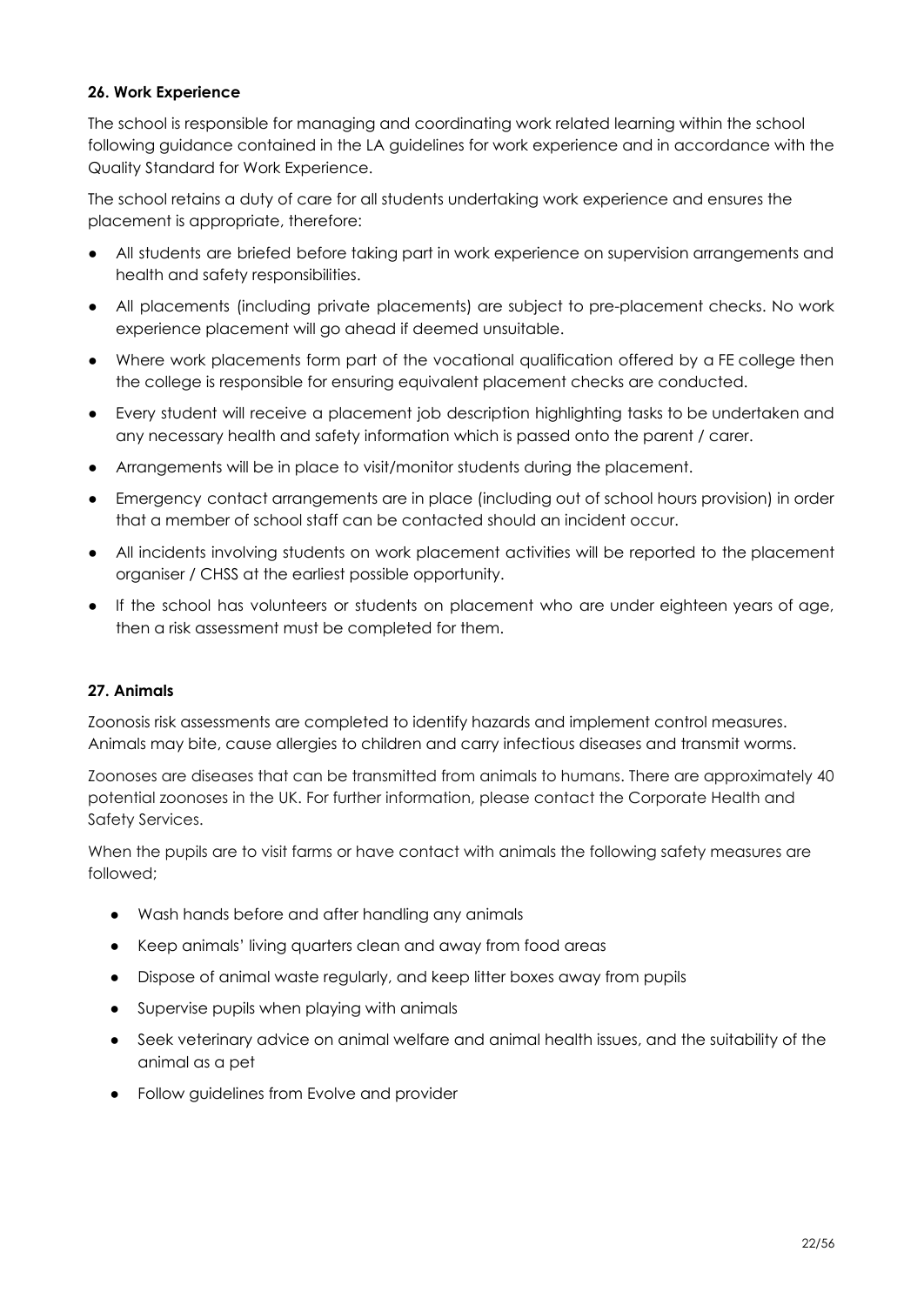#### **28. Lettings**

The Trust has a separate Lettings policy which outlines the process for lettings. Those who hire any aspect of the school site or any facilities will be made aware of the content of the school's health and safety policy and lettings policy, and will have responsibility for complying with it.

#### **29. Infection prevention and control**

Schools and nursery settings can be common sites for the transmission of infections. Children may be particularly susceptible due to the immaturity of their immune system; proximity to other children; incomplete or no vaccination status and less understanding of how to practise good hygiene.

Micro-organisms (bacteria, viruses, and fungi) are everywhere and usually do not cause infection. However, some do cause infection and can result in symptoms such as fever and sickness.

The Spotty Book 'notes on infectious diseases in schools and nurseries' from PHE has been updated to include coronavirus (PHE 2020).

How infections can spread

Infections can spread in different ways, but the following are the most important:

- Respiratory such as influenza, coronavirus
- Direct contact with infecting organism such as impetigo
- Gastrointestinal spread such as contact from contaminated food or water
- Blood borne virus by contact with infected blood or body fluids

#### Prevention and control

Infection prevention and control measures aim to interrupt the cycle of infection. To prevent and manage infectious diseases in the school setting:

- Promote immunisation of pupils and staff
- Promptly exclude the unwell pupil or staff member
- Check that effective handwashing is being maintained
- Ensure the environment is clean

Updated guidance 'health protection in schools and other childcare facilities' can be found from Public Health England (PHE 2021).

Medical advice should be sought as soon as possible (on the same day) where the skin is broken resulting from a bite.

Immediate medical attention should be obtained where someone scratches or pricks themselves with a used hypodermic needle.

#### Suspected outbreak of infection

Headteachers should contact their local Health Protection Team (HPT) as soon as they suspect an outbreak.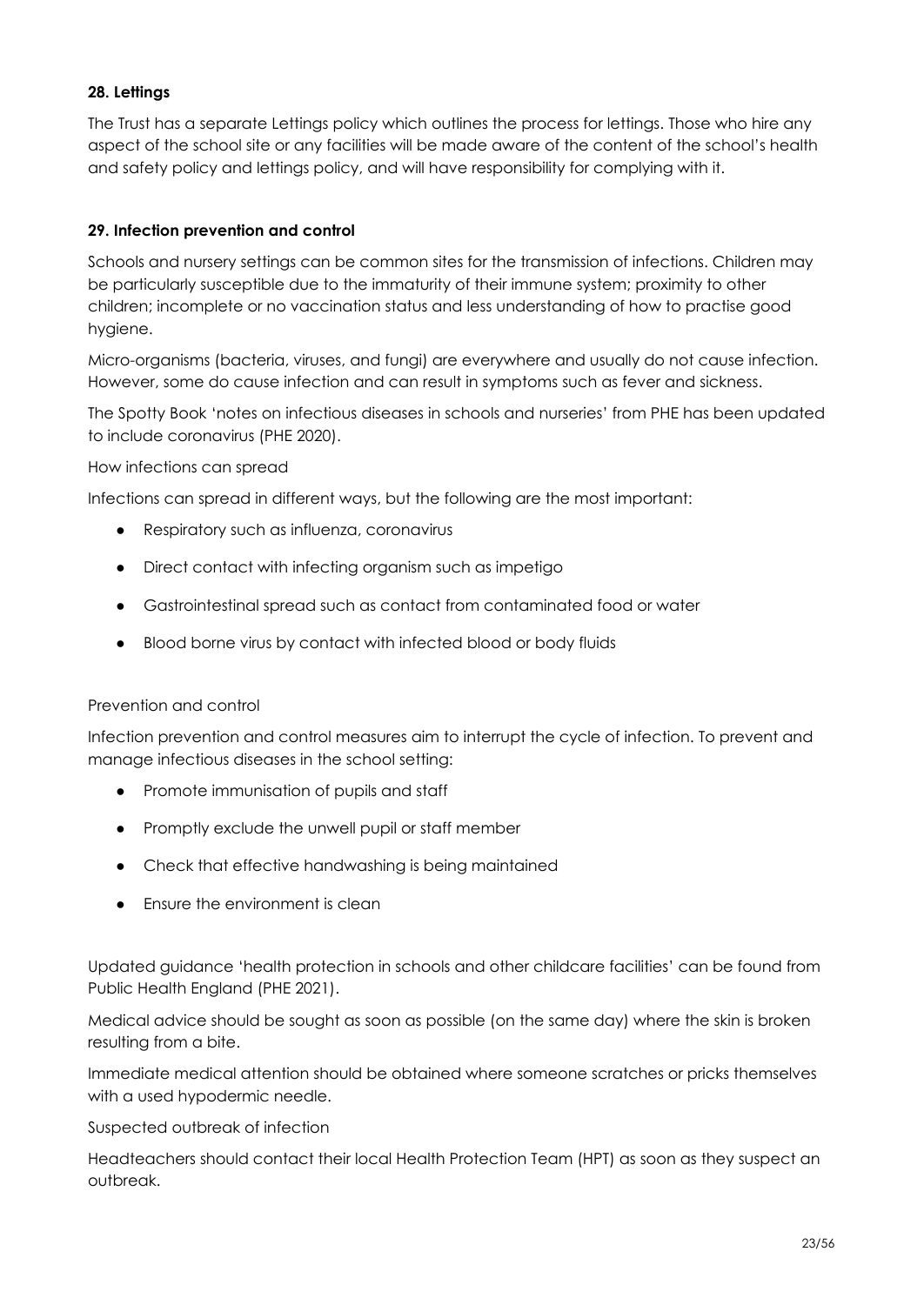An outbreak or incident is defined as:

- An incident in which 2 or more people experiencing a similar illness are linked in time or place
- A greater than expected rate of infection compared with the usual background rate for the place and time where the outbreak has occurred

For example:

- 2 or more cases of diarrhoea or vomiting which are in the same classroom, shared communal areas or taking part in the same activities
- Higher than usual number of people diagnosed with scabies
- Higher than usual number of people diagnosed with scarlet fever
- 2 or more cases of measles at the school or other childcare setting

#### Cleaning of the environment

The school has a comprehensive cleaning programme in place.

#### **29.1 Airborne Germs**

Examples of these are legionella, cold, flu and coronavirus. Controlling legionella bacteria is by adequate management of each school's water systems. Coronavirus is a new type of virus which is mainly transmitted through breathing airborne droplets of the virus, but also by transfer of virus particles adhering to surfaces touched by infected people.

#### **29.2 Blood Borne Viruses**

The school will manage the risk associated with staff coming into contact with blood and/or other body fluids that may contain Blood Borne Viruses (BBVs) in the course of their work by undertaking a risk assessment and implementing the preventative and protective measures, to include immunisation where appropriate.

BBVs are viruses that some people carry in their blood. The main BBVs are hepatitis B (HBV), hepatitis C and D, human immunodeficiency virus (HIV).

These viruses can also be found in body fluids other than blood e.g. urine, faeces, saliva and vomit, however, they do carry a minimal risk of BBV infection, unless contaminated with blood; for this reason, care should still be taken as the presence of blood is not always obvious.

BBVs are most likely to be transmitted by direct exposure to infected blood or other body fluids contaminated with infected blood, such as, through contamination of an open wound or skin condition or through a splash to the eyes, nose or mouth or a bite or accidental contamination with a needle stick or other sharps.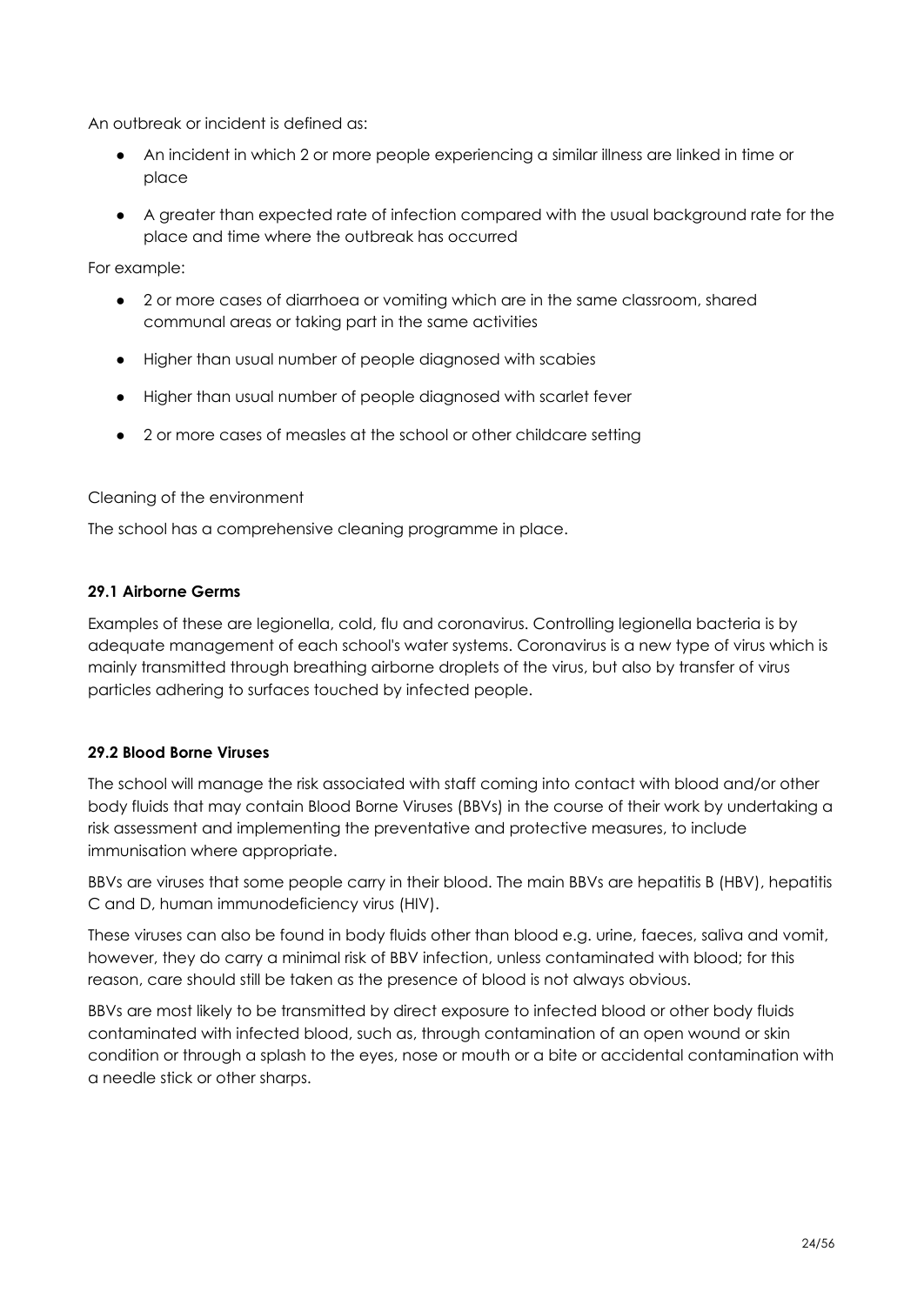#### **29.3 Good hygiene practice**

We follow national guidance published by Public Health England (PHE) when responding to infection control issues. We will encourage staff and pupils to follow this good hygiene practice, outlined below, where applicable.

#### **Handwashing**

- Wash hands with liquid soap and warm water, rub hands for at least 10-15 seconds, and dry with paper towels
- Always wash hands after using the toilet, before eating or handling food, and after handling animals
- Cover all cuts and abrasions with waterproof dressings and suitable disposable gloves.

#### **Coughing and sneezing**

- Cover mouth and nose with a tissue
- Wash hands after using or disposing of tissues
- Spitting is discouraged

#### **Personal protective equipment**

- Wear disposable non-powdered vinyl or latex-free CE-marked gloves and disposable plastic aprons where there is a risk of splashing or contamination with blood/body fluids (for example, nappy or pad changing)
- Wear goggles if there is a risk of splashing to the face
- Use the correct personal protective equipment when handling cleaning chemicals

#### **Cleaning of the environment**

• Clean the environment, including toys and equipment, frequently and thoroughly

#### **Cleaning of blood and body fluid spillages**

- Clean up all spillages of blood, faeces, saliva, vomit, nasal and eye discharges immediately and wear personal protective equipment
- When spillages occur, clean using a product that combines both a detergent and a disinfectant and use as per manufacturer's instructions. Ensure it is effective against bacteria and viruses and suitable for use on the affected surface
- Never use mops for cleaning up blood and body fluid spillages use disposable paper towels and discard clinical waste as described below
- Make spillage kits available for blood spills

#### **Laundry**

● Wash laundry in a separate dedicated facility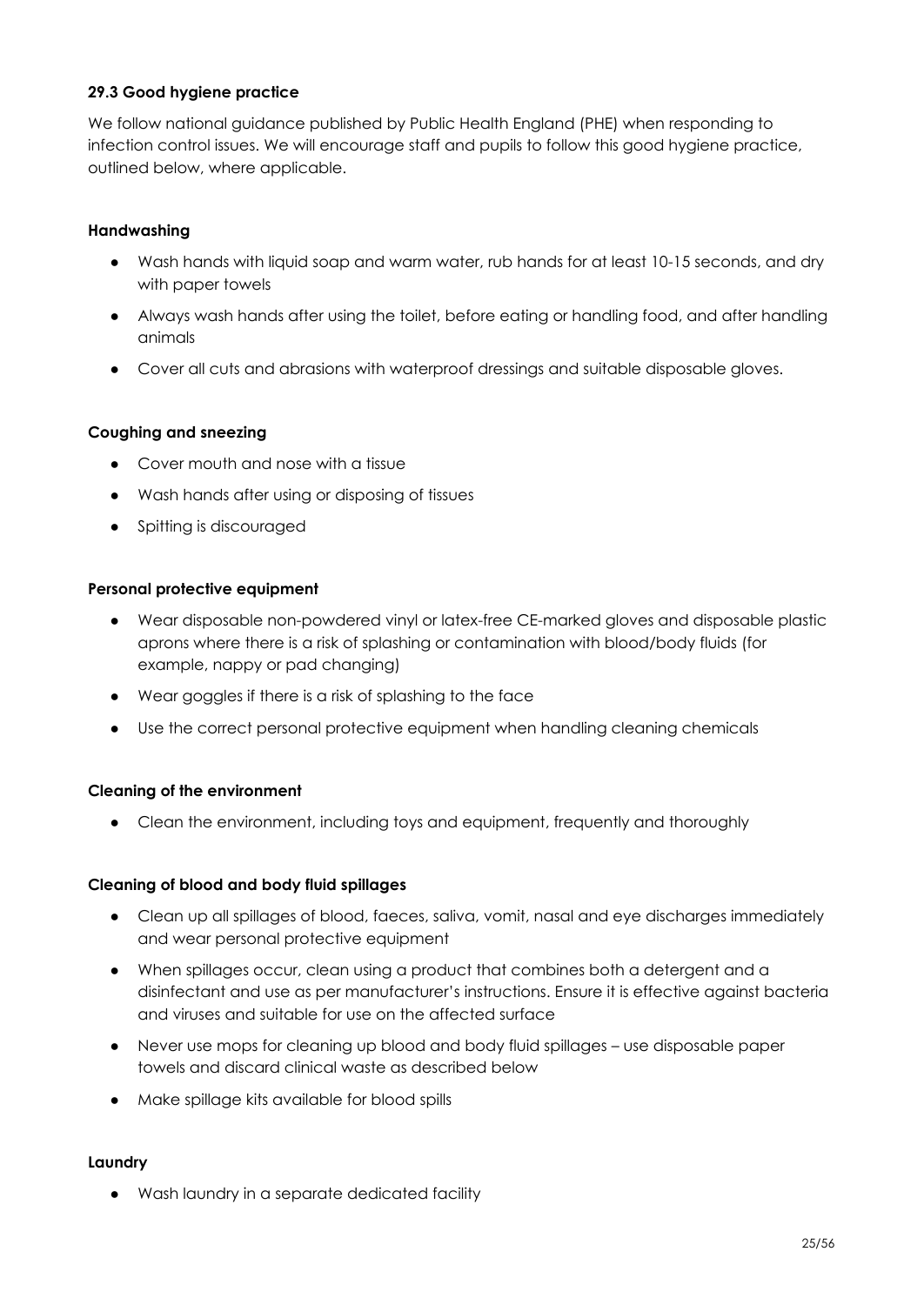- Wash soiled linen separately and at the hottest wash the fabric will tolerate
- Wear personal protective clothing when handling soiled linen
- Bag children's soiled clothing to be sent home, never rinse by hand

#### **Clinical waste**

- Always segregate domestic and clinical waste, in accordance with local policy
- Used nappies/pads, gloves, aprons and soiled dressings are stored in correct clinical waste bags in foot-operated bins
- Remove clinical waste with a registered waste contractor
- Remove all clinical waste bags when they are two-thirds full and store in a dedicated, secure area while awaiting collection

#### **29.4 Pupils vulnerable to infection**

Some medical conditions make pupils vulnerable to infections that would rarely be serious in most children. The school will normally have been made aware of such vulnerable children. These children are particularly vulnerable to chickenpox, measles or slapped cheek disease (parvovirus B19) and, if exposed to either of these, the parent/carer will be informed promptly and further medical advice sought. Advise these children to have additional immunisations, for example for pneumococcal and influenza.

#### **29.5 Exclusion periods for infectious diseases**

The school will follow recommended exclusion periods outlined by Public Health England, summarised in appendix 4.

In the event of an epidemic/pandemic, we will follow advice from Public Health England about the appropriate course of action.

#### **29.6 Immediate action to take after exposure to blood or other body fluids**

If you are contaminated with blood or other body fluids, take the following action without delay:

- Wash splashes off your skin with soap and running water;
- If your skin is broken, encourage the wound to bleed, do not suck the wound and rinse thoroughly under running water;
- Wash out splashes in your eyes using tap water or an eye wash bottle, and
- Your nose or mouth with plenty of tap water, do not swallow the water;
- Report the incident to your line manager or other manager; and
- **Immediately** go to the nearest Accident and Emergency (A&E) department
- School office to organise transport for the employee to the A&E department;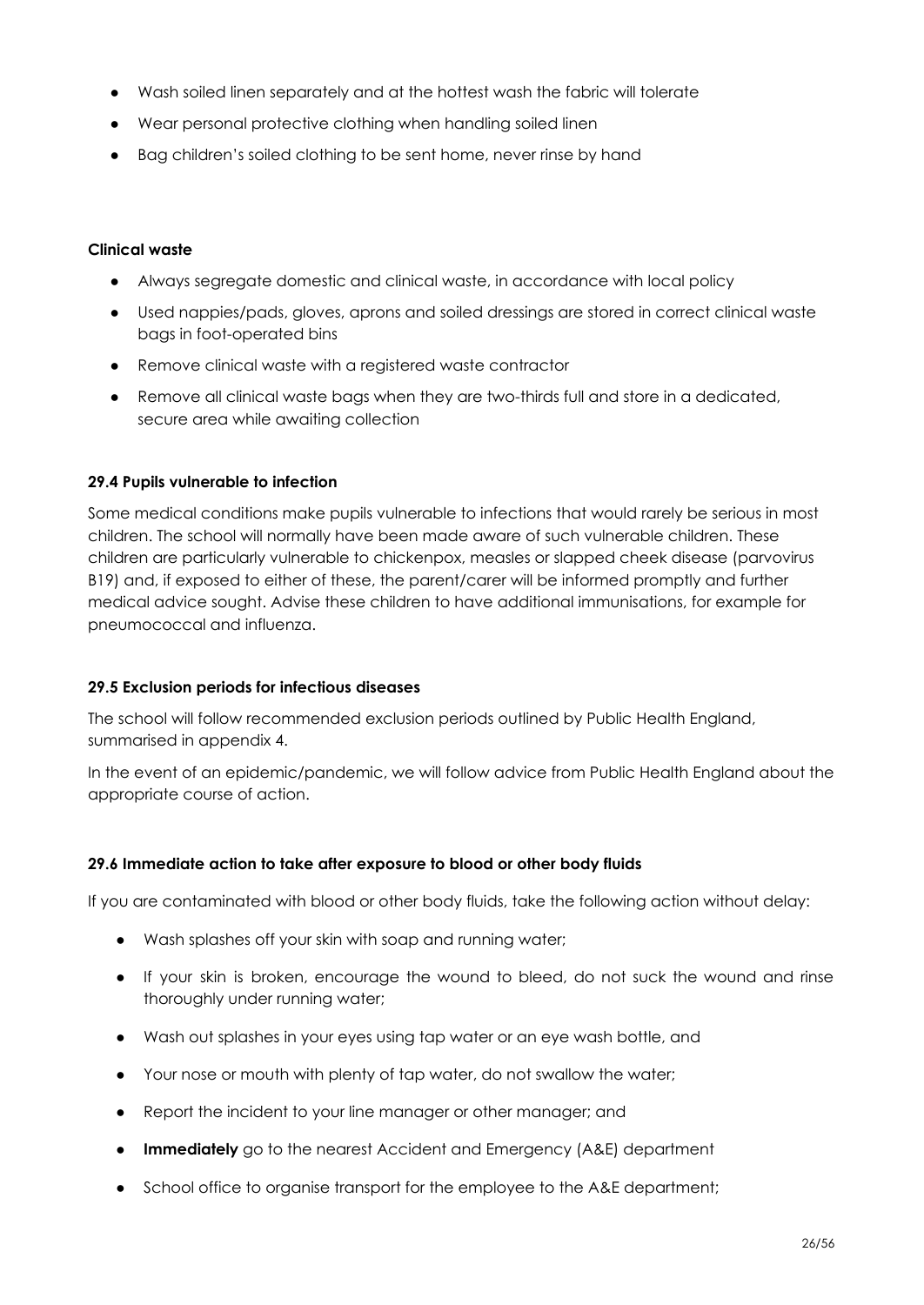line manager to stay in touch with the employee to assess their needs and provide advice and assistance with the post exposure prophylaxis (PEP); and record the incident on the LA's AIR form and follow the LA's Accident and Incident reporting procedure in this policy

#### **Occupational Health can provide support, advice and reassurance for staff contaminated with a BBV or undergoing post exposure prophylaxis (PEP). 30. Smoking**

#### **Smoking is not permitted anywhere on the school premises.**

#### **30. Training**

Our staff are provided with health and safety training as part of their induction process.

Training records are held by the CPD lead who is responsible for coordinating health and safety training needs and for including details in the training and development plan. The training matrix includes a system for ensuring that refresher training (for example in first aid) is undertaken within the prescribed time limits.

The Head teacher will be responsible for assessing the effectiveness of training received.

Each member of staff is also responsible for drawing the Head Teacher's / line manager's attention to their own personal needs for training and for not undertaking duties unless they are confident that they have the necessary competence.

Staff who work in high risk environments, such as in the swimming pool, or work with pupils with special educational needs (SEN), are given additional health and safety training.

#### **ARRANGEMENT 27: SWIMMING POOL**

Stebon Primary has a swimming pool. The school ensures the pool is operated in a safe manner and all HSE and Industry practice is followed. The headteacher has overall responsibility for the safe operation of the pool, however they have delegated the management of the pool to Gika Conceicao, premises manager and the swimming instructor, who are responsible for managing all aspects of the pool including but not limited to, pool water quality, supervision, risk assessment and other documentation, qualifications, and checks.

The school has carried out a risk assessment for the swimming pool in line with the HSE Guidance Document Health and safety in swimming pools, HSG179. The risk assessment has considered the supervision arrangements and as this pool is only used for structured swimming lessons the swim teachers who hold a valid swim teaching qualification (e.g., IoS SEQ Level 2 Teaching Swimming) and rescue qualification (e.g., IQLs National Rescue Award for Swim Teachers and Coaches) can supervise the pool in addition to teaching.

A Pool Safety Operating Procedure (PSOP) which includes the Normal Operating Procedures (NOP) and Emergency Action Plan (EAP) have been produced and all relevant staff have been trained in this procedure. The PSOP has been made available to all hirers. See Appendix 7.

#### **31. Monitoring**

This policy will be reviewed & proposed by the chief finance officer annually. At every review, the policy will be approved by the Trust Board Resources Committee.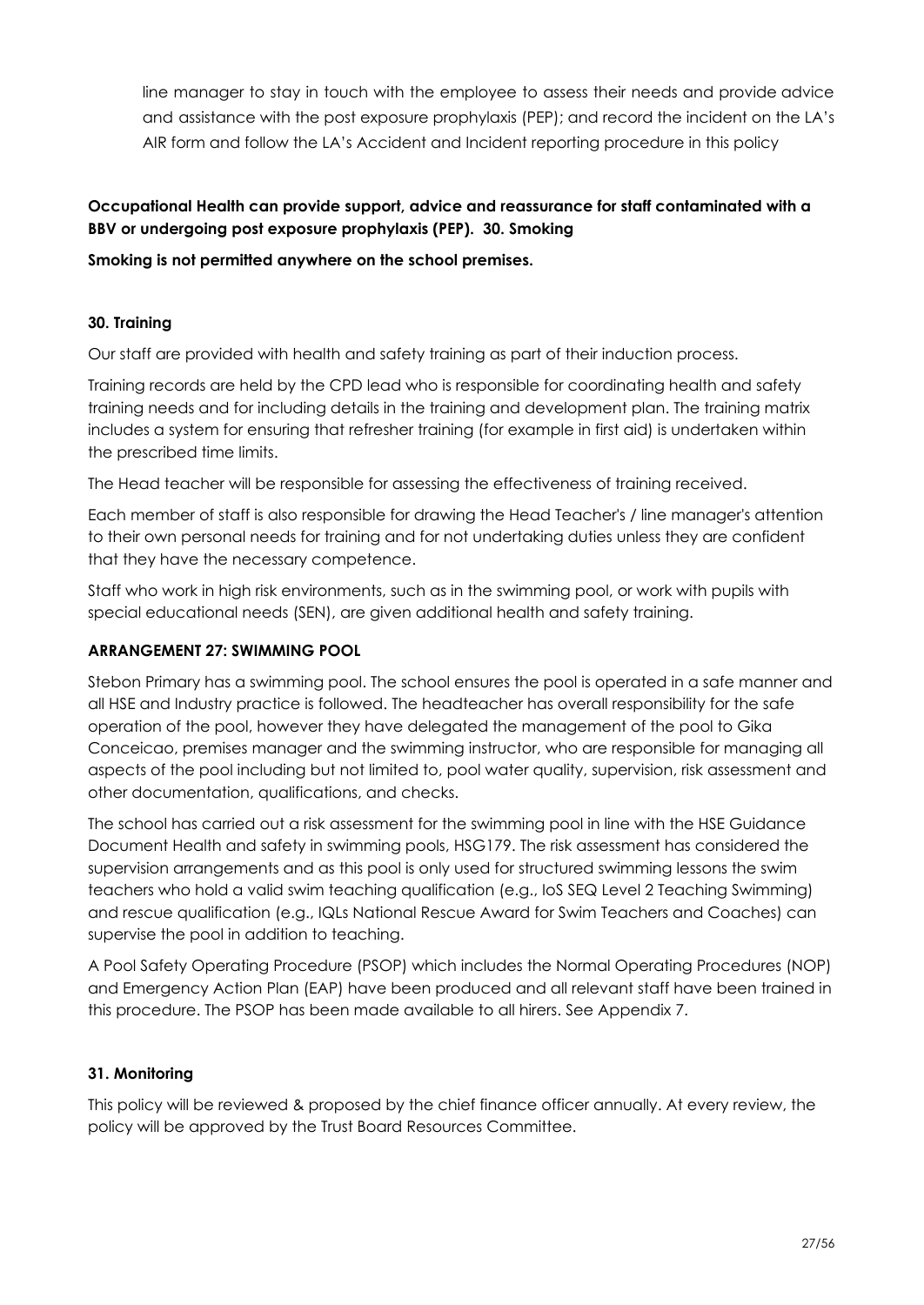#### **32. Links with other policies**

This health and safety policy links to the following policies and documents:

- Risk assessments
- Medical needs policy incl asthma & intimate care
- Educational visits policy
- Traffic management plans
- Premises management policy
- Business continuity plan
- Lettings policy
- Accessibility plan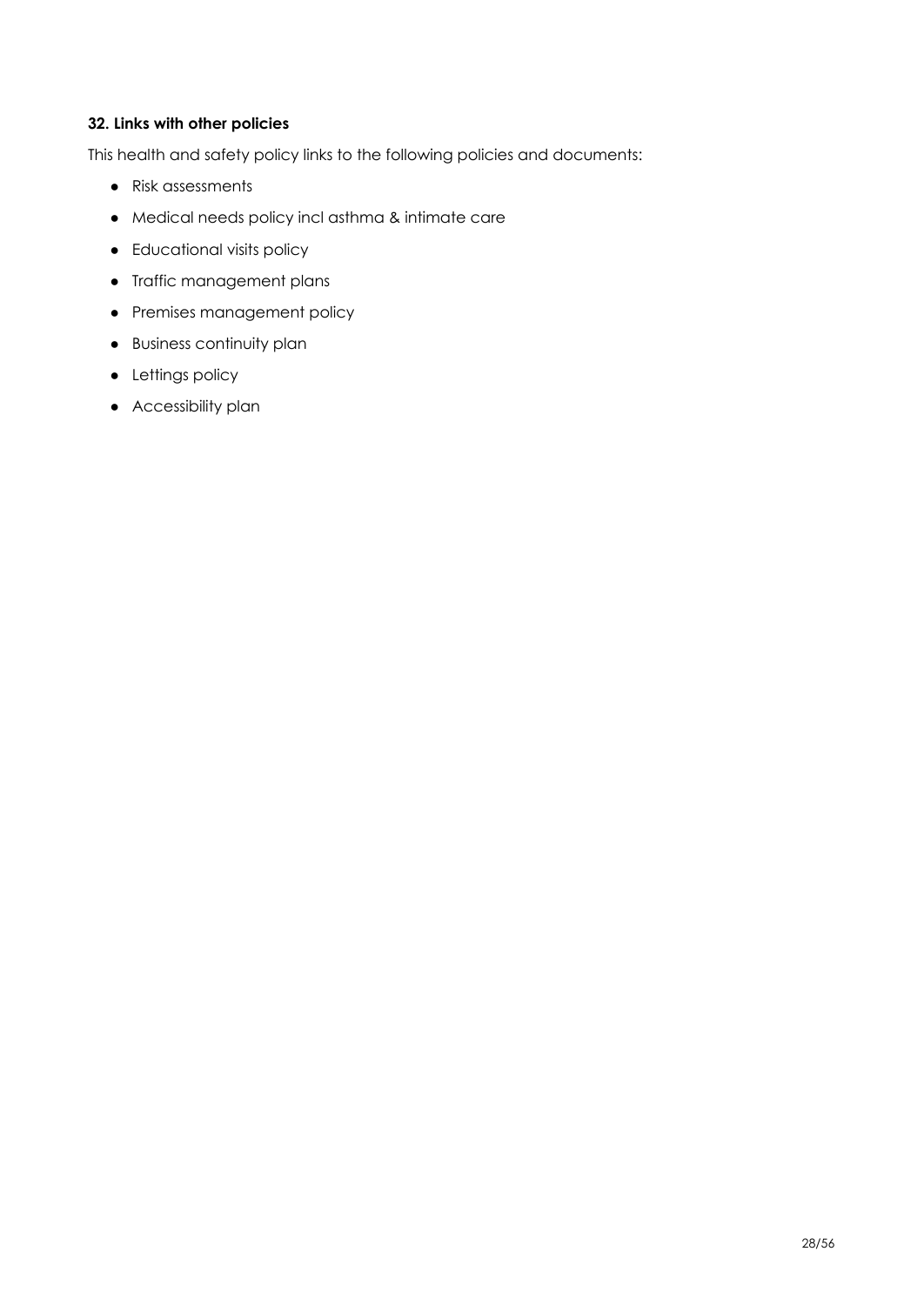| <b>Issue to check</b>                                                                    | Yes/No |
|------------------------------------------------------------------------------------------|--------|
| Are fire regulations prominently displayed?                                              |        |
| Is fire-fighting equipment, including fire<br>blankets, in place?                        |        |
| Does fire-fighting equipment give details for<br>the type of fire it should be used for? |        |
| Are fire exits, fire alarm call points, assembly<br>points etc clearly labelled?         |        |
| Are fire doors fitted with self-closing<br>mechanisms?                                   |        |
| Are flammable materials stored away from<br>open flames?                                 |        |
| Do all staff and pupils understand what to do<br>in the event of a fire?                 |        |
| Can you easily hear the fire alarm from all<br>areas?                                    |        |
| Are fire doors maintained and not wedged<br>open                                         |        |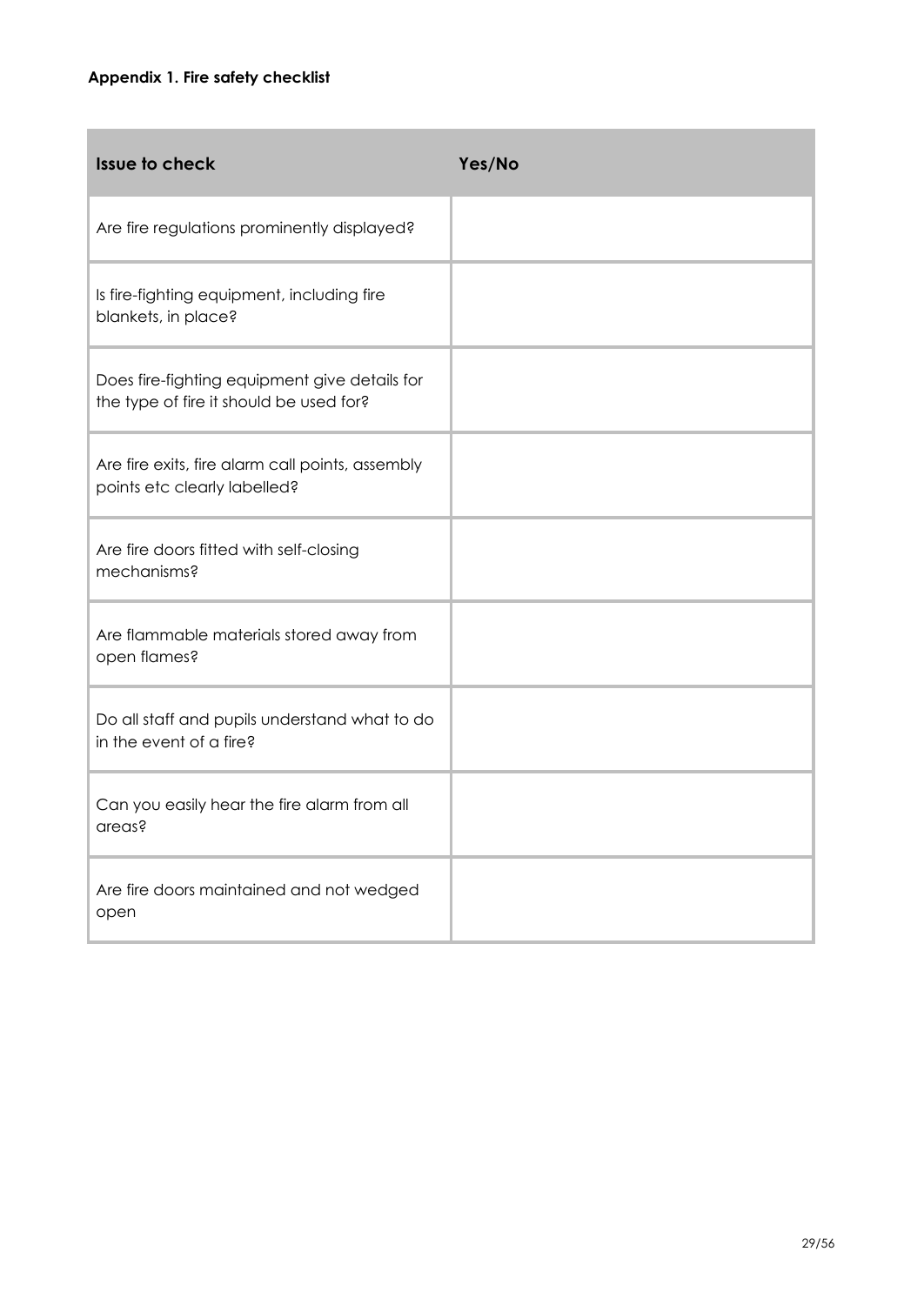#### **Appendix 2. Accident report**

| Name of injured person                                                                                                                                      |  | Role/class                  |  |  |
|-------------------------------------------------------------------------------------------------------------------------------------------------------------|--|-----------------------------|--|--|
| Date and time of incident                                                                                                                                   |  | <b>Location of incident</b> |  |  |
| <b>Incident details</b>                                                                                                                                     |  |                             |  |  |
| Describe in detail what happened, how it happened and what injuries the person incurred                                                                     |  |                             |  |  |
| <b>Action taken</b>                                                                                                                                         |  |                             |  |  |
| Describe the steps taken in response to the incident, including any first aid treatment, and what happened to the injured person immediately<br>afterwards. |  |                             |  |  |
| Follow-up action required                                                                                                                                   |  |                             |  |  |
| Outline what steps the school will take to check on the injured person, and what it will do to reduce the risk of the incident happening again              |  |                             |  |  |
| Name of person attending the incident                                                                                                                       |  |                             |  |  |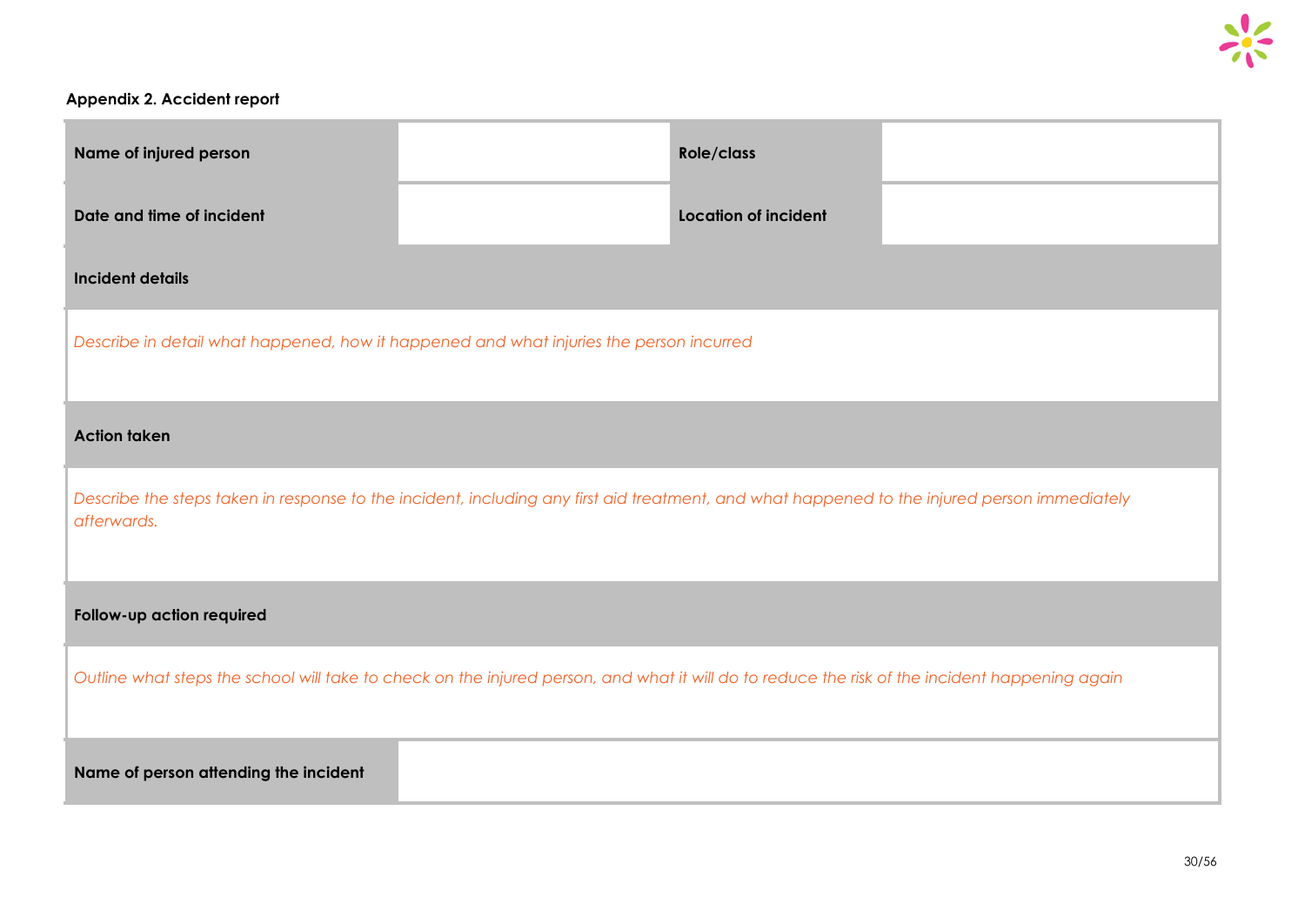

| Sianature | <b>Date</b> |  |
|-----------|-------------|--|
|           |             |  |

#### **Appendix 3. Asbestos record**

*The text in this table shows examples only*

| Location   | Product            | How much      | <b>Surface coating</b> | Condition   | <b>Ease of access</b> | Asbestos type | <b>Comment</b> |
|------------|--------------------|---------------|------------------------|-------------|-----------------------|---------------|----------------|
| Roof       | Asbestos<br>cement | Whole roof    | None                   | Fairly good | Difficult             | White         |                |
| Store room | Pipes              | $6 \times 3m$ | Metal case             | Good        | Medium                | Unknown       |                |
|            |                    |               |                        |             |                       |               |                |
|            |                    |               |                        |             |                       |               |                |
|            |                    |               |                        |             |                       |               |                |
|            |                    |               |                        |             |                       |               |                |
|            |                    |               |                        |             |                       |               |                |
|            |                    |               |                        |             |                       |               |                |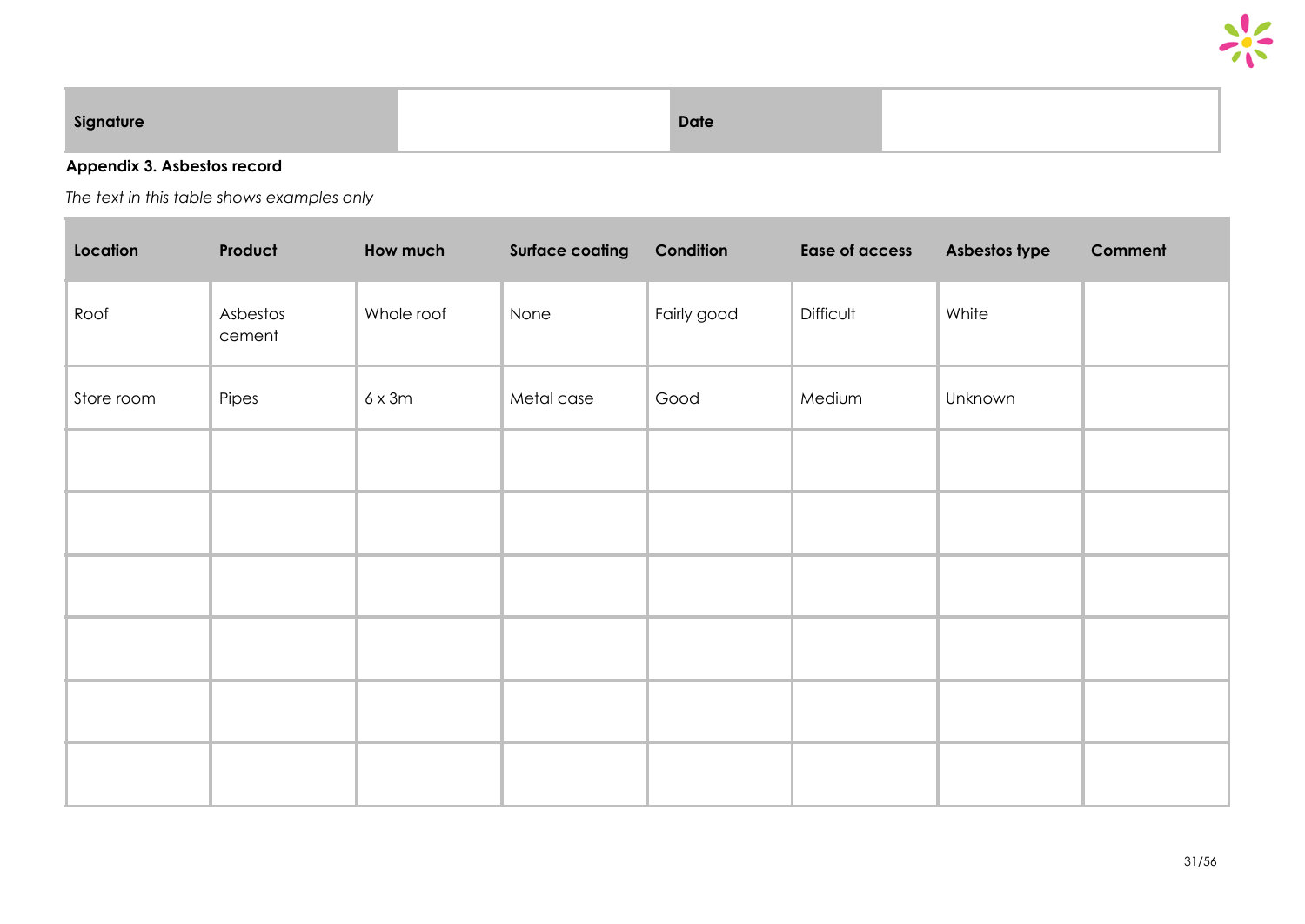

#### **Appendix 4. Recommended absence period for preventing the spread of infection**

This list of recommended absence periods for preventing the spread of infection is taken from [non-statutory](https://www.gov.uk/government/uploads/system/uploads/attachment_data/file/522337/Guidance_on_infection_control_in_schools.pdf) guidance for schools and other childcare [settings](https://www.gov.uk/government/uploads/system/uploads/attachment_data/file/522337/Guidance_on_infection_control_in_schools.pdf) from Public Health England (PHE).

[https://www.publichealth.hscni.net/sites/default/files/Guidance\\_on\\_infection\\_control\\_in%20schools\\_poster.pdf](https://www.publichealth.hscni.net/sites/default/files/Guidance_on_infection_control_in%20schools_poster.pdf)

#### **Rashes and skin infections**

| Infection or complaint      | Recommended period to be kept away from school<br>or nursery | <b>Comments</b>                                                                                                                                                                                                                                                                                                                                                                                                              |
|-----------------------------|--------------------------------------------------------------|------------------------------------------------------------------------------------------------------------------------------------------------------------------------------------------------------------------------------------------------------------------------------------------------------------------------------------------------------------------------------------------------------------------------------|
| Athlete's foot              | None                                                         | Athlete's foot is not in a serious condition. Treatment is<br>recommended.                                                                                                                                                                                                                                                                                                                                                   |
| Chickenpox                  | Until all vesicles have crusted over                         | Some medical conditions make children vulnerable to infections<br>that would rarely be serious in most children, these include those<br>being treated for leukaemia or other cancers, on high doses of<br>steroids and with conditions that seriously reduce immunity. These<br>children are particularly vulnerable to chickenpox. Chickenpox<br>can also affect pregnancy if a woman has not already had the<br>infection. |
| Cold sores (herpes simplex) | None                                                         | Avoid kissing and contact with the sores. Cold sores are generally<br>mild and self-limiting.                                                                                                                                                                                                                                                                                                                                |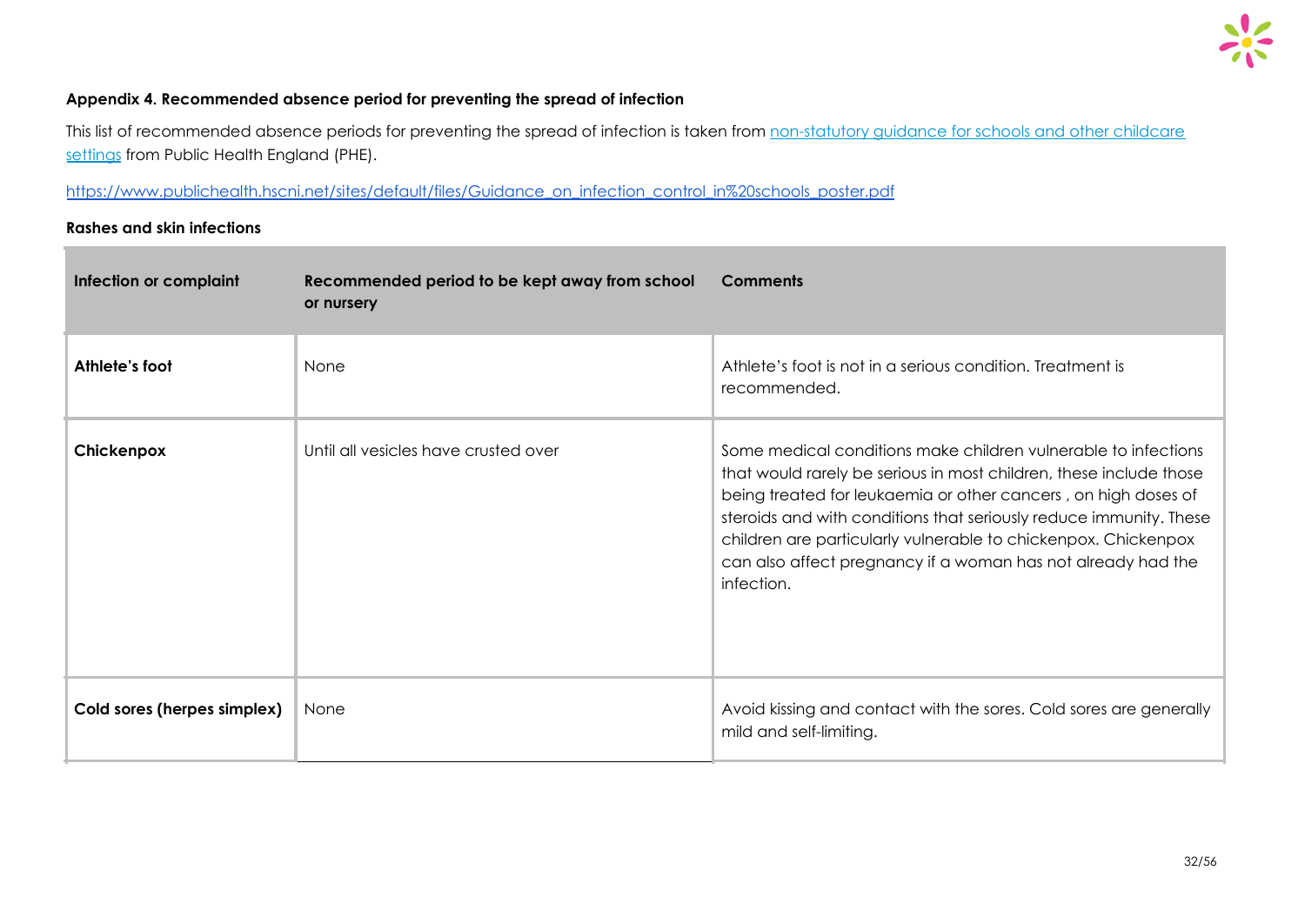

| German measles (rubella)* | Four days from onset of rash (as per "Green Book")                                       | Preventable by immunisation (MMR x2 doses). If a pregnant<br>woman comes into contact with German measles she should<br>inform her GP and antenatal care immediately to ensure<br>investigation.                                                                                                                                                                                                                                                                                                                                                                                                |
|---------------------------|------------------------------------------------------------------------------------------|-------------------------------------------------------------------------------------------------------------------------------------------------------------------------------------------------------------------------------------------------------------------------------------------------------------------------------------------------------------------------------------------------------------------------------------------------------------------------------------------------------------------------------------------------------------------------------------------------|
| Hand, foot and mouth      | None                                                                                     | Contact the Duty Room if a large number of children<br>are affected. Exclusion may be considered in some<br>circumstances                                                                                                                                                                                                                                                                                                                                                                                                                                                                       |
| Impetigo                  | Until lesions are crusted and healed, or 48 hours after<br>starting antibiotic treatment | Antibiotic treatment speeds healing and reduces the infectious<br>period.                                                                                                                                                                                                                                                                                                                                                                                                                                                                                                                       |
| Measles*                  | Four days from onset of rash                                                             | Preventable by immunisation (MMR x2 doses). Some medical<br>conditions make children vulnerable to infections that would<br>rarely be serious in most children, these include those being<br>treated for leukaemia or other cancers, on high doses of steroids<br>and with conditions that seriously reduce immunity. These children<br>are particularly vulnerable to measles. Measles during pregnancy<br>can result in early delivery or even loss of the baby. If a pregnant<br>woman is exposed she should immediately inform whoever is<br>giving antenatal care to ensure investigation. |
| Molluscum contagiosum     | None                                                                                     | A self-limiting condition.                                                                                                                                                                                                                                                                                                                                                                                                                                                                                                                                                                      |
| Ringworm                  | Exclusion not usually required                                                           | Treatment is required.                                                                                                                                                                                                                                                                                                                                                                                                                                                                                                                                                                          |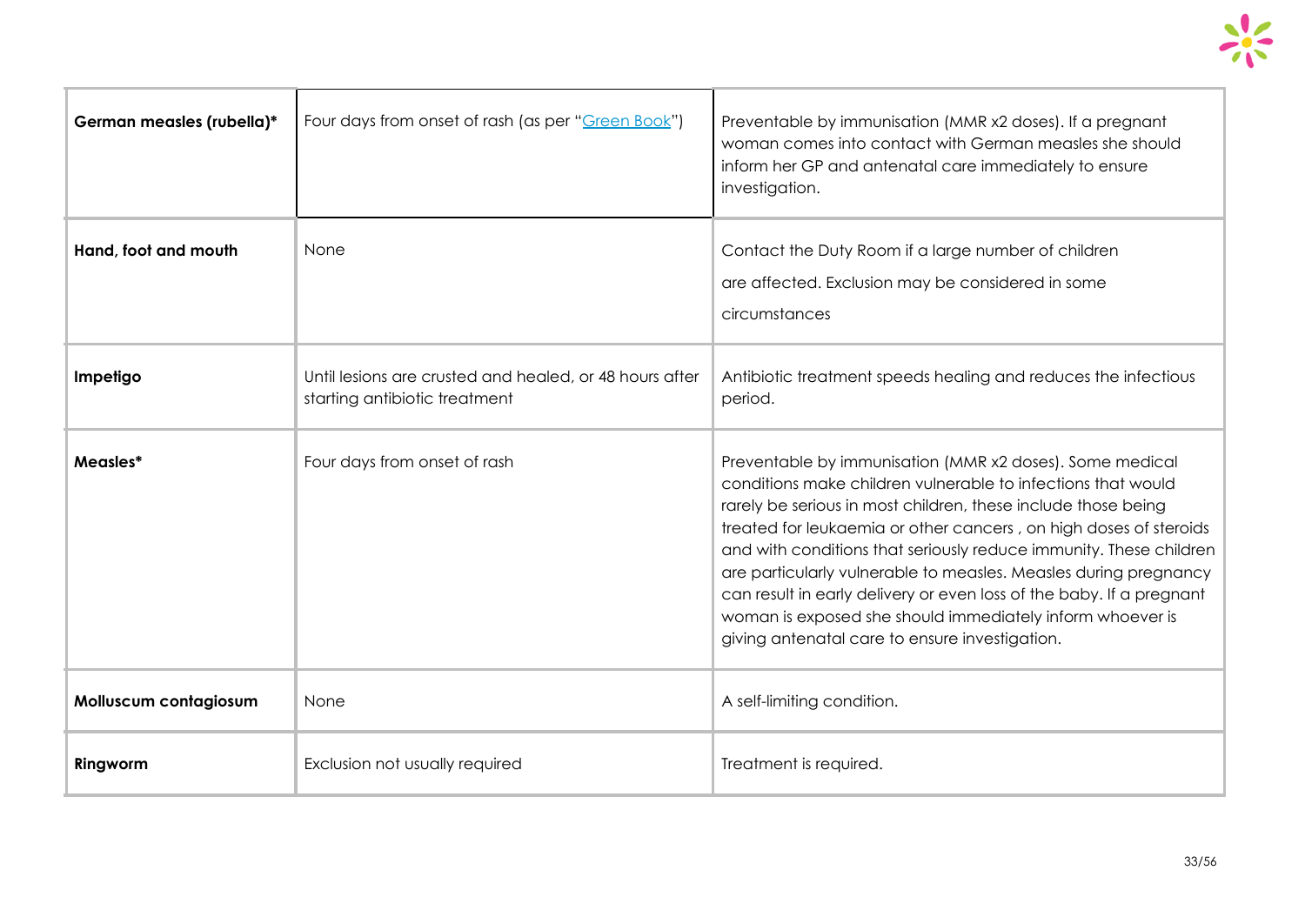| Roseola (infantum)                                                                                               | None                                                     | None                                                                                                                                                                                                                                                                                                                                                                                                                                                                                                                                                                |
|------------------------------------------------------------------------------------------------------------------|----------------------------------------------------------|---------------------------------------------------------------------------------------------------------------------------------------------------------------------------------------------------------------------------------------------------------------------------------------------------------------------------------------------------------------------------------------------------------------------------------------------------------------------------------------------------------------------------------------------------------------------|
| <b>Scabies</b>                                                                                                   | Child can return after first treatment                   | Household and close contacts require treatment.                                                                                                                                                                                                                                                                                                                                                                                                                                                                                                                     |
| Scarlet fever*<br>Child can return 24 hours after starting appropriate<br>antibiotic treatment<br>further advice |                                                          | Antibiotic treatment is recommended for the affected child. If<br>more than one child has scarlet fever contact PHA Duty Room for                                                                                                                                                                                                                                                                                                                                                                                                                                   |
| <b>Slapped cheek</b><br>syndrome/fifth disease<br>(parvovirus B19)                                               | None (once rash has developed)                           | Some medical conditions make children vulnerable to infections<br>that would rarely be serious in most children, these include those<br>being treated for leukaemia or other cancers, on high doses of<br>steroids and with conditions that seriously reduce immunity. These<br>children are particularly vulnerable to parvovirus B19. Slapped<br>cheek disease (parvovirus B19) can occasionally affect an<br>unborn child. If exposed early in pregnancy (before 20 weeks),<br>inform whoever is giving antenatal care as this must be<br>investigated promptly. |
| <b>Shingles</b>                                                                                                  | Exclude only if rash is weeping and cannot be<br>covered | Can cause chickenpox in those who are not immune, i.e. have<br>not had chickenpox. It is spread by very close contact and touch.<br>If further information is required, contact your local PHE centre.<br>Some medical conditions make children vulnerable to infections<br>that would rarely be serious in most children, these include those<br>being treated for leukaemia or other cancers. These children are<br>particularly vulnerable to shingles. Shingles can also affect<br>pregnancy if a woman has not already had chickenpox.                         |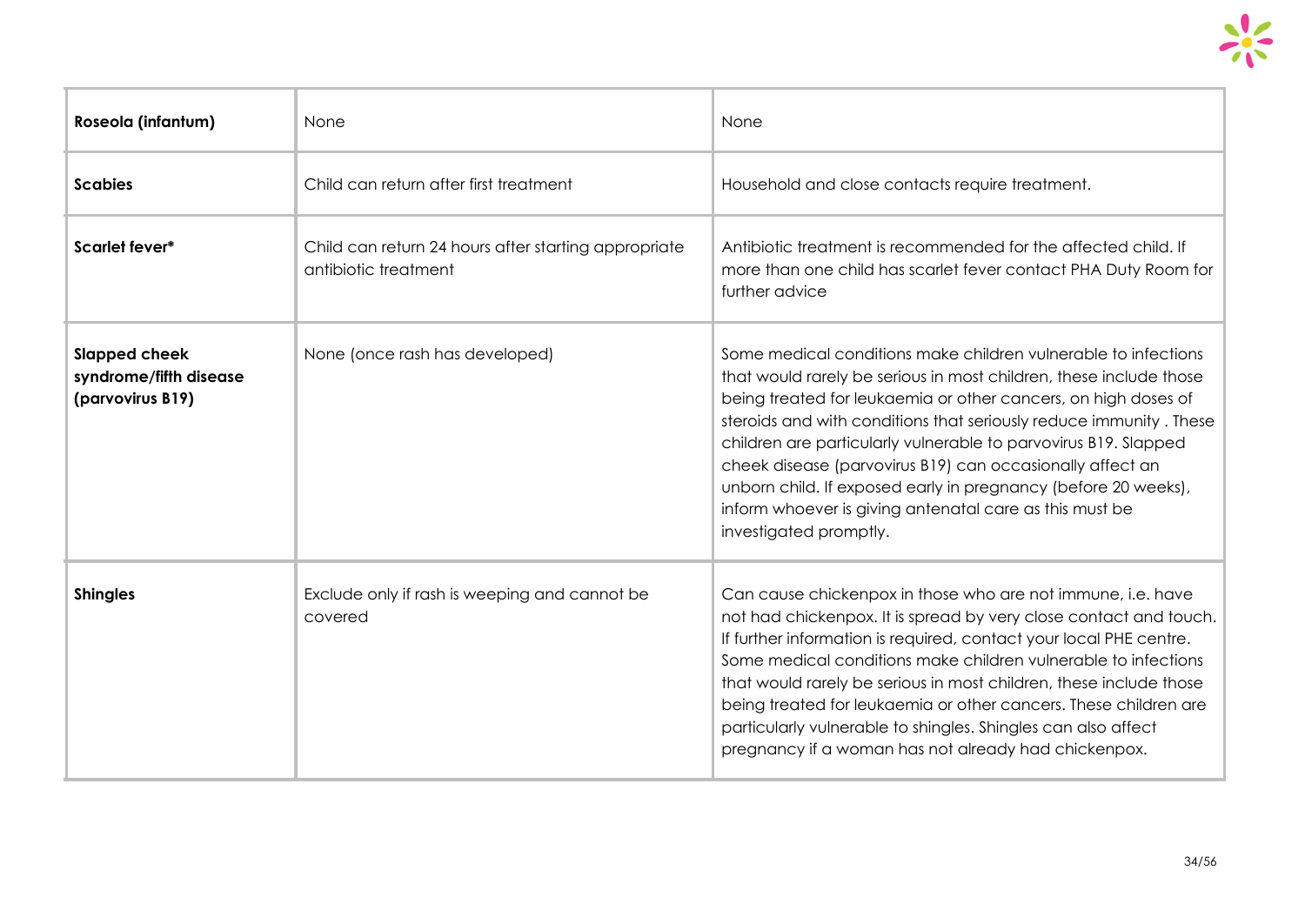| Warts and verrucae | None | Verrucae should be covered in swimming pools, gymnasiums and |
|--------------------|------|--------------------------------------------------------------|
|                    |      | changing rooms.                                              |
|                    |      |                                                              |

#### **Diarrhoea and vomiting illness**

| Infection or complaint                                                                      | Recommended period to be kept away from school<br>or nursery                                                                                                        | <b>Comments</b>                                                                                                                                                                                                                                                                                                                                                                                               |
|---------------------------------------------------------------------------------------------|---------------------------------------------------------------------------------------------------------------------------------------------------------------------|---------------------------------------------------------------------------------------------------------------------------------------------------------------------------------------------------------------------------------------------------------------------------------------------------------------------------------------------------------------------------------------------------------------|
| Diarrhoea and/or vomiting                                                                   | 48 hours from last episode of diarrhoed or vomiting                                                                                                                 |                                                                                                                                                                                                                                                                                                                                                                                                               |
| E. coli O157 VTEC<br>Typhoid* [and paratyphoid*]<br>(enteric fever) Shigella<br>(dysentery) | Should be excluded for 48 hours from the last<br>episode of diarrhoea. Further exclusion may be<br>required for some children until they are no longer<br>excreting | Further exclusion is required for children aged 5 years or younger<br>and those who have difficulty in adhering to hygiene practices.<br>Children in these categories should be excluded until there is<br>evidence of microbiological clearance. This guidance may also<br>apply to some contacts who may also require microbiological<br>clearance. Please consult your local PHE centre for further advice |
| <b>Cryptosporidiosis</b>                                                                    | Exclude for 48 hours from the last episode of<br>diarrhoea                                                                                                          | Exclusion from swimming is advisable for two weeks after the<br>diarrhoed has settled                                                                                                                                                                                                                                                                                                                         |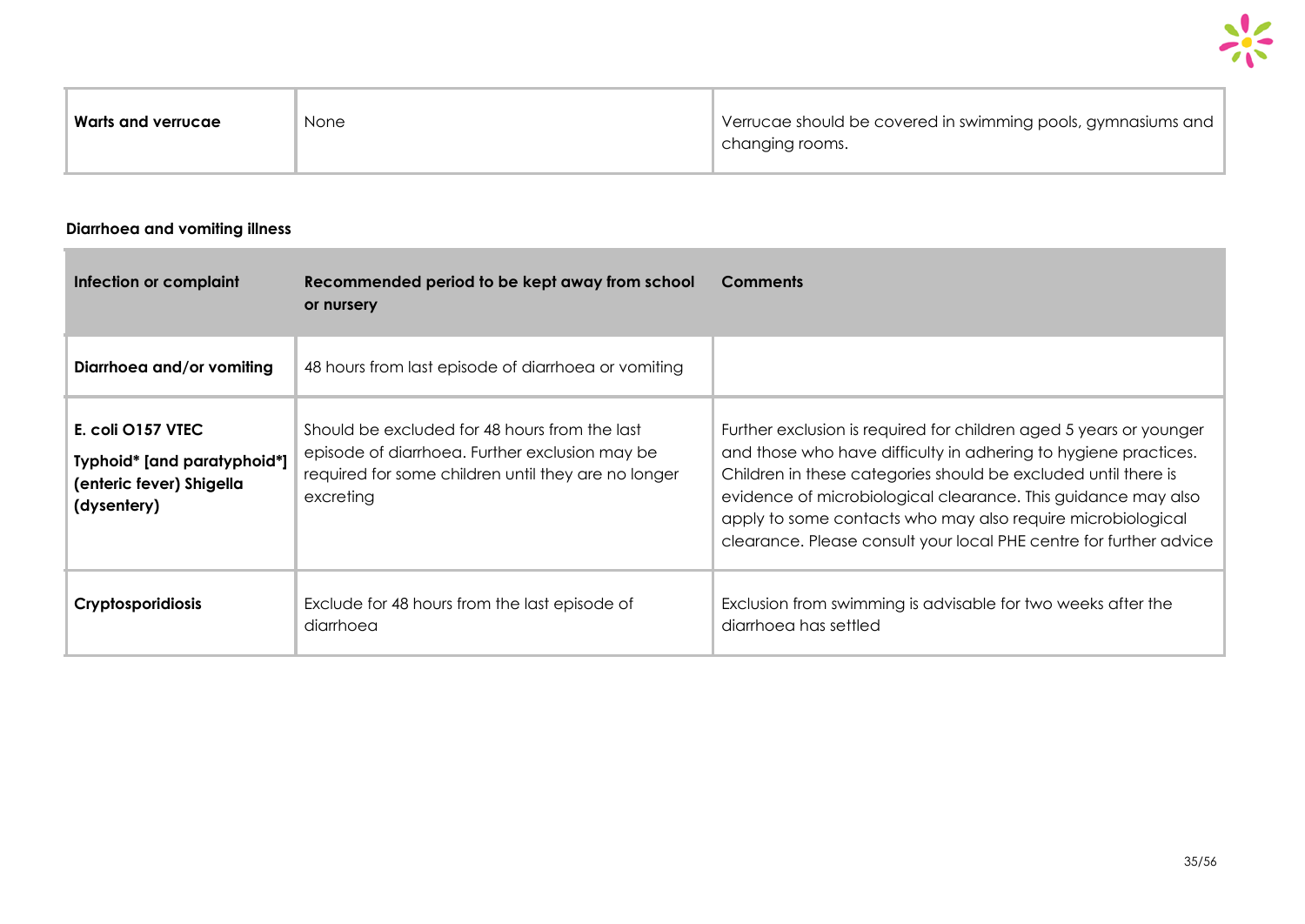#### **Respiratory infections**

r.

| Infection or complaint | Recommended period to be kept away from school<br>or nursery                                                                                                                                                                                                                                                                                                                                                                                                                                                                                                                                                                                                                                 | <b>Comments</b>                                                                                                                                                                                                                                                                                              |
|------------------------|----------------------------------------------------------------------------------------------------------------------------------------------------------------------------------------------------------------------------------------------------------------------------------------------------------------------------------------------------------------------------------------------------------------------------------------------------------------------------------------------------------------------------------------------------------------------------------------------------------------------------------------------------------------------------------------------|--------------------------------------------------------------------------------------------------------------------------------------------------------------------------------------------------------------------------------------------------------------------------------------------------------------|
| Flu (influenza)        | Until recovered                                                                                                                                                                                                                                                                                                                                                                                                                                                                                                                                                                                                                                                                              | Some medical conditions make children vulnerable to infections<br>that would rarely be serious in most children, these include those<br>being treated for leukaemia or other cancers. It may be<br>advisable for these children to have additional immunisations, for<br>example pneumococcal and influenza. |
| <b>Coronavirus</b>     | Children and young people aged 18 years and<br>under who have a positive test result<br>It is not recommended that children and young<br>people are tested for COVID-19 unless directed to by<br>a health professional.<br>If a child or young person has a positive COVID-19<br>test result they should try to stay at home and avoid<br>contact with other people for 3 days after the day<br>they took the test, if they can. After 3 days, if they<br>feel well and do not have a high temperature, the<br>risk of passing the infection on to others is much<br>lower. This is because children and young people<br>tend to be infectious to other people for less time<br>than adults. | Check & follow up to date Government guidance and also the<br>Trusts covid risk assessment.                                                                                                                                                                                                                  |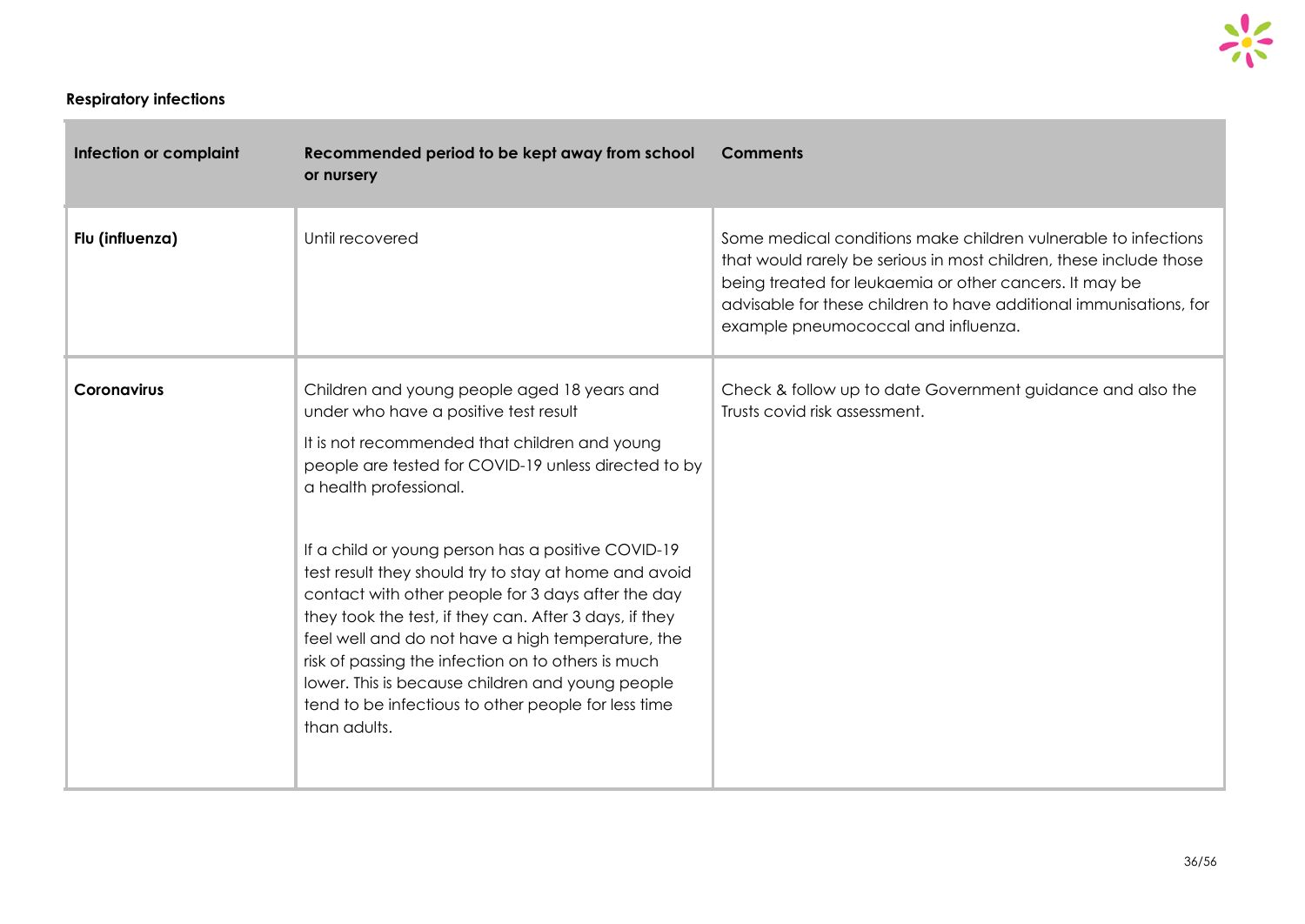|                                | Children and young people who usually go to<br>school, college or childcare and who live with<br>someone who has a positive COVID-19 test result<br>should continue to attend as normal.<br>The schools are ready to follow advice given<br>$\bullet$<br>by NHS Test and Trace or PHE's local health<br>protection team |                                                                                                                                                                                                                                                                                                              |
|--------------------------------|-------------------------------------------------------------------------------------------------------------------------------------------------------------------------------------------------------------------------------------------------------------------------------------------------------------------------|--------------------------------------------------------------------------------------------------------------------------------------------------------------------------------------------------------------------------------------------------------------------------------------------------------------|
| Tuberculosis*                  | Always consult your local PHE centre                                                                                                                                                                                                                                                                                    | Some medical conditions make children vulnerable to infections<br>that would rarely be serious in most children, these include those<br>being treated for leukaemia or other cancers. It may be<br>advisable for these children to have additional immunisations, for<br>example pneumococcal and influenza. |
| Whooping cough*<br>(pertussis) | 48 hours from commencing antibiotic treatment, or<br>21 days from onset of illness if no antibiotic treatment                                                                                                                                                                                                           | Preventable by vaccination. After treatment, non-infectious<br>coughing may continue for many weeks. Your local PHE centre<br>will organise any contact tracing necessary.                                                                                                                                   |

#### **Other infections**

e.

| Infection or complaint | Recommended period to be kept away from school<br>or nursery | <b>Comments</b>                                               |
|------------------------|--------------------------------------------------------------|---------------------------------------------------------------|
| Conjunctivitis         | None                                                         | If an outbreak/cluster occurs, consult your local PHE centre. |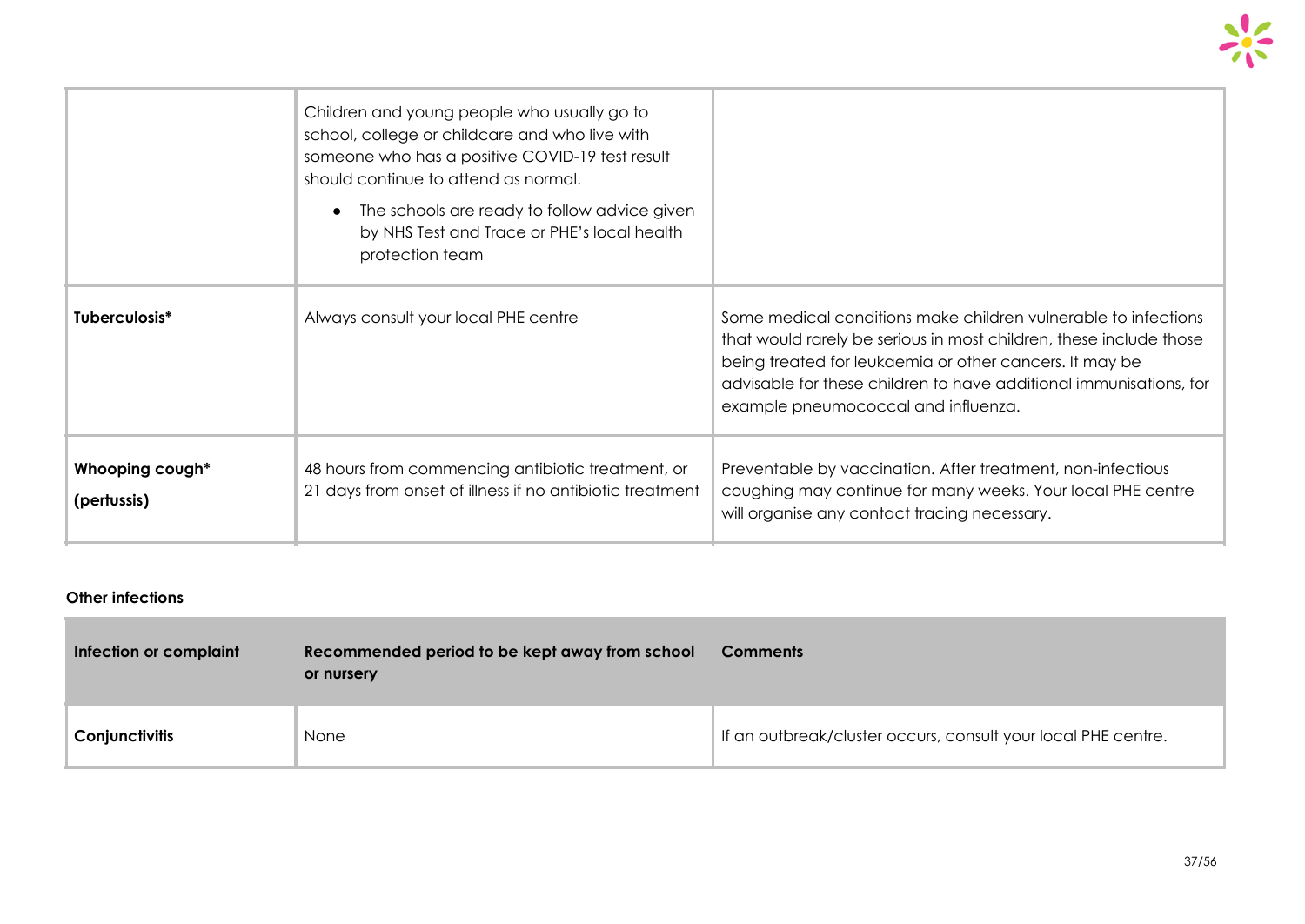

| Diphtheria*                                | Exclusion is essential. Always consult with your local<br><b>HPT</b>                                                                                                                               | Family contacts must be excluded until cleared to return by your<br>local PHE centre. Preventable by vaccination. Your local PHE<br>centre will organise any contact tracing necessary.                                                                                                                                                                                                                                                                                                                                                                                                                                                            |
|--------------------------------------------|----------------------------------------------------------------------------------------------------------------------------------------------------------------------------------------------------|----------------------------------------------------------------------------------------------------------------------------------------------------------------------------------------------------------------------------------------------------------------------------------------------------------------------------------------------------------------------------------------------------------------------------------------------------------------------------------------------------------------------------------------------------------------------------------------------------------------------------------------------------|
| <b>Glandular fever</b>                     | None                                                                                                                                                                                               |                                                                                                                                                                                                                                                                                                                                                                                                                                                                                                                                                                                                                                                    |
| <b>Head lice</b>                           | None                                                                                                                                                                                               | Treatment is recommended only in cases where live lice have<br>been seen.                                                                                                                                                                                                                                                                                                                                                                                                                                                                                                                                                                          |
| <b>Hepatitis A*</b>                        | Exclude until seven days after onset of jaundice (or<br>In an outbreak of hepatitis A, your local PHE centre will advise on<br>seven days after symptom onset if no jaundice)<br>control measures. |                                                                                                                                                                                                                                                                                                                                                                                                                                                                                                                                                                                                                                                    |
| Hepatitis B*, C*, HIV/AIDS                 | None                                                                                                                                                                                               | Hepatitis B and C and HIV are bloodborne viruses that are not<br>infectious through casual contact. All spillages of blood should be<br>cleaned up immediately (always wear PPE). When spillages<br>occur, clean using a product that combines both a detergent<br>and a disinfectant. Use as per manufacturer's instructions and<br>ensure it is effective against bacteria and viruses and suitable for<br>use on the affected surface. Never use mops for cleaning up<br>blood and body fluid spillages - use disposable paper towels and<br>discard clinical waste as described below. A spillage kit should be<br>available for blood spills. |
| Meningococcal<br>meningitis*/ septicaemia* | Until recovered                                                                                                                                                                                    | Meningitis C is preventable by vaccination There is no reason to<br>exclude siblings or other close contacts of a case. In case of an<br>outbreak, it may be necessary to provide antibiotics with or                                                                                                                                                                                                                                                                                                                                                                                                                                              |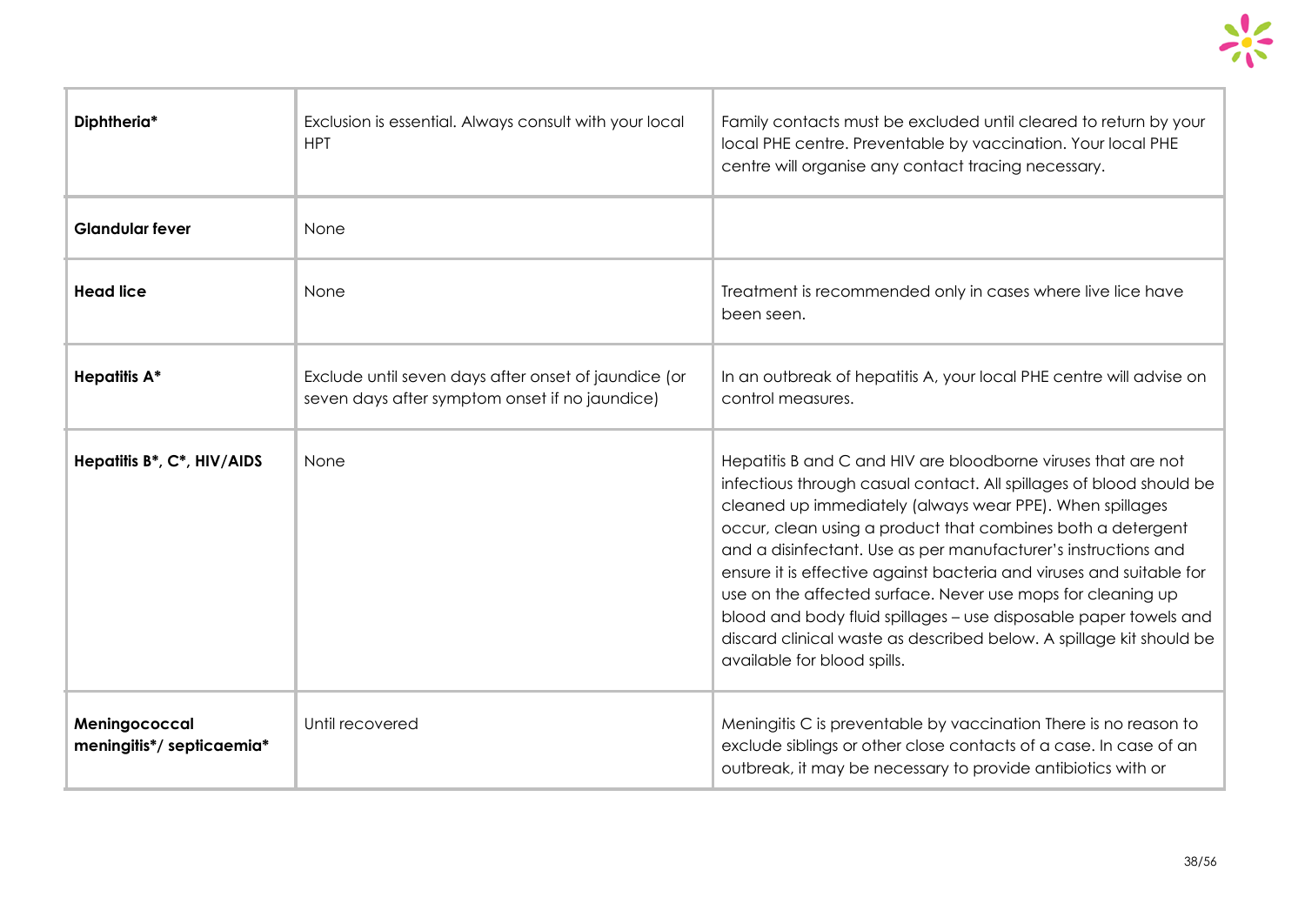|                                      |                                                     | without meningococcal vaccination to close school contacts.<br>Your local PHE centre will advise on any action is needed.                                                                                       |
|--------------------------------------|-----------------------------------------------------|-----------------------------------------------------------------------------------------------------------------------------------------------------------------------------------------------------------------|
| Meningitis* due to other<br>bacteria | Until recovered                                     | Hib and pneumococcal meningitis are preventable by<br>vaccination. There is no reason to exclude siblings or other close<br>contacts of a case. Your local PHE centre will give advice on any<br>action needed. |
| Meningitis viral*                    | None                                                | Milder illness. There is no reason to exclude siblings and other<br>close contacts of a case. Contact tracing is not required.                                                                                  |
| <b>MRSA</b>                          | None                                                | Good hygiene, in particular handwashing and environmental<br>cleaning, are important to minimise any danger of spread. If<br>further information is required, contact your local PHE centre.                    |
| Mumps*                               | Exclude child for five days after onset of swelling | Preventable by vaccination (MMR x 2 doses)                                                                                                                                                                      |
| <b>Threadworms</b>                   | None                                                | Treatment is recommended for the child and household<br>contacts.                                                                                                                                               |
| <b>Tonsillitis</b>                   | None                                                | There are many causes, but most cases are due to viruses and do<br>not need an antibiotic.                                                                                                                      |

\* denotes a notifiable disease. It is a statutory requirement that doctors report a notifiable disease to the proper officer of the local authority (usually a consultant in communicable disease control). In addition, organisations may be required via locally agreed arrangements to inform their local PHE centre. Regulating bodies (for example, Ofsted/Commission for Social Care Inspection (CSCI)) may wish to be informed.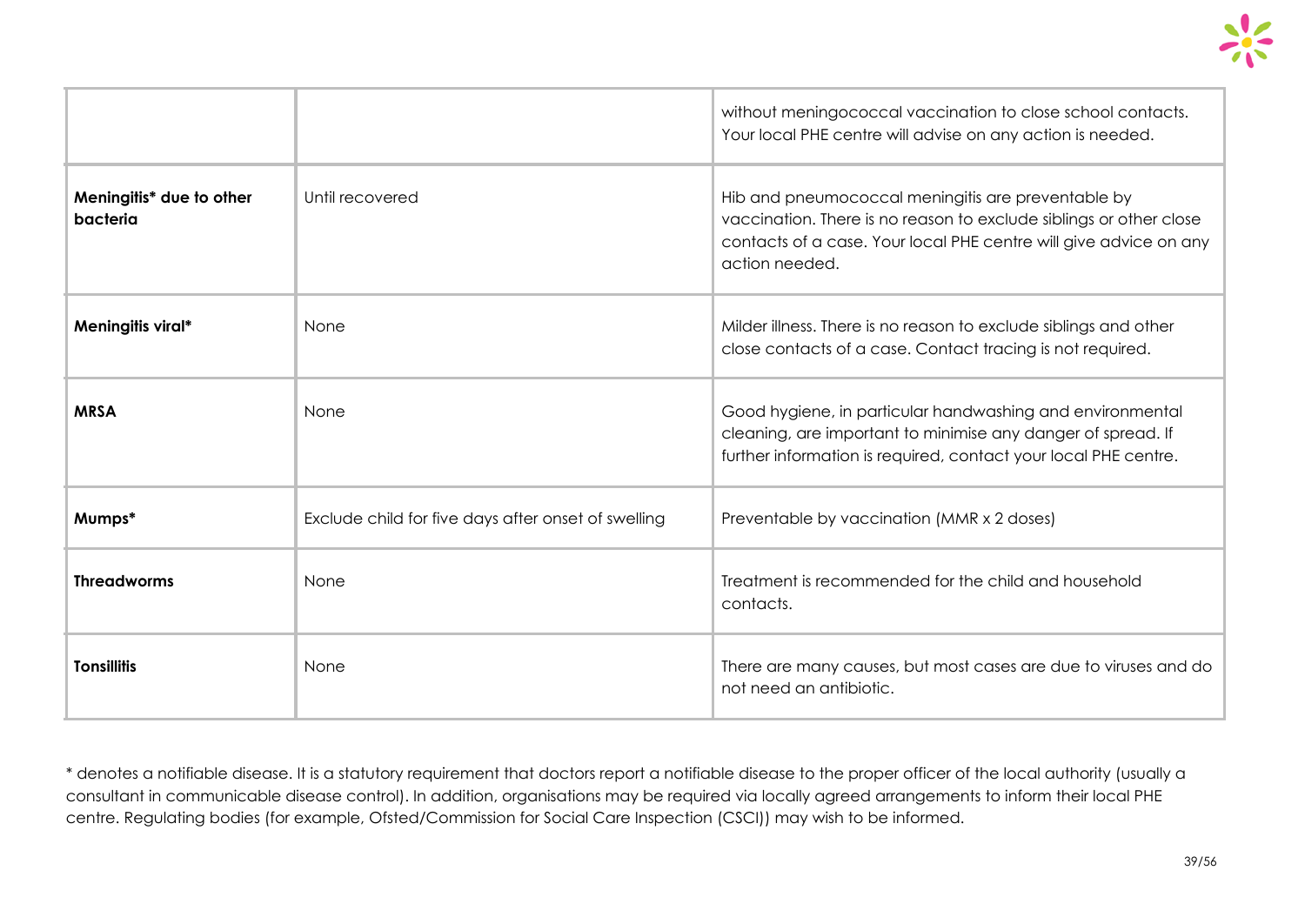

**Appendix 5**

## **Bygrove Primary School – Security Procedures**

**Reviewed:** Spring 2022 **Next review:** Spring 2023

**Governor responsible:** Health & Safety Governor: Charlotte Littlewood

We have a duty to ensure that the children in our care are safe. Staff all have a responsibility to follow the steps outlined below for the safety and **well-being of all children and adults at school.**

#### **2 key points to remember:**

- 1. Children who feel safe learn better
- 2. When parents feel welcome and an important part of their child's school, then children will achieve more as a result. Whilst remaining secure we must avoid shutting parents out.

#### **Security measures in place:**

The gates used are the main playground gate, car park gate, nursery gate and front entrance gate via school office. The gates are open between 9:00-9:15 and 3:25-3:45. Two members of staff are stationed at each gate with a member of the premises team providing support at the main playground gate. The staff will have keys to open and lock the gates as required.

- The perimeter of the school site is locked throughout the day with one gate open from 9.00-9.15 and 3.25-3.45 to allow children and parents to come to school and then go home
- 2 members of staff & the Premises Manager are stationed in playground whilst the gate is open
- Both class teachers and TAs should go to pick the children up from the playground after a meeting. This is so that 1 person can take the children in while the other one deals with queries from parents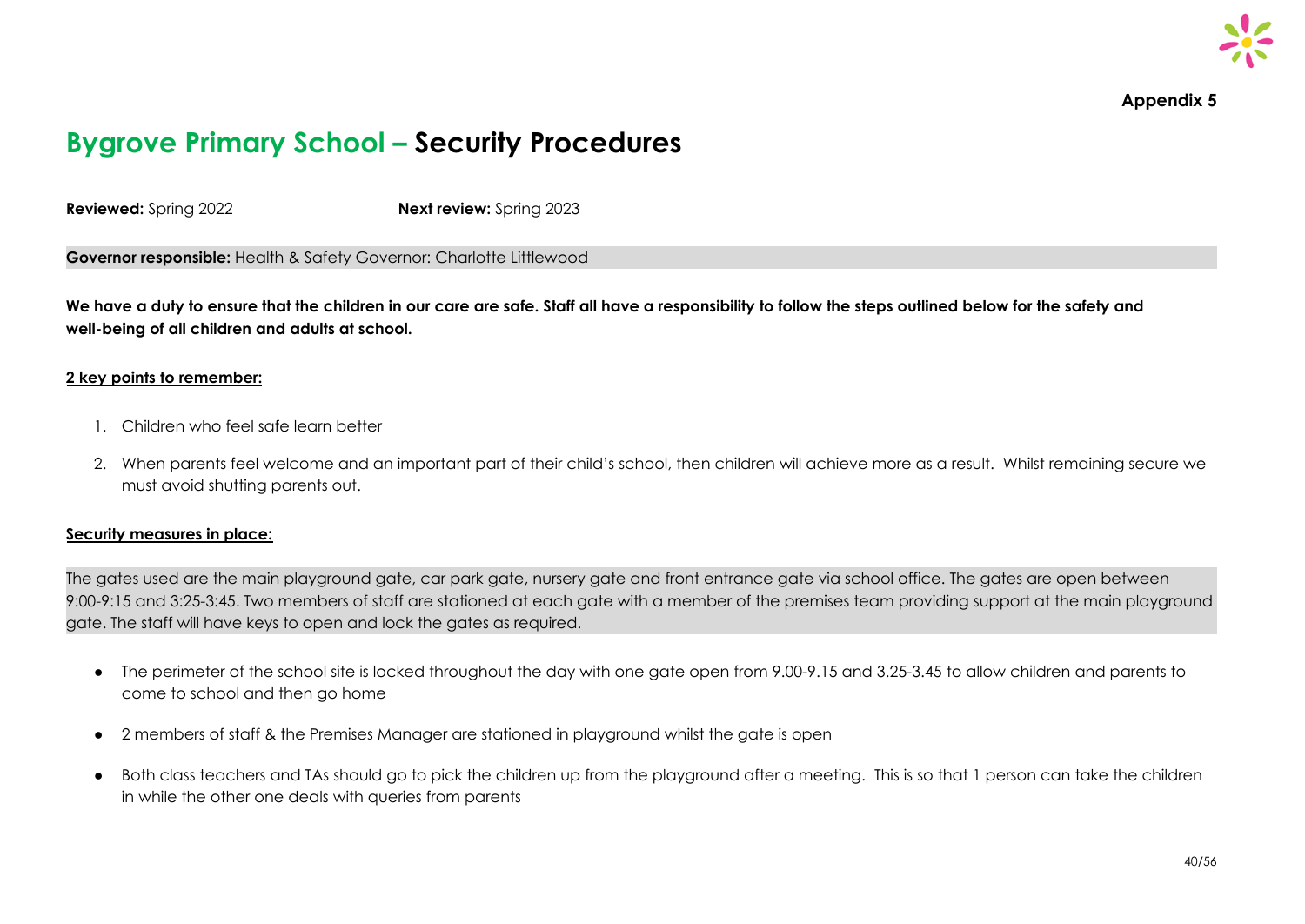

- All staff have security passes to wear for identification purposes and for entrance into main gate and front door
- Office staff issue visitor passes and all visitors pass through office entrance
- Visitors have to pass through 2 secure gates in order to access the building via the school office
- **Staff question any adult in the building they don't recognise who is not wearing a visitors pass**
- There are panic alarms in the school offices
- The premises manager's office is sited at the front entrance to the school for extra security
- Lockable filing cabinets and lockers are available to staff on request
- The school building is locked and alarmed when the building is unoccupied
- Information on vulnerable children/those at risk of abduction is shared with all staff
- Children who are late must always access the school via the office
- Doors that can be used as fire exits must not be locked whilst children are on the premises
- Children from breakfast club may go outside with the first member of staff who goes out into the playground
- Children must never let anyone in through the front entrance
- Any concerns about members of the public seen outside the perimeter of the school looking in a manner that causes concern or taking pictures of children must be reported to the School Business Manager and Premises Manager immediately. Staff must not approach these people themselves. The SBM will decide on the appropriate action and will in all cases report the incident to the Local Authority Health & Safety Team (0207 364 4956) so that they may alert other Local schools as necessary.

#### **Ways to challenge strangers without being confrontational:**

"Good morning, can I help you?"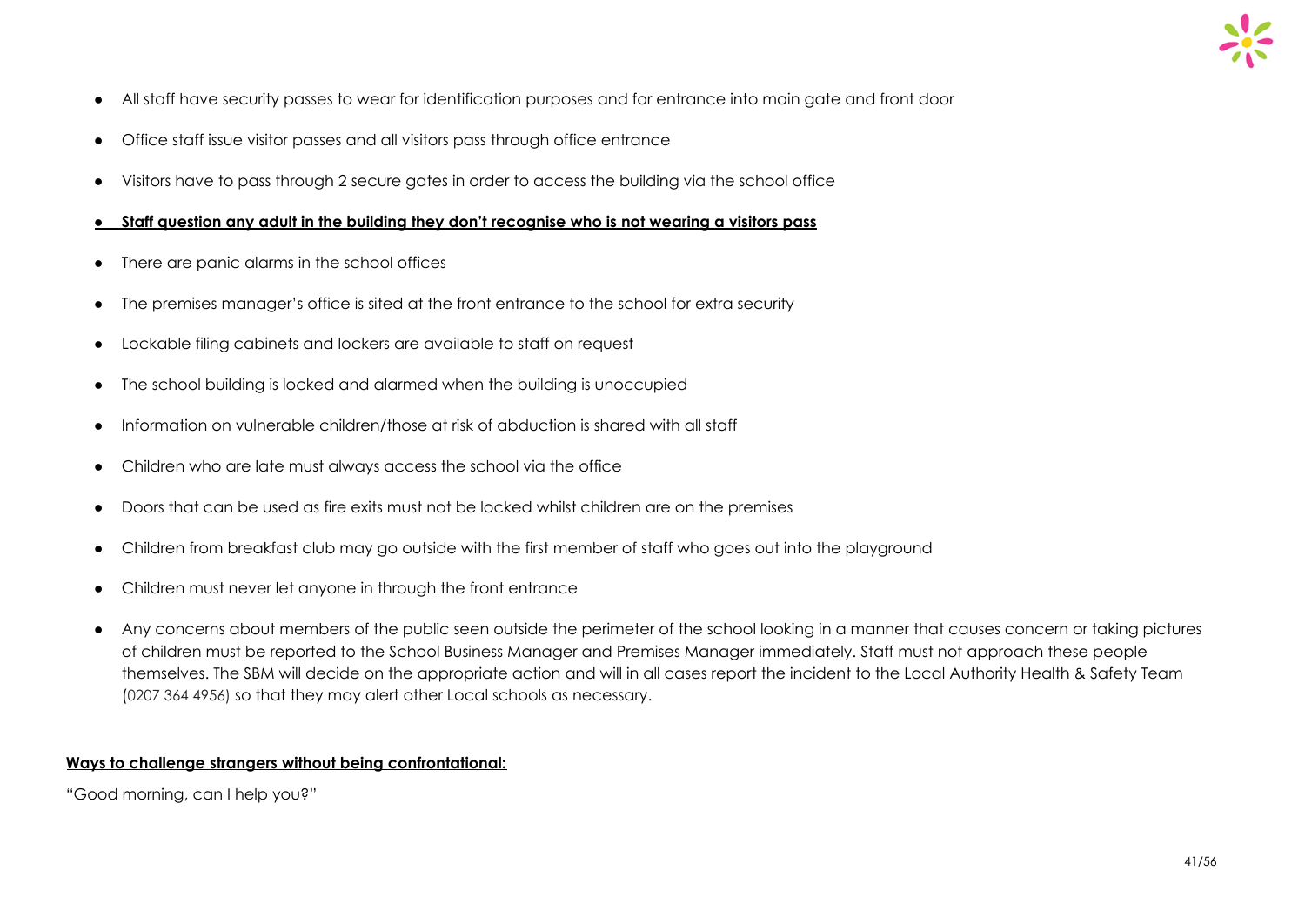

- "Good morning, who are you looking for?"
- "Are you looking for someone?"
- "Good morning, is everything OK?"
- "Come with me and I'll find someone who can help you."
- "Are you trying to find your child's class?"
- "Hello, is there anything I can help you with?"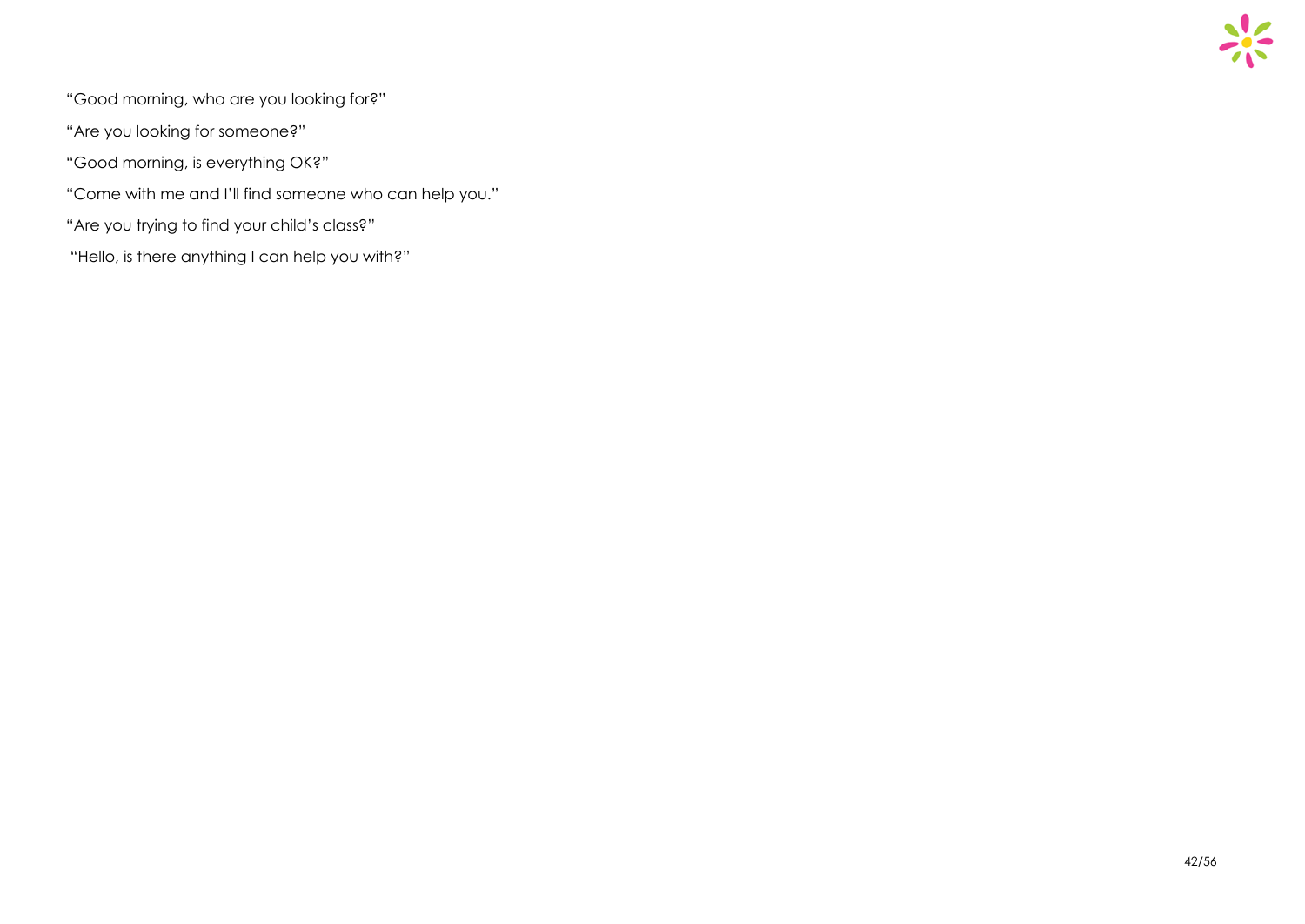

**Appendix 6**

# **Stebon Primary School – Security Procedures**

**Reviewed:** Spring 2022 **Next review:** Spring 2023

**Governor responsible:** Health & Safety Governor: Mark Simmons

We have a duty to ensure that the children in our care are safe. Staff all have a responsibility to follow the steps outlined below for the safety and **well-being of all children and adults at school.**

#### **Two key points to remember:**

- 1. Children who feel safe learn better.
- 2. When parents feel welcome and an important part of their child's school, then children will achieve more as a result. Whilst remaining secure we must avoid shutting parents out.

#### **Security measures in place:**

The gates used are the main playground gate, second gate in the playground near the MUGA, nursery gate and front entrance gate via the school office. The gates are open between 8:55-9:10 for all children. Then 3:15 pick up for KS1 and 3:30 for KS2. One member of staff is stationed at the gate with a member of the premises team providing support at the main playground gate. The staff will have keys to open and lock the gates as required.

- The perimeter of the school site is locked throughout the day with gates open from 8.55-9.10 and 3.15-3.45 to allow children and parents to come to school and then go home.
- 1 member of staff & the Premises Manager are stationed in the playground from 8.55 and at 3.15 whilst the gate is open.

● Both class teachers and TAs should go to pick the children up from the playground after a meeting. This is so that 1 person can take the children in while the other one deals with queries from parents.

- All staff have security passes for entrance into the main building and front door.
- Office staff issue visitor passes and all visitors pass through the office entrance.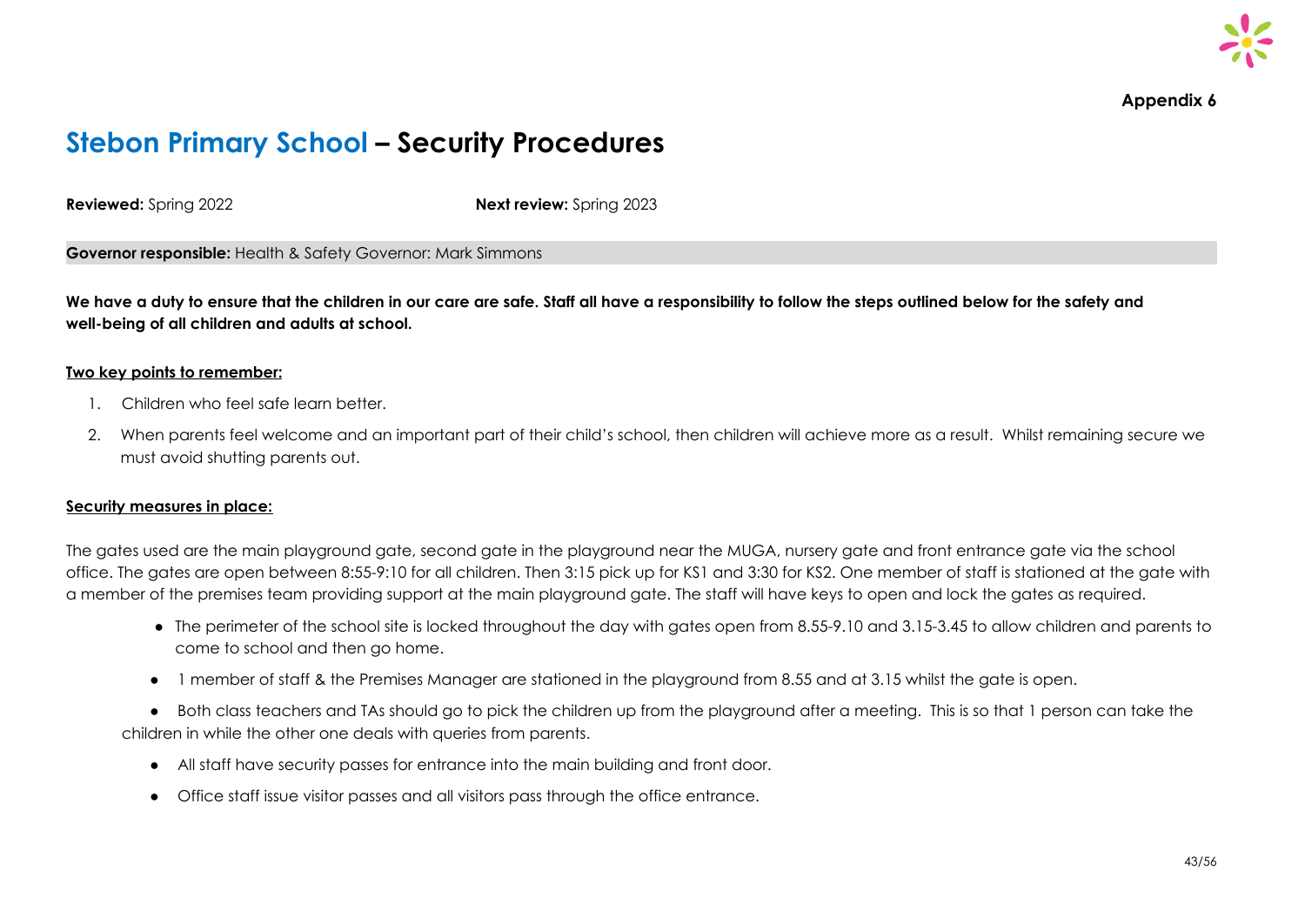- Visitors have to pass through 2 secure gates in order to access the building via the school office.
- Staff question any adult in the building they don't recognise who is not wearing a visitors pass.
- There are panic alarms in the school offices.
- The premises manager's office is sited at the front entrance to the school for extra security.
- Lockable filing cabinets and lockers are available to staff on request.
- The school building is locked and alarmed when the building is unoccupied.
- Information on vulnerable children/those at risk of abduction is shared with all staff.
- Children who are late must always access the school via the office.
- Doors that can be used as fire exits must not be locked whilst children are on the premises.
- Children from the breakfast club may go outside with the first member of staff who goes out into the playground.
- Children must never let anyone in through the front entrance
- Staff who access the car park regularly have a key.

#### **Ways to challenge strangers without being confrontational:**

"Good morning, can I help you?"

"Good morning, who are you looking for?"

"Are you looking for someone?"

"Good morning, is everything OK?"

"Come with me and I'll find someone who can help you."

"Are you trying to find your child's class?"

"Hello, is there anything I can help you with?"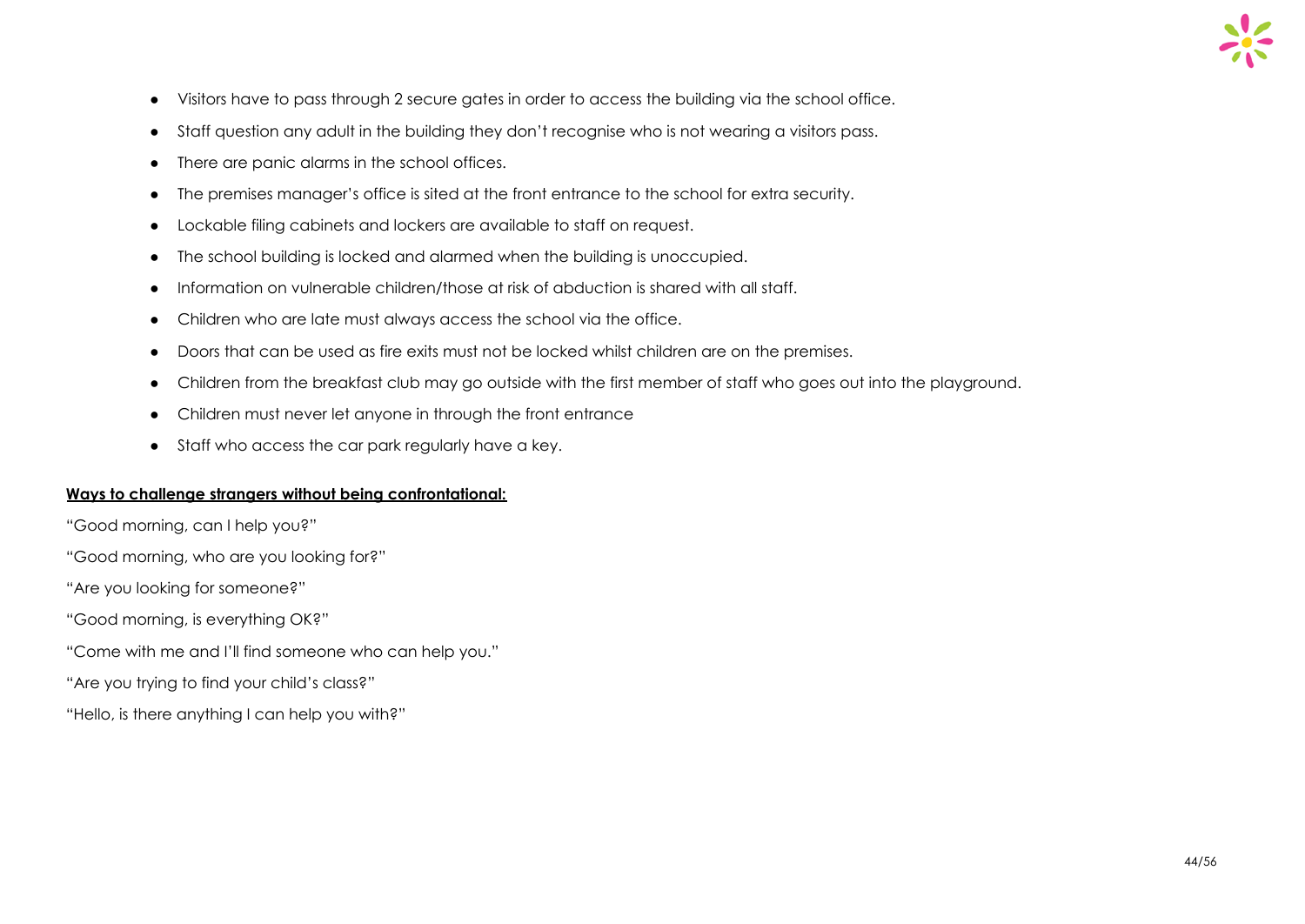

**Appendix 7**

### **Stebon Primary School – Swimming Pool**

# **Normal Operating Procedures (NOP) and Emergency Action Procedures (EAP)**

This document concerns Stebon Primary School's swimming pool. It outlines the health & safety practice & procedures adopted daily under normal circumstances (NOP) & how staff respond in an emergency (EAP). It is an appendix of The LETTA Trust's Health & Safety policy.

**All adults** poolside at swimming lessons have a duty of care and lifeguarding responsibilities.

**Prevention through supervision –** Lifeguards need to have good communication skills as they are in the front line of pool user education. Direct intervention may be needed if pool users either intentionally or otherwise break safety rules.

Prevention by supervision relies on the lifeguard being:

- Vigilant
- Attentive
- Alert at all times

Effective supervision requires specific skills that include:

- Recognising when people are in difficulty
- Positioning
- Scanning
- Communication

**Normal Operating Procedures (NOP)**

**Details of the facility**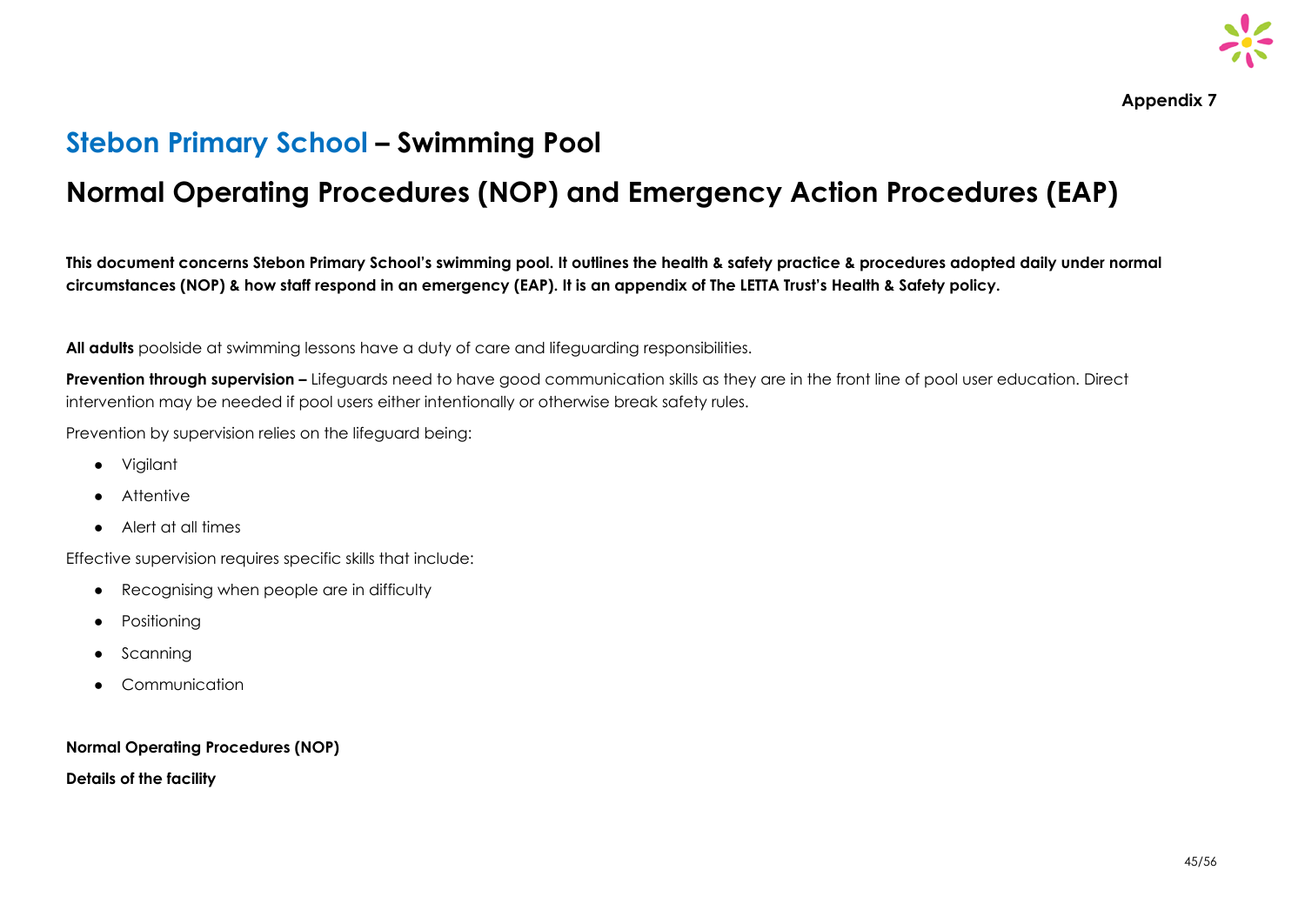

The facility was opened in 2000 and has been in continuous annual use since that date bar a 12-month period (2011-12) when refurbishment works were taking place to the building & pool. This process involved rebuilding the pool & installing a new pool cover, storage facility & a new plant room. In addition to this, the changing rooms were completely refurbished & new showers installed.

The pool itself is a 'tank pool' built up from the ground i.e. it is not an excavated pool with deck level entry. Entry to the pool is via 1 ladder; the water level is therefore at approximately the instructor's waist height, when in the pool, and chest level when, standing alongside the pool.

#### **Dimensions of pool**

- $\bullet$  Length 9.6m
- Width  $4.8m$
- $\bullet$  Water depth  $-0.75$ m throughout
- External height of pool wall 1.04m
- Surface area of water 46m squared
- Pool volume 33,246 litres
- Pool temperature 28-31°c

Because of the dimensions of the pool we limit the maximum bather load to 15 children at any one time.

#### **Changing Facilities**

Two changing areas, boys and girls, with 4 showers. In the hygiene room there is one shower, toilet, a hoist and a changing bed. There is also a hoist on the poolside, both are tested annually and LOLER inspected six monthly.

#### **Opening Period and User Groups**

The pool is open from Monday - Wednesday 9:45am - 3:00pm and there is no swimming on Thursdays as of yet but it may be introduced into the schedule soon. Friday's opening time for the pool is 9:30 - 3:00pm. This is confirmed and verified with the swimming teacher. The pool is open for lettings to interested parties. Bookings are made via the school office and in accordance with the Lettings Policy.

#### **Plant room and operators**

All premises staff are pool plant trained, last completed 8th December 2021.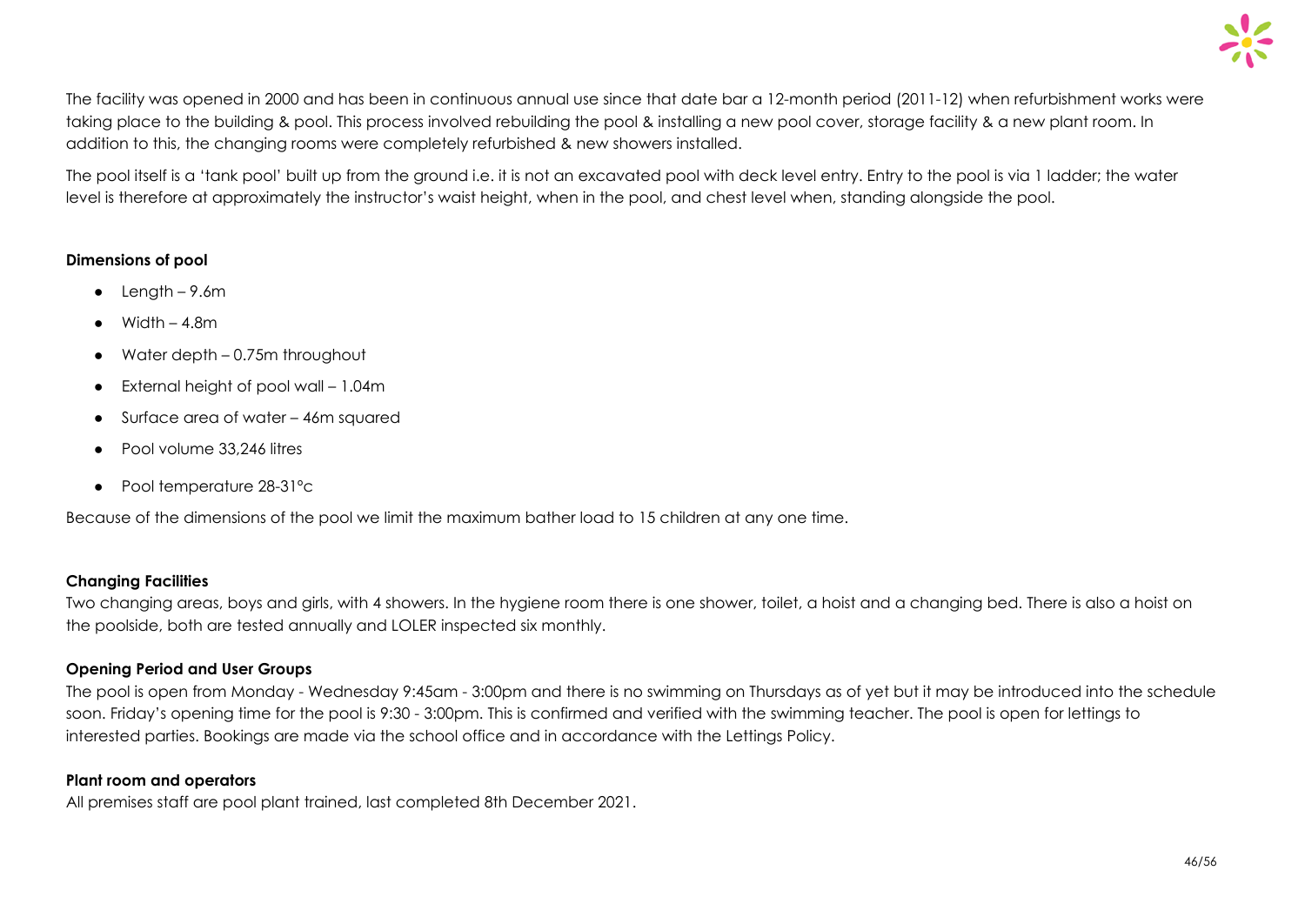The plant room houses:

- Boiler
- Chemical/Filtration system this room is kept locked only people nominated by Headteacher are permitted to enter; currently Headteacher, Swimming Instructor (responsible for pool maintenance) and premises Manager. Others, such as technicians, service engineers, will only be allowed to enter the room with the Headteacher's permission. A list of chemicals kept in the room should be prominent on the door.

Teaching equipment is kept in a storage room adjacent to the shower area.

There is a flat poolside area for assembly of children & adequate pathway space surrounding the pool on the other 2 sides.

#### **Water Testing**

Daily pool water testing is carried out 3 times a day during term time. The swimming instructor carries out 2 of these testing and premises 1. Premises teams carry out the water testing during school closures and hire of the pool.

| <b>Test</b>                         | <b>Limits</b>                                   |
|-------------------------------------|-------------------------------------------------|
| Free Chlorine (DPD1 & DPD3)         | Inner $1.5 - 4.5$ PPM                           |
|                                     | Outer 1.0 - 5.0 PPM                             |
| <b>Combined Chlorine</b>            | Combined value no more than half the Free value |
| PH Reading                          | Inner 7.3 - 7.6                                 |
|                                     | Outer 7.2 - 7.8                                 |
| Water temperature                   | $28-31$ °C                                      |
| Air temperature                     | 1° c above water temperature                    |
| Water clarity                       | $1 = Good$ , $2 = Bad$                          |
| <b>Total Alkalinity (TA)</b>        | $60 - 150$                                      |
| Calcium Hardness (CH)               | $250 - 500$                                     |
| <b>Total Dissolved Solids (TDS)</b> | No more than 1500 above source                  |

Water testing recommended range guidance (from Select Pool Services)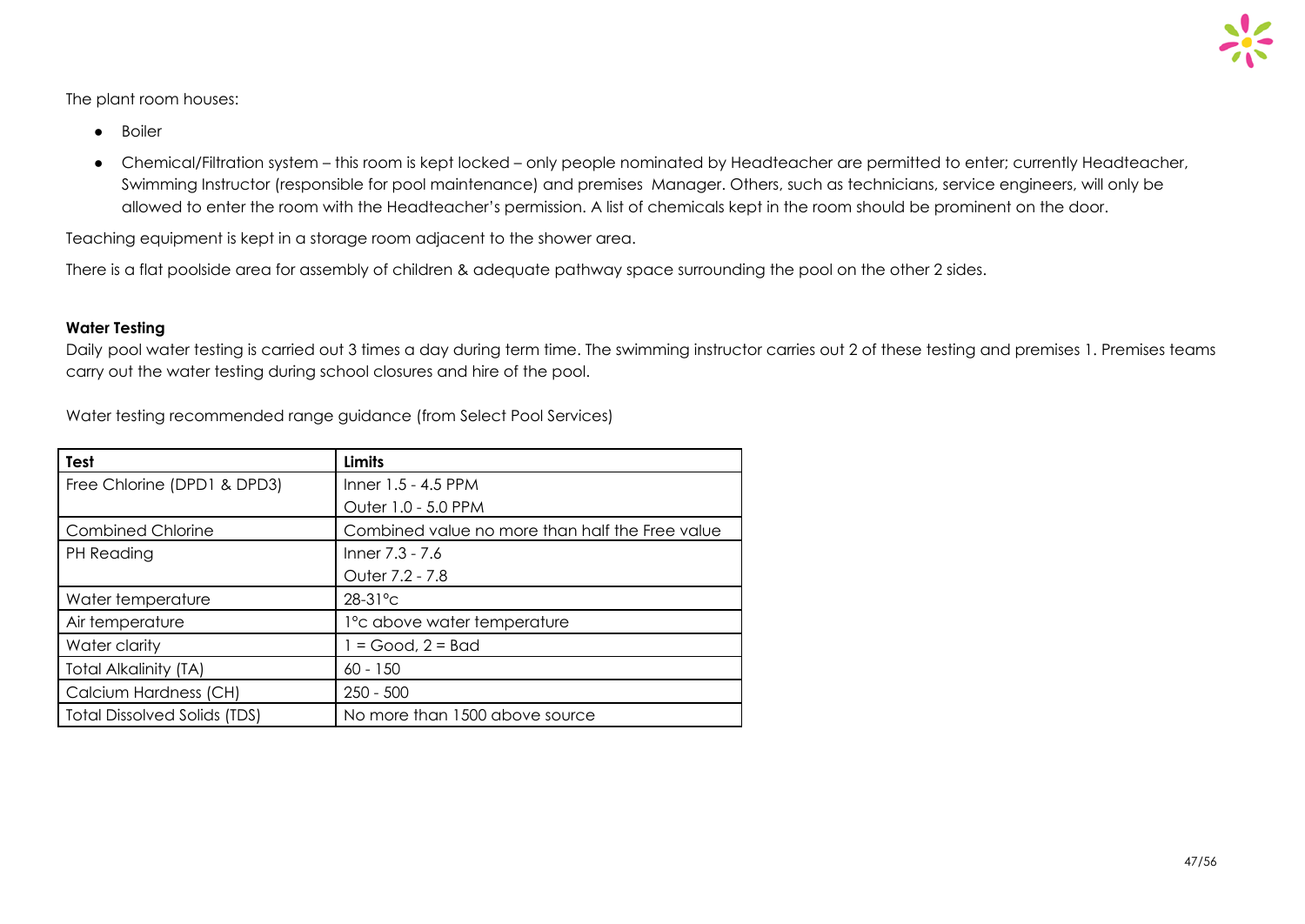#### **Cleaning processes for the pool**

The pool uses a filter cleaning system. This is carried out by the Premises team/swimming instructor weekly or depending on how often the swimming pool is being used.

No one should be in the pool whilst the below cleaning process is being carried out.

#### Backwash Pool Filter (first):

- 1. Close valve no.16 on sample cell
- 2. Close valve no.15 on sample cell
- 3. Switch off pool filter pump from main switch
- 4. Close valve no.2 (skimmers)
- 5. Fully open valve no.3 (sumps)
- 6. Close valve no.8 (pool return)
- 7. Rotate multiport valve clockwise to backwash position
- 8. Open valve no.9 (waste)
- 9. Switch on pool filter pump from main switch
- 10. Backwash for 2 minutes
- 11. Switch off pool filter pump from main switch

Rinse Pool Filter (second, after backwash):

- 1. Rotate multiport valve clockwise to rinse position
- 2. Switch on pool filter pump from main switch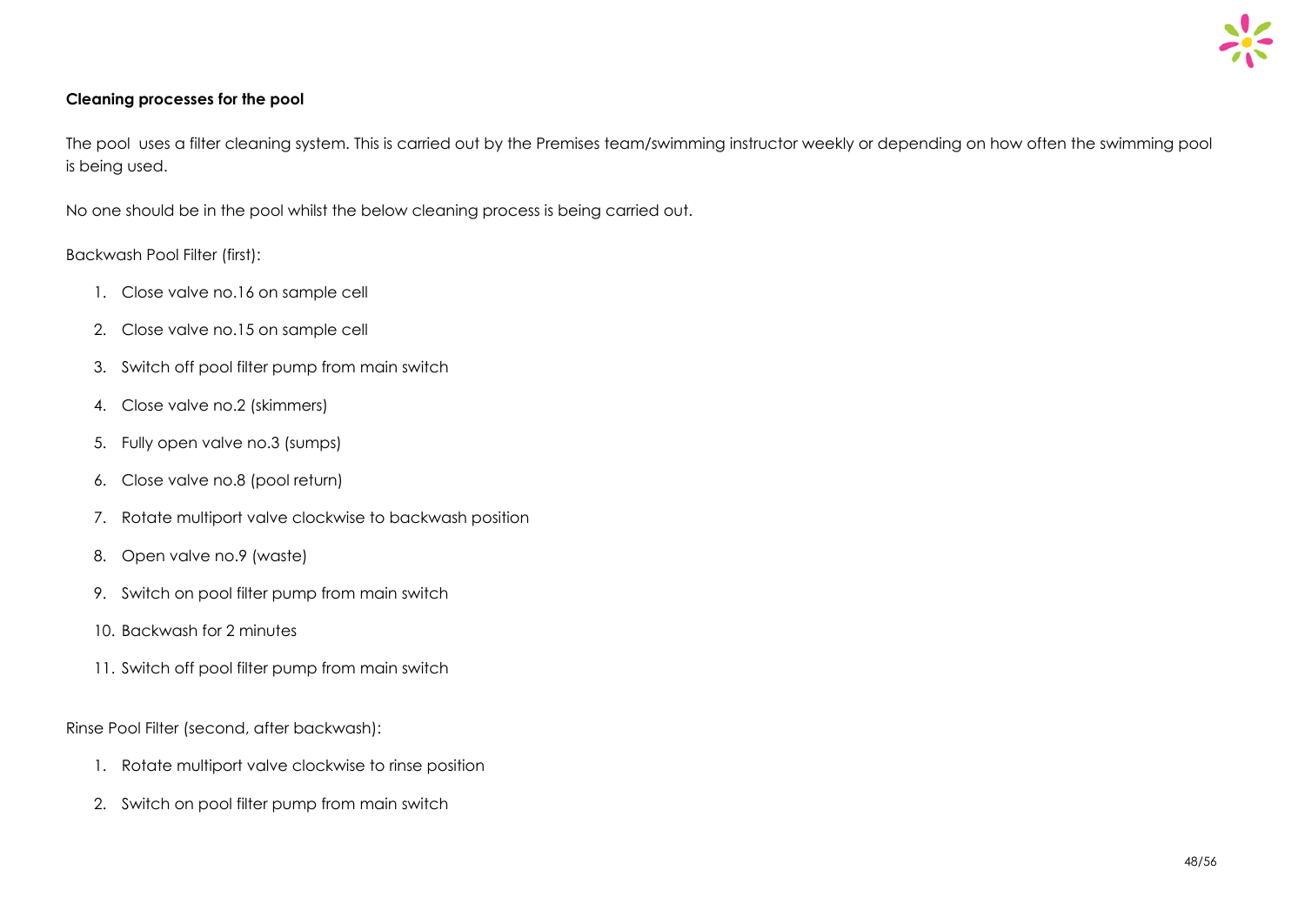

- 3. Rinse for 30 seconds
- 4. Switch off pool filter pump from main switch
- 5. Close valve no.9 (waste)
- 6. Rotate multiport valve clockwise to filtration position
- 7. Open valve no.8 (pool return)
- 8. Switch on pool filter pump from main switch
- 9. Once pool level is half way up the skimmers open valve no.2 (skimmers)
- 10. Close valve no.3 to black mark (sumps)
- 11. Open valve no.16 on sample cell
- 12. Open valve no.15 on sample cell

The below cleaning is carried out quarterly;

Cleaning fine mesh strainer on chemical controller:

- 1. Close valve no.12
- 2. Close valve no.16 on sample cell
- 3. Close valve no.15 on sample cell
- 4. Unscrew the plastic Y strainer
- 5. Remove the mesh strainer and clean in freshwater
- 6. Install the mesh strainer back into the plastic holder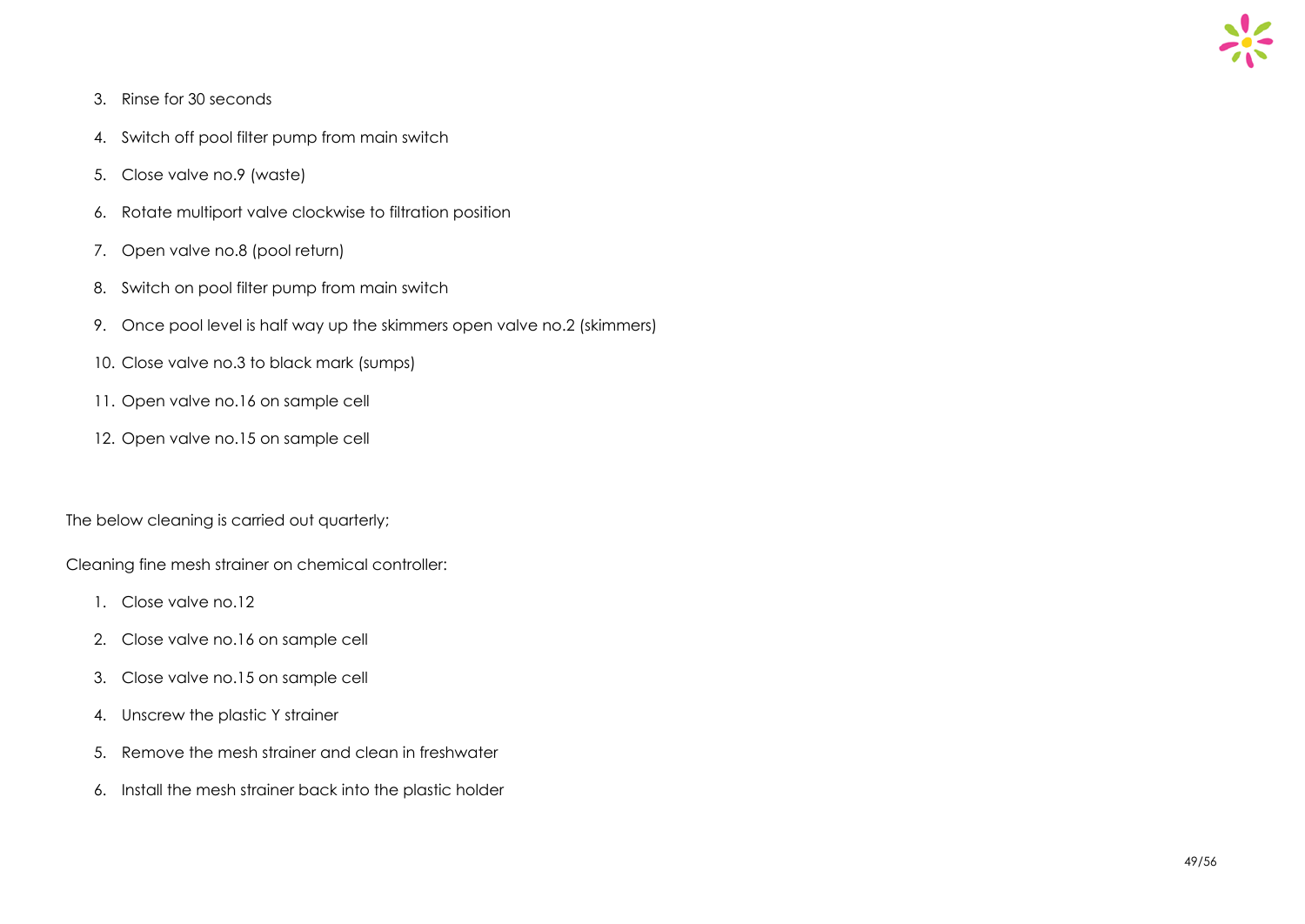

- 7. Screw the plastic Y strainer back into place
- 8. Open valve no.15 on sample cell
- 9. Open valve no.16 on sample cell
- 10. Open valve no.12
- 11. Make sure chemical controller has flow

#### Cleaning pump no.1 strainer basket:

- 1. Close valve no.16 on sample cell
- 2. Close valve no.15 on sample cell
- 3. Switch off pool filter pump from main switch
- 4. Close valve no.14
- 5. Close valve no.4
- 6. Unscrew pump basket lid and remove pump basket
- 7. Clean basket and re-insert into pump
- 8. Screw lid back on making sure the O ring is inserted correctly
- 9. Open valve no.4
- 10. Open valve no.14
- 11. Switch on pool filter pump from main switch
- 12. Make sure pump has prime and all air has left the pump
- 13. Open valve no.15 on sample cell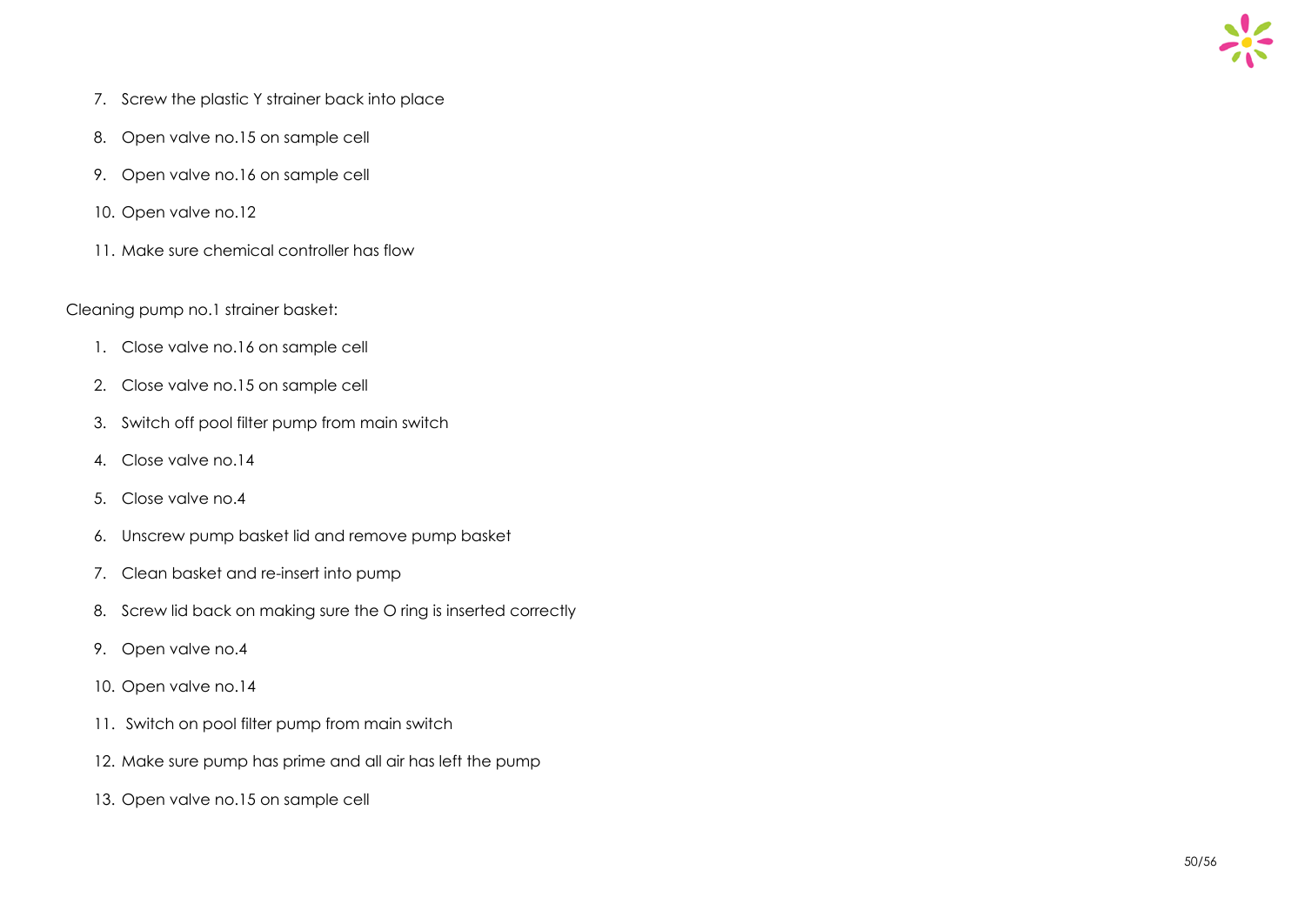14. Open valve no.16 on sample cell

#### **Chemical Dosage for the Pool**

The pool uses a dosing system to maintain the recommended levels. This is monitored by the Premises team/swimming instructor weekly or depending on how often the swimming pool is being used.

Chlorine: 15 Sodium Hypochlorite;

1. There is no mixing with the chlorine. It goes straight into the barrel (barrel capacity is 50L) which is in the front of the plant room and the amount that goes in is approx 50L.

Sodium Metabisulphite:

1. Fill the 50L with water first. Then add 5kg (roughly 5-6 scoops) of sodium bisulphate to the water. This is a separate barrel which is at the back of the plant room. Once this is done then the lid is closed so nothing is spilled out. Then the contents are mixed by pumping the red plunger and this is pumped about 10 times to mix it. Once it's been mixed then this is complete.

Sodium Bicarbonate(PH reducer):

1. If PH levels are outside the recommended range then this chemical is added directly into the pool. See above for PH levels.

#### **Control of chemicals**

COSHH Assessments data sheets are kept near the chemicals in the pool plant room and in the premises office.

Chemicals are purchased from the pool maintenance company charged as an addition to the contract.

#### **Chemical incidents**

Purchase of chemicals is limited to avoid excess chemicals being stored onsite. Chemicals are labelled and stored to avoid accidental mixing which could lead to chemical gas leak.

In the event of chemical mixing or spillage;

1. Turn off all the pumps – such as the chlorine pump and the water pump immediately.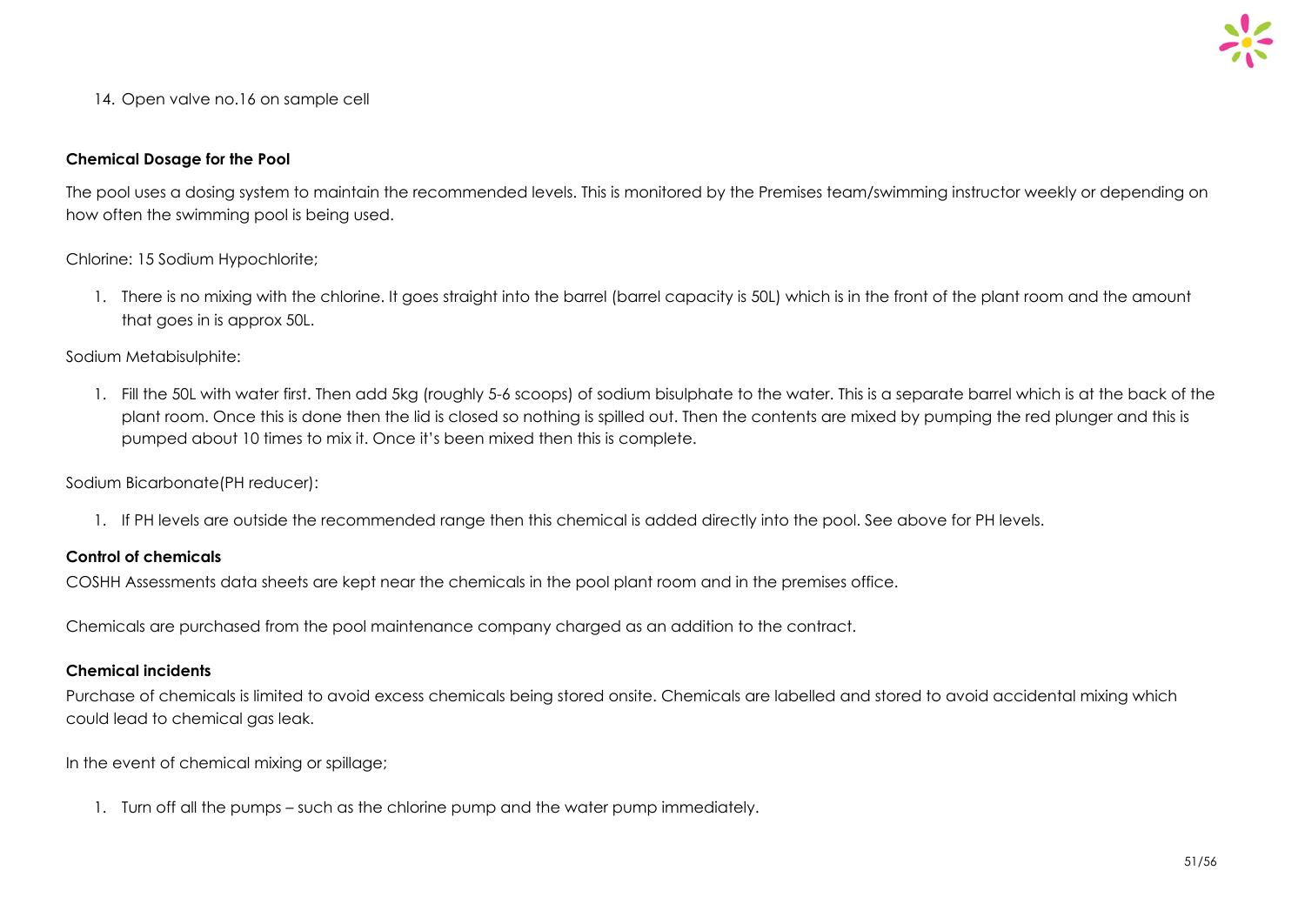- 2. Close off the entire pool and plant house.
- 3. Check what chemicals were mixed and if required call the 999 fire emergency service immediately.
- 4. Alert the Headteacher so arrangements are made for evacuation if required, as advised by fire emergency service.
- 5. Contact a professional pool specialist to ensure that further contamination is unable to occur.
- 6. Complete an AIR Form This should be recorded as a 'Near Miss' https://forms.towerhamlets.gov.uk/en/service/accident\_and\_incident\_report

#### PPE to be worn when handling pool chemicals

- Goggles
- Rubber gauntlets/ gloves
- Apron

#### **Pool maintenance contract**

Select Pool Services annual contract covers Planned Preventative and Reactive Maintenance.

| Frequency                 | <b>Inspections</b>                                                                                                                                   |  |
|---------------------------|------------------------------------------------------------------------------------------------------------------------------------------------------|--|
| Bi- Annual (two per year) | Service visits include a full strip down and service of the whole chemical dosing<br>system, a full plant room inspection and a poolside inspection. |  |
|                           | A digital report of everything that has been carried out and any findings will be<br>provided.                                                       |  |
| Annual                    | Sand media change included in one of the Bi-annual visit                                                                                             |  |
| Monthly                   | Monthly Microbiological testing including a print out of all results and a folder to<br>keep them in.                                                |  |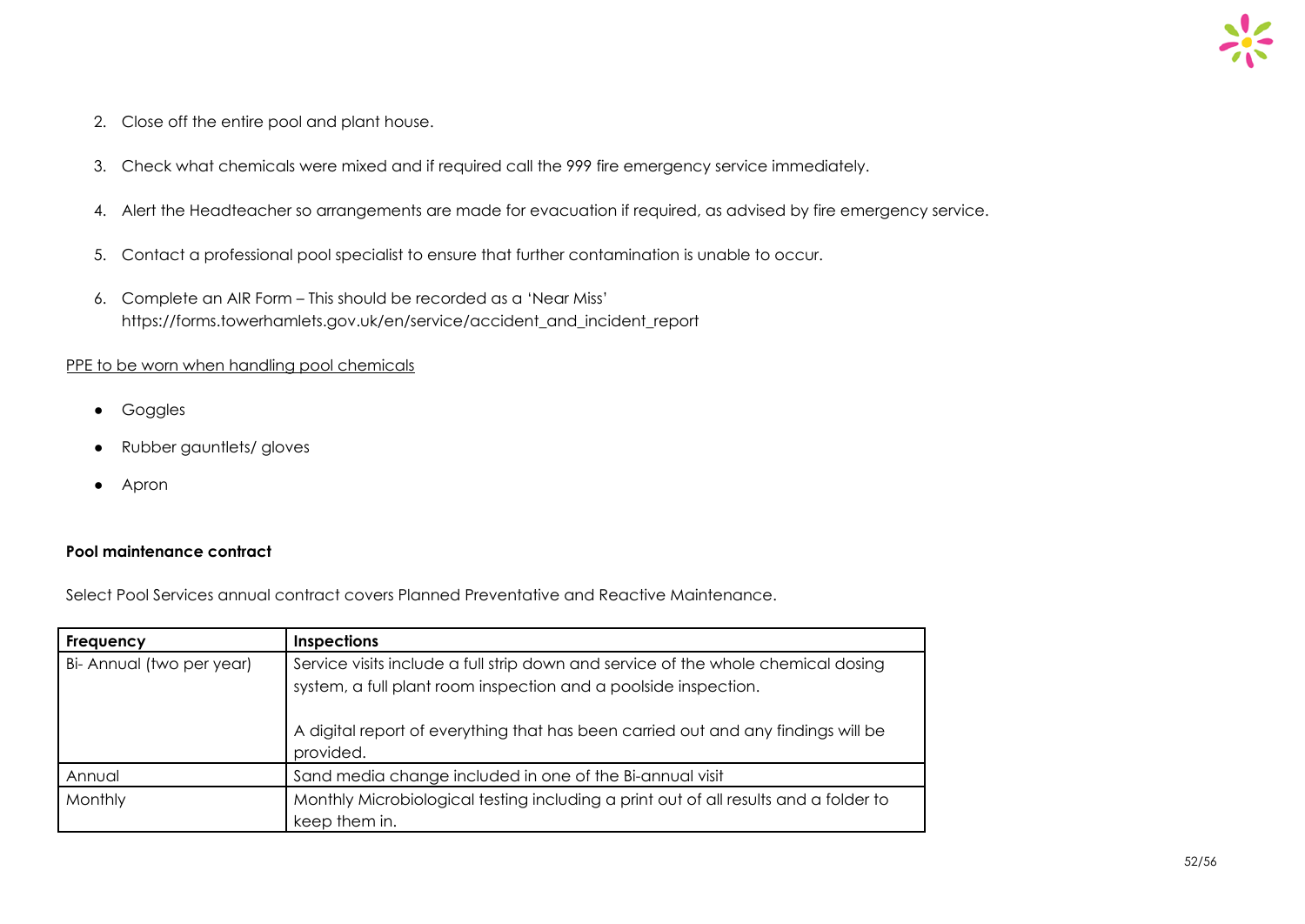

#### **Select Pool Services**

**Email** : info@selectpoolservices.co.uk **Web**: [www.selectpoolservices.co.uk](http://www.selectpoolservices.co.uk/) **Mobile**: 07837373599

#### **Potential Risk Factors**

- The pool water is contained by a **raised tiled wall**. This may cause difficulties when emergency procedures have to take place (see Emergency Action Plan EAP).
- **Diving and jumping** into the pool are strictly forbidden because the pool is too shallow for such entry into the water. Entry will be permitted only by use of the ladder.
- It is only possible for **intruders** to enter the swimming pool area if they have first gained access into the school building. This access is rigorously controlled at all times.
- **Changing rooms** will be checked regularly to minimise the risk of misbehaviour, vandalism or theft.
- **Water quality** testing takes place every 2 hours while swimmers are using the pool or at least 3 times a day. The swimming instructor ensures that the chemical balance of the water is appropriate – only qualified members of staff will be allowed to carry this out. If the clarity of the water is poor, the swimming instructor will take initial steps to rectify the problem. If the problem persists, the pool will be closed & the maintenance contractor (Select Pool Services) will be called.
- **The plant room/chemical store** is kept locked & is out of bounds to all unauthorised staff.
- No **electrical mains equipment** of any description is allowed to be used anywhere within the swimming pool area.
- Correct swimwear should be worn by swimmers. The wearing of jewellery & watches is not allowed. Swim hats must be worn by all bathers.
- Structural hazards include:
- Floors which may become slippery when wet, including in the shower area
- 2 supporting pillars that pupils may walk into without undue care & attention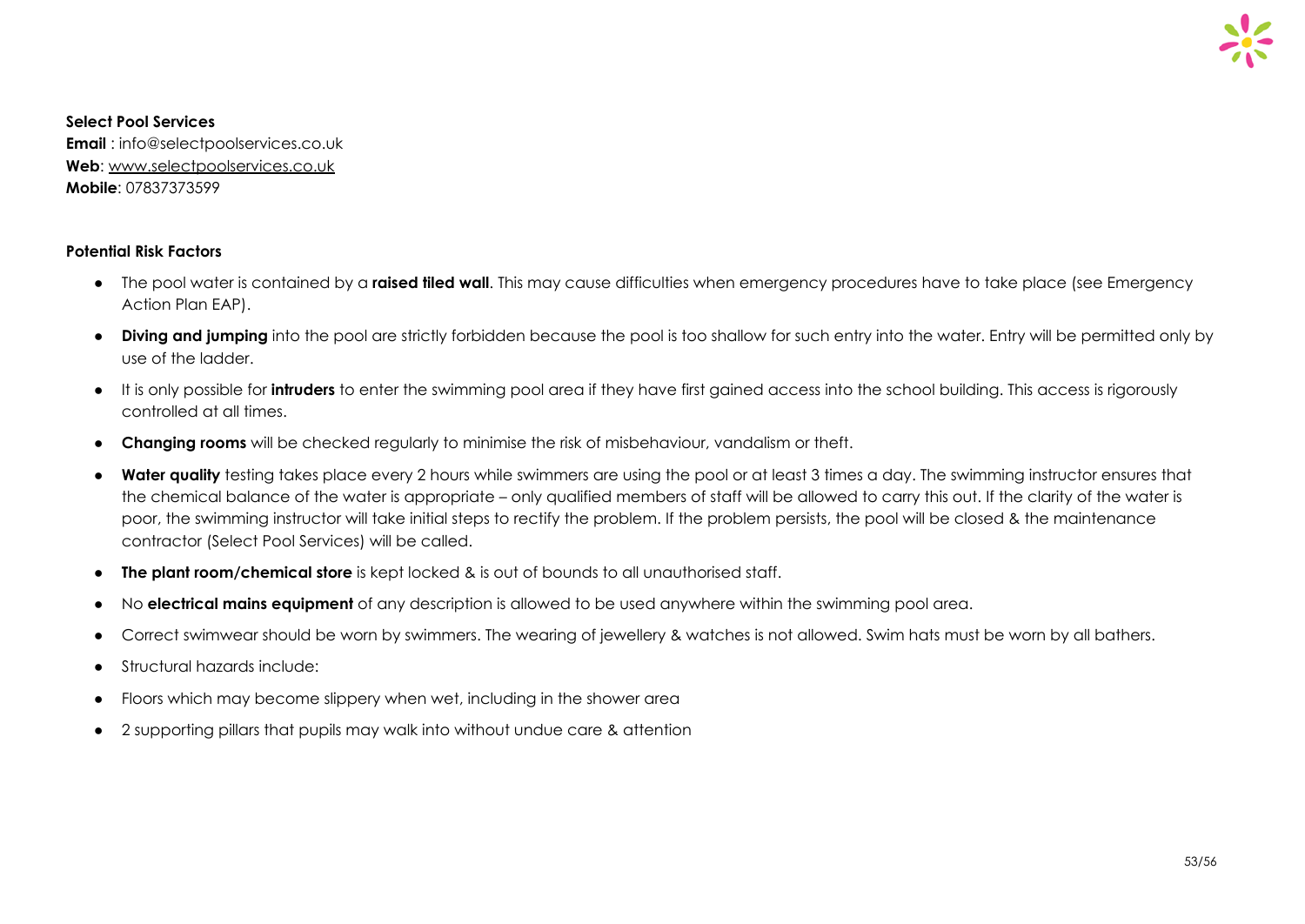#### **Systems of work (procedures)**

At least two adults will be poolside at all times when children are in the water. The swimming instructor will affect any rescue & carry out other emergency procedure duties (as explained in the EAP). At least one adult will have at least experienced basic lifeguard and first aid training.

There will be a mobile telephone, first aid kit, emergency pole and other relevant EAP equipment poolside, whenever the pool is being used.

If a child suffers from known problems such as epilepsy, anaphylactic fits etc. that can be a danger for them whilst swimming, an adult will closely observe them at all times.

#### **Dealing with other users**

All other users of the facility will be made aware of the NOP and EAP and will not be given permission to use it unless the Headteacher or Premises Manager is confident that the policies are strictly followed.

#### **First Aid arrangements**

At least one adult, and ideally, all adults poolside, will have received at least basic First Aid training and can effect resuscitation procedures if required. A First Aid kit checked and updated weekly and after every usage, will be available poolside at every swimming session.

#### **Lifeguard duties and responsibilities**

Good observation and scanning skills are extremely important for any adult who is poolside during a swimming lesson. Understanding potential problems before they happen must be the prime target for anyone involved in swimming sessions.

If an emergency evacuation needs to take place, the adults will be clear about their respective roles in that situation (see EAP for more details).

**Emergency Action Procedures (EAP)**

#### **Who is in charge during an emergency?**

At all times the swimming instructor is in charge during an emergency.

#### **Who does what?**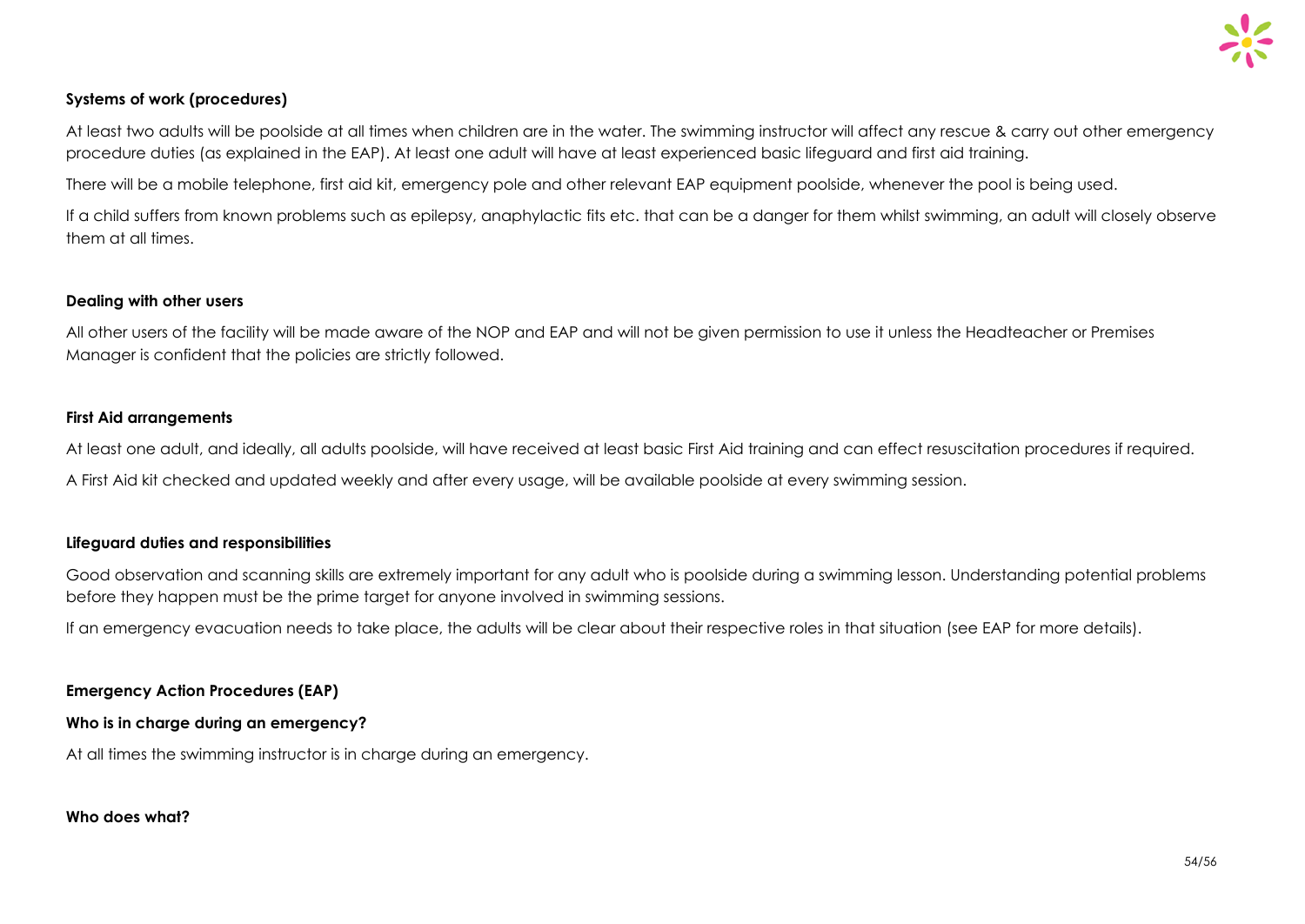

At least two adults will be poolside when children are in the water. The swimming instructor will effect any lifesaving procedure including performing resuscitation if necessary. The other member of staff will carry out evacuation procedures and call for help (ambulance/office).

#### **Emergency equipment and location**

Rescue retrieval equipment, mobile phone, First Aid kit (checked weekly) will always be available poolside.

#### **Follow up arrangements**

Once the pool has been evacuated & ambulance called if required, a message will be sent to the school office to call parents to inform them of what has happened and arrangements being made for their child.

#### **Other issues:**

**Overcrowding** – there will never be any more than 15 people in the water at any one time (a pupil: adult ratio of no more than 8:1 except below)

1:6 EYFS teacher in the water

1:4 SEN teacher in the water

(swimming teachers in the water to position themselves where they can see all the children, standing to one side or having their back against the wall looking directly at the swimmers.)

**Disorderly behaviour** – children will observe every instruction given to them by whoever is in charge of the swimming lesson. Any child who refuses to follow instructions or behaves in a manner that is considered to be potentially dangerous to themselves or others, will be removed. In order to do this, the swimming instructor will stop all swimmers & the lesson will continue only when the child is out of the pool.

**Lack of water clarity** – If the bottom of the pool cannot be seen, children must not enter the water. The Headteacher or Premises Manager must be informed immediately. If the clarity of the water is poor, the swimming instructor will take initial steps to rectify the problem. If the problem persists, the pool will be closed & the maintenance contractor (Select Pool Services) will be called.

**Evacuation of the pool area** – if an emergency occurs and the pool has to be evacuated, The swimming instructor or other adult will instruct the children to come out of the water. The children will be taken completely away from the pool area, initially into the changing rooms & as soon as possible back into the school building whilst any emergency resuscitation is taking place.